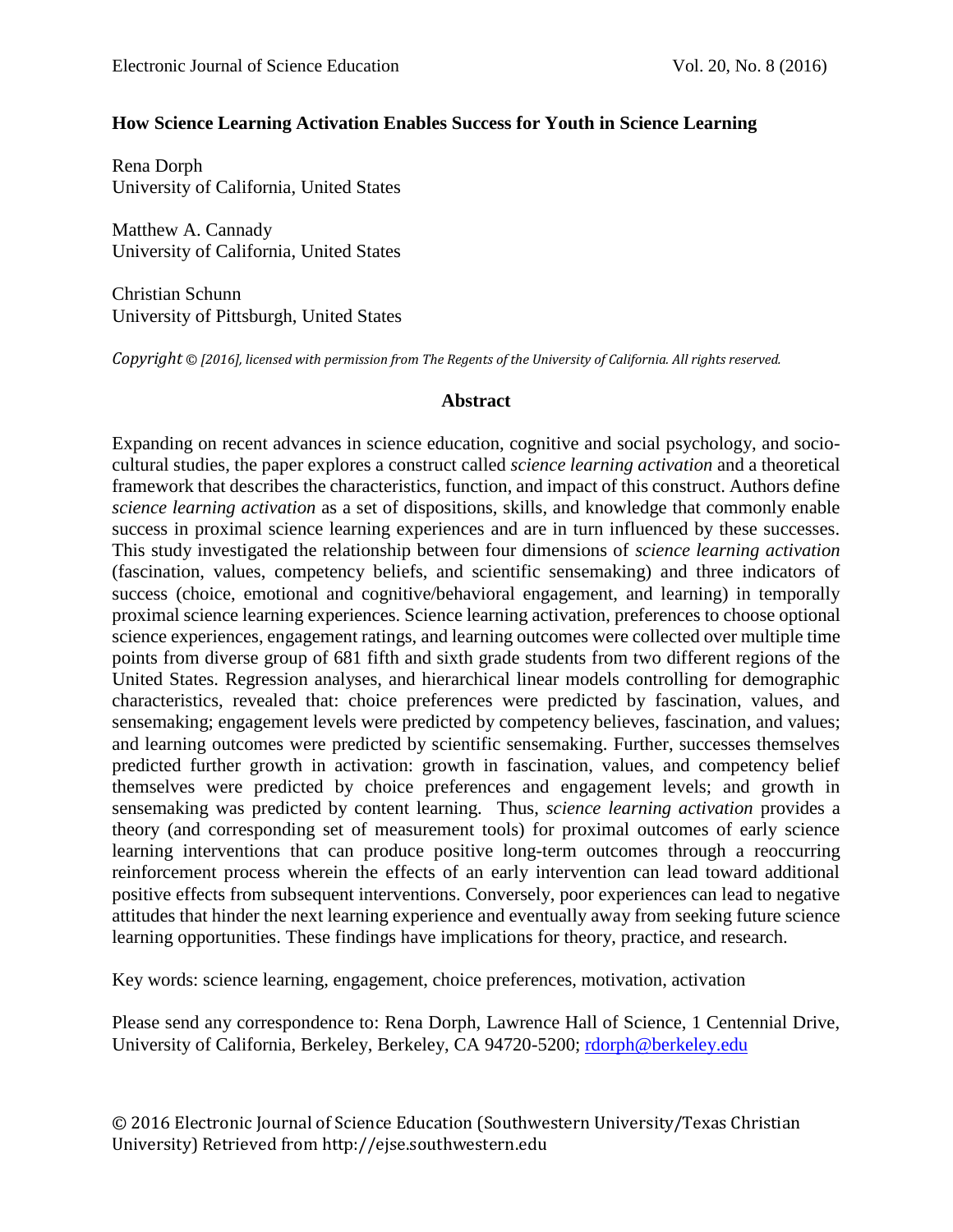#### **Introduction**

The label "science" is used to refer to a diverse collection of learning content and learning environments. At the same time, science knowledge, science skills, and dispositions towards science are developed in diverse contexts that span many learner years and involve many formats. Such formats include: textbooks, classroom lectures, various forms of classroom guided experimentation, but also fiction and non-fiction books, afterschool programs, summer camps, observation in the backyard, museum and science center visits, TV programs, friends and family, and the Internet (National Research Council, 2006 ,2007, 2009, 2011). Similarly, there is wide diversity in quantity and format of science instruction in schools within some countries due to lack of a national curriculum, placement of students into different academic tracks, or variation in pedagogical approaches at the teacher or school level (Banilower et al., 2013; Dorph, Shields, Tiffany-Morales, Hartry, & McCaffrey, 2011; Fortus & Vedder-Weiss, 2014; Hanushek, & Wöessman, 2006; Hartry, Dorph, Shields, Tiffany-Morales, & Romero, 2012). There is also wide diversity in access to and participation in out-of-school science learning, often as a result of parental income (National Research Council, 2009; Tucker-Drob, Cheung, & Briley, 2014). As a result, children entering a new science learning environment can differ greatly in prior experiences. Similarly, children exiting any given science learning environment can also differ greatly in what kinds of science learning experiences (especially out-of-school experiences) they will be offered next. This heterogeneity in incoming and outgoing experiences creates challenges in designing effective science learning opportunities.

The learning environment heterogeneity together with some long-term stability in effects of early science experiences is a major challenge to educational theory and practice. Can we develop theories that capture the interactive nature of learning experiences and yet also explain longer-term effects (i.e., cases in which an early exposure produced a life-long attachment to science) (Maltese & Tai, 2010)? Since pervasive forgetting and large environment heterogeneity across years generally undercuts long-term effects (Anderson, 1990; Engle, 2006), other factors must be strongly in play to produce long-term effects. From a practical perspective, can intermediate experiences be engineered such that positive longer-term outcomes are more likely despite the heterogeneous learning environments? Similarly, can particularly negative early experiences that begin a negative downward spiral be avoided or mitigated?

If learning were a simple accretion of knowledge, learner and environmental heterogeneity would not be especially problematic because it could be addressed by providing multiple opportunities to learn key content; each learner would eventually get all he or she needs to get. But learning science is about more than just accumulation of knowledge; it also involves the development of skills and attitudes (National Research Center, 2011; Osborne, Simon, & Collins, 2003). The development of skills and attitudes are not simple accretions—there are many ways in which individual dispositions and prior experiences shape this development. For example, prior experiences shape attitudes towards science, and these attitudes influence how learning unfolds (Efklides, 2011; Hidi & Ainley, 2008). Similarly, prior experiences build skills and knowledge, and these skills and knowledge shape what is noticed (Eberbach & Crowley, 2009), how it is evaluated and understood (Clement, 1993; Falk & Adelman, 2003; Smith, diSessa, & Roschelle, 1993), and what is later remembered (Bransford & Johnson, 1972). Further, participation in many science learning experiences are optional, especially in older learners (e.g., book reading,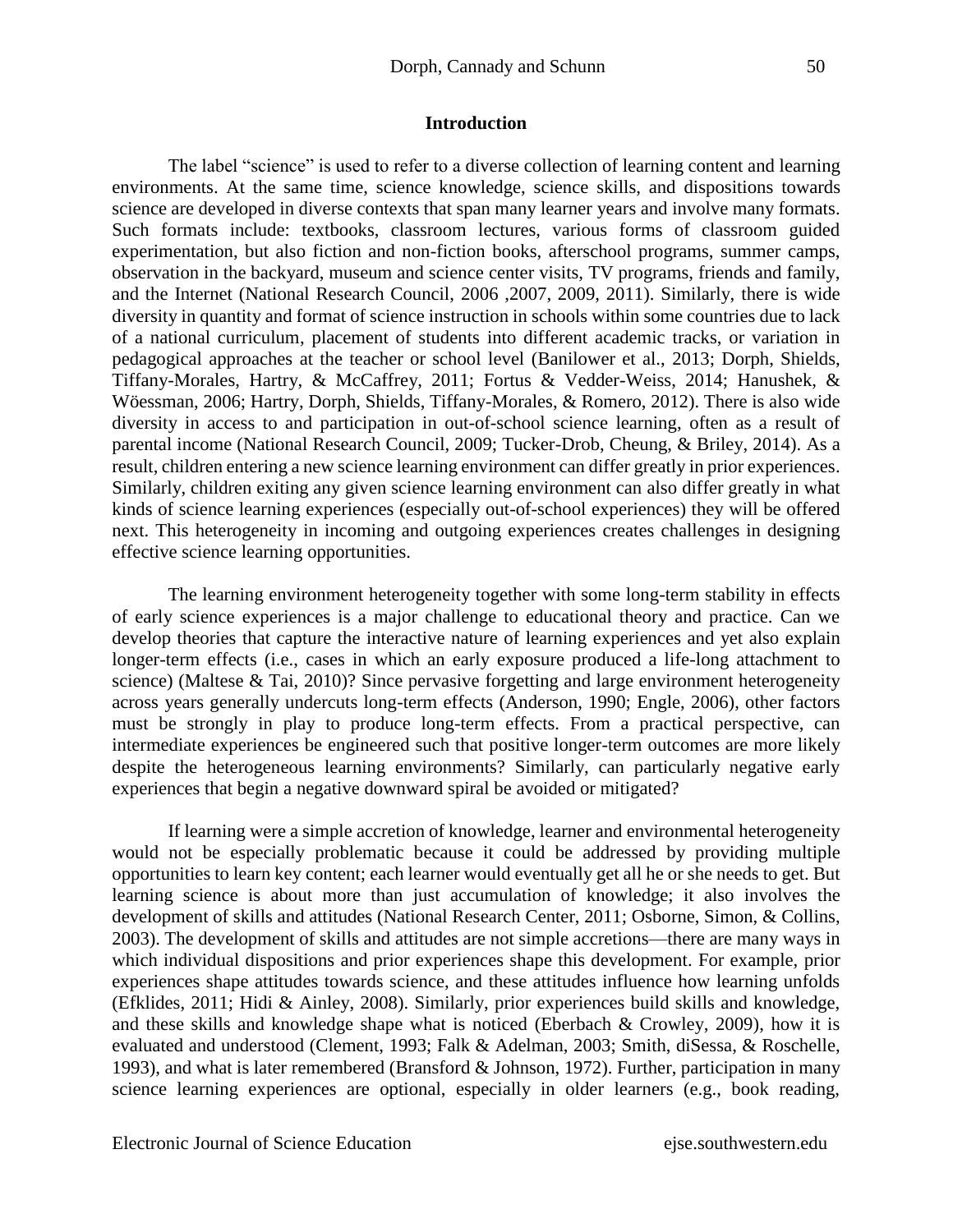afterschool club participation, extra or advanced science classes), meaning that good early experiences can increase the number of later learning opportunities and poor early experiences can decrease the number of later learning opportunities.

To further complicate matters, although knowledge, practices, and attitudes can support each other, they do not necessarily grow together. For example, some interventions that build skills in science may reduce positive affect or motivations toward science learning, as suggested in the *Program for International Student Assessment* data within countries (Areepattamannil, Freeman, & Klinger, 2011) and in the *Trends in International Mathematics and Science Study* data between countries (Shen & Tam, 2008). Further, some interventions that build positive affect or motivations toward science might occupy time that otherwise would have been used to build science skills. Thus, there are complexities related to how earlier experiences shape choices to participate or not in optional learning experiences, and how they shape the engagement and learning during science learning experiences.

Interestingly, there are also individual differences in relationships toward science that show some stability over long periods of time. Positive early informal science learning experiences, as well as very positive (or very negative) school science learning experiences have been associated with long-term participation (or disengagement) with science (Fortus & Vedder-Weiss, 2014; Maltese & Tai, 2010; Vygotsky, 1978). Further, expectation to work in science or engineering careers by eighth grade does significantly predict whether students enroll in and complete STEM degrees in university (Tai, Liu, Maltese, & Fan, 2006). However it is important to note that many students who do not indicate such early interest complete such degrees as well (Cannady, Greenwald, & Harris, 2014).

This paper responds to the conundrum by building a theory that explains both short- and long- term effects in science learning. Expanding on recent advances in science education, cognitive and social psychology, and socio-cultural studies, we propose a construct called *science learning activation* and a theoretical framework (the *activation framework*) that describes the characteristics, function, and impact of this construct. We define *science learning activation* as a set of dispositions, skills, and knowledge that commonly enable success in proximal science learning experiences and are in turn influenced by these successes (i.e., they form short-term positive feedback loops to produce long-term outcomes). We refer to the elements of this set of dispositions, skills, and knowledge as *dimensions* of activation.

Through broad literature reviews, conceptual analyses of the diverse nature of science learning environments, and multiple rounds of prior pilot empirical work, we have identified four particular dimensions that likely meet this definition: (1) fascination with natural and physical phenomena, (2) valuing science for self and society, (3) competency beliefs in science, and (4) scientific sensemaking. Having high levels on these *science learning activation* dimensions should enable an individual to generally experience success in proximal science learning opportunities. Just as importantly, in order to lead to long-term outcomes, those successes, in turn, should support the individual to develop higher levels of these dimensions—this loop of activation to successes to activation change is the activation framework. In order to test the activation framework, we have developed measures of each dimension, and then empirically investigated whether the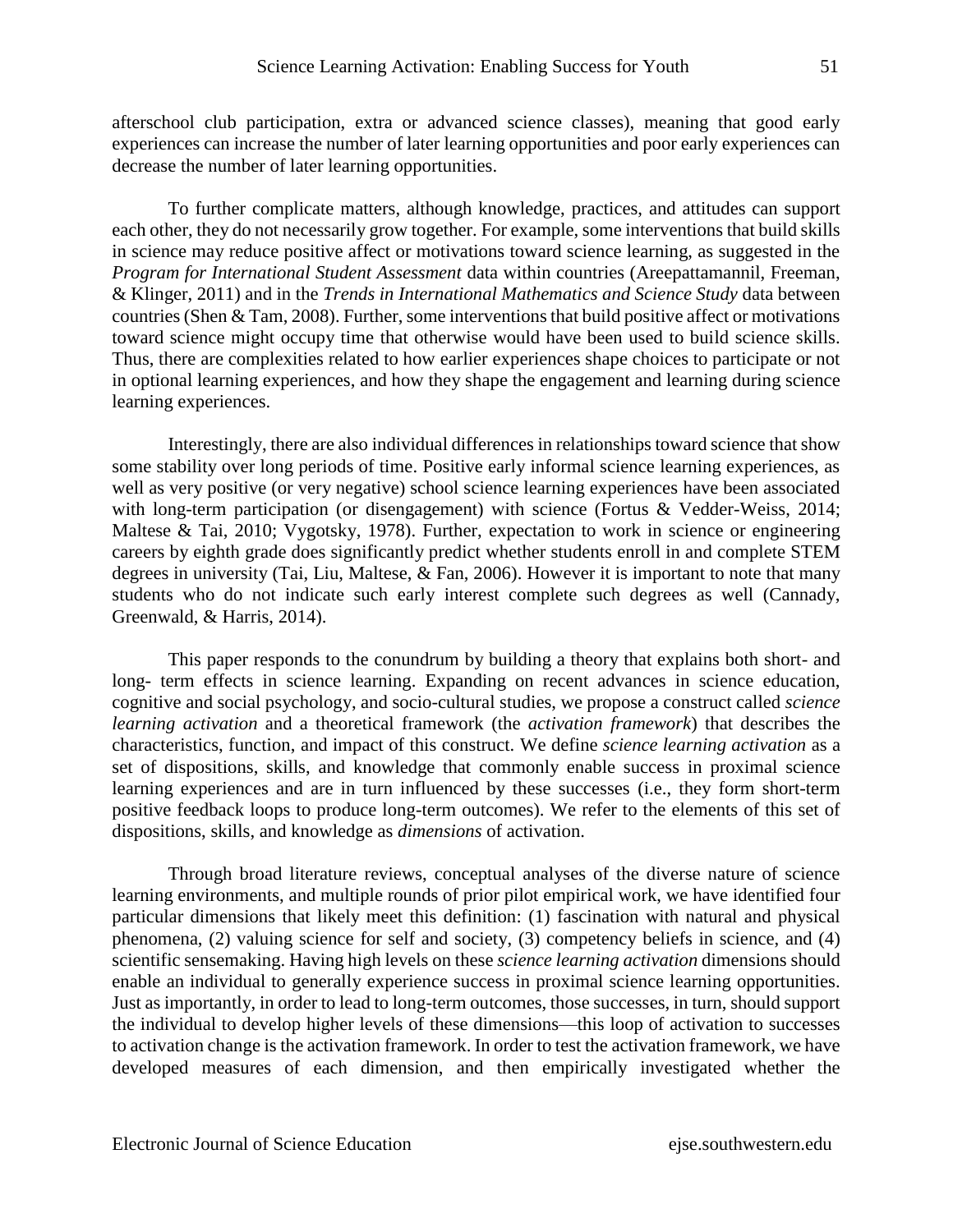hypothesized dimensions of activation indeed both predict successes and further increase as the result of successes.

#### **Background**

#### **How Does the Science Learning Activation Theory Explain Long-term Effects in Science Learning Outcomes?**

One general way in which early experiences could possibly influence later experiences across widely heterogeneous possible paths is through a reoccurring reinforcement process based on transferable dispositions, skills, and knowledge. This basic insight leads to the following model that describes the mechanism by which activation leads to long-term outcomes. In particular, we posit that activation produces a reoccurring reinforcement process through four specific effects: higher levels on *activation* dimensions are thought to (1) enable choosing to participate in optional science learning opportunities; (2) produce positive and persistent cognitive, behavioral, and affective engagement in science learning settings; (3) collectively produce greater learning from these additional science learning opportunities and increased engagement effects; and (4) the increased engagement and learning produces increases in the *activation* dimensions. Thus, there is a reoccurring reinforcement process wherein the effects of an early intervention can lead toward additional positive effects from subsequent interventions. Conversely, poor experiences can lead to declines in dispositions or produce relatively weak skills that hinder the next learning experience and eventually away from seeking future science learning opportunities.

Our conceptualization of *science learning activation* builds on this model by focusing on what an individual consistently carries from one experience to the next (dispositions, skills, and knowledge) as opposed to what is less consistently carried from one experience to the next (e.g., particular physical resources, personal relationships). *Dispositions* refer to attitudes and beliefs about the self vis-à-vis various aspects of learning science content and engaging in science practices. *Skills* refer to strategies and abilities that an individual draws upon as resources to solve science-related problems and scenarios in productive ways. *Knowledge* refers to the (explicit, declarative) understanding of science phenomena, concepts, theories, processes, and social resources that are used together with scientific practices to engage in scientific sensemaking and solve science-related problems and scenarios in productive ways. Further, this conceptualization focuses on *proximal science learning experiences,* that is, the most temporally proximate learning experience an individual has (e.g., their next science class, next visit to a science center, next time they do a science activity at home, next time they participate in an afterschool science club) as opposed to current experience or long distance experiences, because the proximal experiences are the path from the current experience to the long-term outcome.

#### **How Does the Activation Framework Relate to Prior Literatures?**

Three critical features of science activation are worthy of note in relation to prior literatures. The first of these features is the specification of dispositions, skills, and knowledge *in relation to science*. By specifying the character in relation to science generally, this work pushes past generalized psychological, sociological, and cognitive science theories related to motivation, dispositions, or cognition as those apply to learning in any content area towards a more specific understanding of the particularities as applied to science learning. This specification is critical to producing the malleable yet long-term predictive effect we hypothesize. Overall dispositions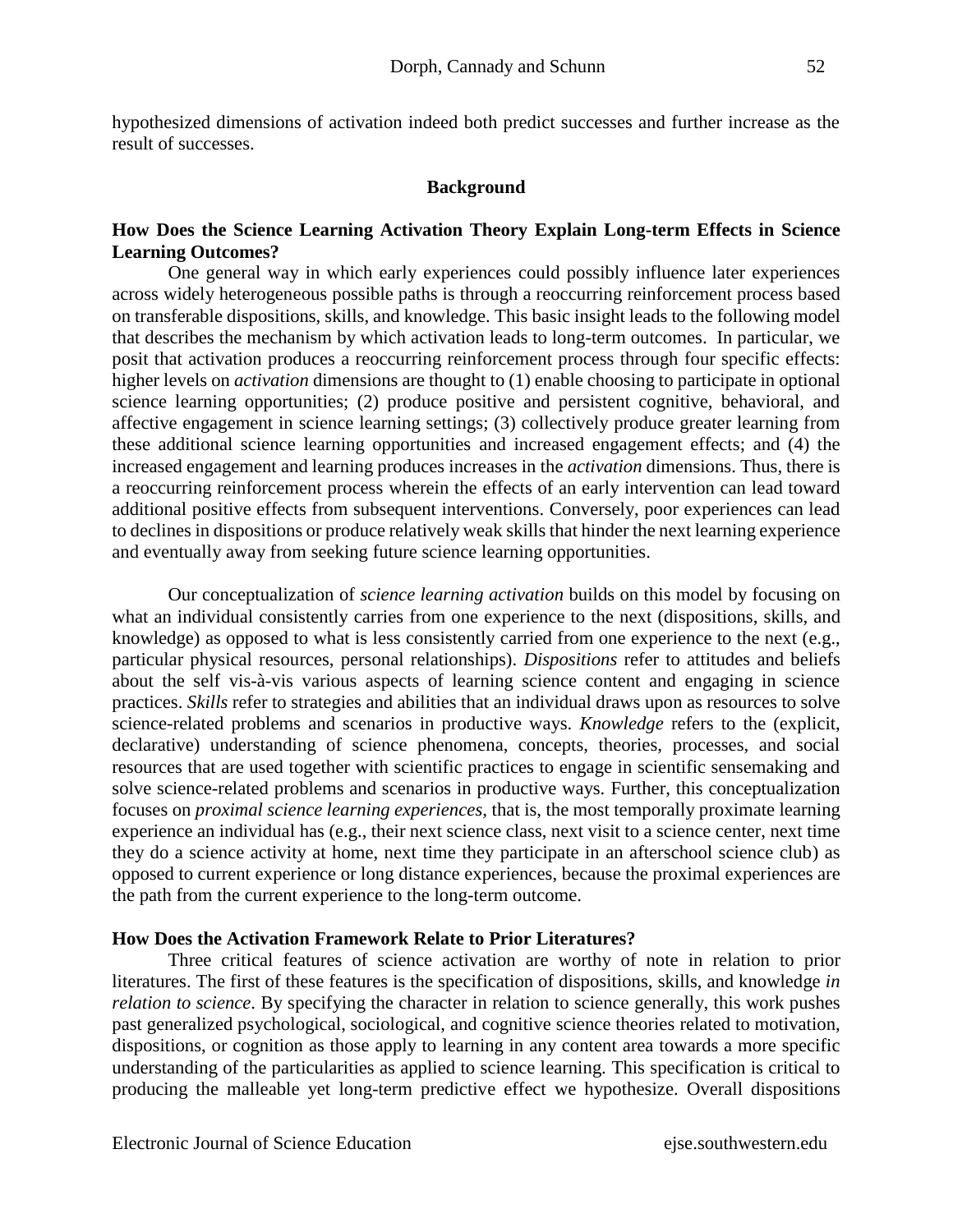across all domains are likely fixed (e.g., Need For Cognition, (Cacioppo & Petty, 1982), Grit (Duckworth, Peterson, Matthews, & Kelly, 2007)), essentially a form of personality or temperament, and thus not a sensible target of intervention. Dispositions, skills, and knowledge in a particular class, afterschool club, or summer camp (as commonly conceptualized and measured in motivational research) are likely too malleable or effectively irrelevant to later learning contexts and contents in science. However, the relationship of the self to science and broader skills and knowledge of science is what is carried over time and learning contexts, and is also likely to be malleable.

The second of these features also plays a significant role. The theory and study described herein are based upon an atypical *joining of the cognitive and motivation/affect traditions* of research in psychology and educational research to identify and build for such uncommon critical experiences. The cognitive traditions have come to understand what is required to build difficult skills and knowledge (Anderson, 2009) but have largely ignored what builds identity or career interest (Bybee & McCrae, 2011). The motivational/affect traditions have come to understand what guides small-and large scale actions (Bandura, 1989; Gollwitzer & Bargh, 1996; Vallerand, Fortier, & Guay, 1997) and learning (e.g., Expectancy Value Theory (Eccles & Wigfield, 2002); Achievement Goal Theory (Harackiewicz, Durik, Barron, Linnenbrink-Garcia, & Tauer, 2008)), but have theories of content learning rooted in theorizing of the 1960s (studying makes perfect), 1970s (depth of learning), or 1990s (metacognition) that ignore disciplinary-specific elements of thinking and learning. More recent cognitive research has found that improving learning in science, in particular, has required more detailed understandings of what science thinking involves (i.e., a particular kind of sensemaking (Ford, 2008a, 2008b; Harackiewicz et al., 2008; Hutchison & Hammer, 2010; McNamara, 2004). While many of these theories have examined specific aspects of the *science learning activation* construct (and are briefly summarized in the sections below), no research has examined the full set of dispositions, skills, and knowledge that we investigate concurrently in the study described herein.

The third of these features is that these dispositions, skills, and knowledge *are malleable*. That is, unlike personality traits (which are understood to be stable), these constructs can be shaped by and changed through experience. Because they are malleable, they provide an explanation of how early experiences (e.g., before middle school) can initiate a process of ever-increasing participation in science, or ever-decreasing participation in science. In this case, the construct of malleable factors involves finding a balance between unproductive extremes. On the one hand, factors that predict important long-term outcomes must have some stability over time, or else there could be no long-term prediction. On the other hand, factors that are stable over time will tend, by definition, to resist most typically occurring interventions. For example, parental education level and personality are stable and predictive but not useful targets of intervention. By contrast, engagement in a task is a simple target of intervention, but will then also change (up or down) again easily in the next experience. To produce a functional resolution to this predictive-stability contradiction, we need a positive-reinforcing, semi-stable factor. By semi-stable, we mean that it should tend to remain at similar levels in the absence of experience, but extended focal experiences can change it. Because these characteristics can be carried across time and context, they can provide an explanation of individual differences in choices, engagement, and learning.

**What are the Proposed Dimensions of Activation?**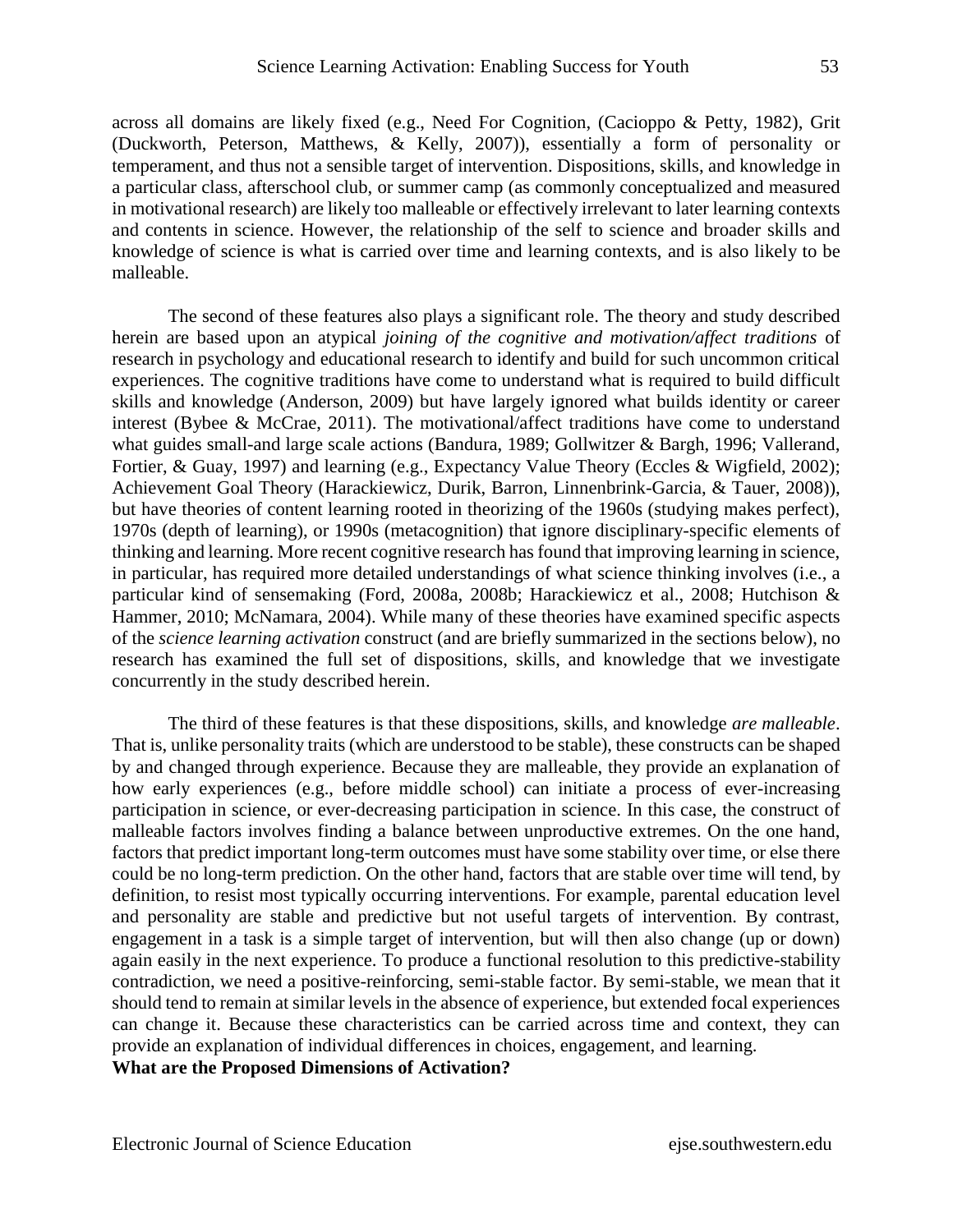Specifically, which dispositions, skills, and knowledge will collectively have this bidirectional relationship to choice, engagement, and learning? Those under investigation in this study build on large prior literatures, which can only be briefly reviewed in this paper for space reasons. Each also involves novel conceptualizations of what is most important for science learning (rather than generically about academics) at the late elementary/early middle school critical time period (rather than generically about all ages). The four dimensions of science learning activation investigated within this study are:

- 1. *Fascination* in natural and physical phenomenon (emotional and cognitive attachment/obsession with science topics and tasks);
- 2. *Values* science (understands various interactions of self with science knowledge and skills and places value on those interactions within their social context);
- 3. C*ompetency beliefs* about self in science (perceives one's self as capable of successfully engaging in science activities and practices); and
- 4. S*cientific sensemaking* (engages with science-related content as a sensemaking activity using methods generally aligned with the practices of science).

**Dimension 1: The activated science learner is** *fascinated* **by natural and physical phenomenon.** A learner can have emotional and cognitive attachment/obsession with science topics and tasks that serve as an intrinsic motivator towards various forms of participation. This dimension includes aspects of what many researchers have referred to as curiosity (Gardner, 1987; Hartry & Beally, 1984; Litman & Spielberger, 2003; Loewenstein, 1994), interest or intrinsic value in science both in and out of school (Baram-Tsabari & Yarden, 2005; Dawson, 2001; Girod, 2001; Hidi & Renninger, 2006; Hulleman & Harackiewicz, 2009; Kind, Jones, & Barmby, 2007; Osborne et al., 2003; Reid, 2006), and mastery goals for science content (Ames, 1992). It also includes positive approach emotions related to science, scientific inquiry, and knowledge. Past research has found each of these constructs to be associated with choice towards, engagement during, and attainment in science learning (Hidi & Ainley, 2008; Hidi & Renninger, 2006). Conceptually, it is likely that these constructs strongly co-occur within individuals (e.g., those interested in science have mastery goals for science) and psychometrically we find these all cohere into a single factor. Therefore, as a whole, fascination should be an important driver towards these aspects of success.

**Dimension 2: The activated science learner** *values* **science.** "Values science" refers to the degree to which learners place importance on science including the knowledge learned in science, the ways of reasoning used in science, and the role that science plays in families and communities. In a young person, valuing science may express itself as both everyday value and career value. A learner can understand various interactions of self with science knowledge and skills and places value on those interactions within her or his social context (DeBacker & Nelson, 2000; Eccles & Wigfield, 2002; Osborne et al., 2003; Pintrich, 2003). This dimension draws upon expectancy value theory (Eccles & Wigfield, 2002; Wigfield & Eccles, 1992) and identity development theory (Tan & Barton, 2007) to consider the ways in which learners who value science will value: (1) the knowledge learned in science, (2) the ways of reasoning used in science, and (3) the role science plays in their own families and community contexts (Brickhouse, Lowery & Schultz, 2000; Costa, 1995; Dogan & Abd-El-Khalick, 2008; Hill & Tyson, 2009). Learners who value science are expected to be more likely to identify it as a possible career as they believe it is worthwhile and a valuable pursuit. Those who value science and the role it plays both in their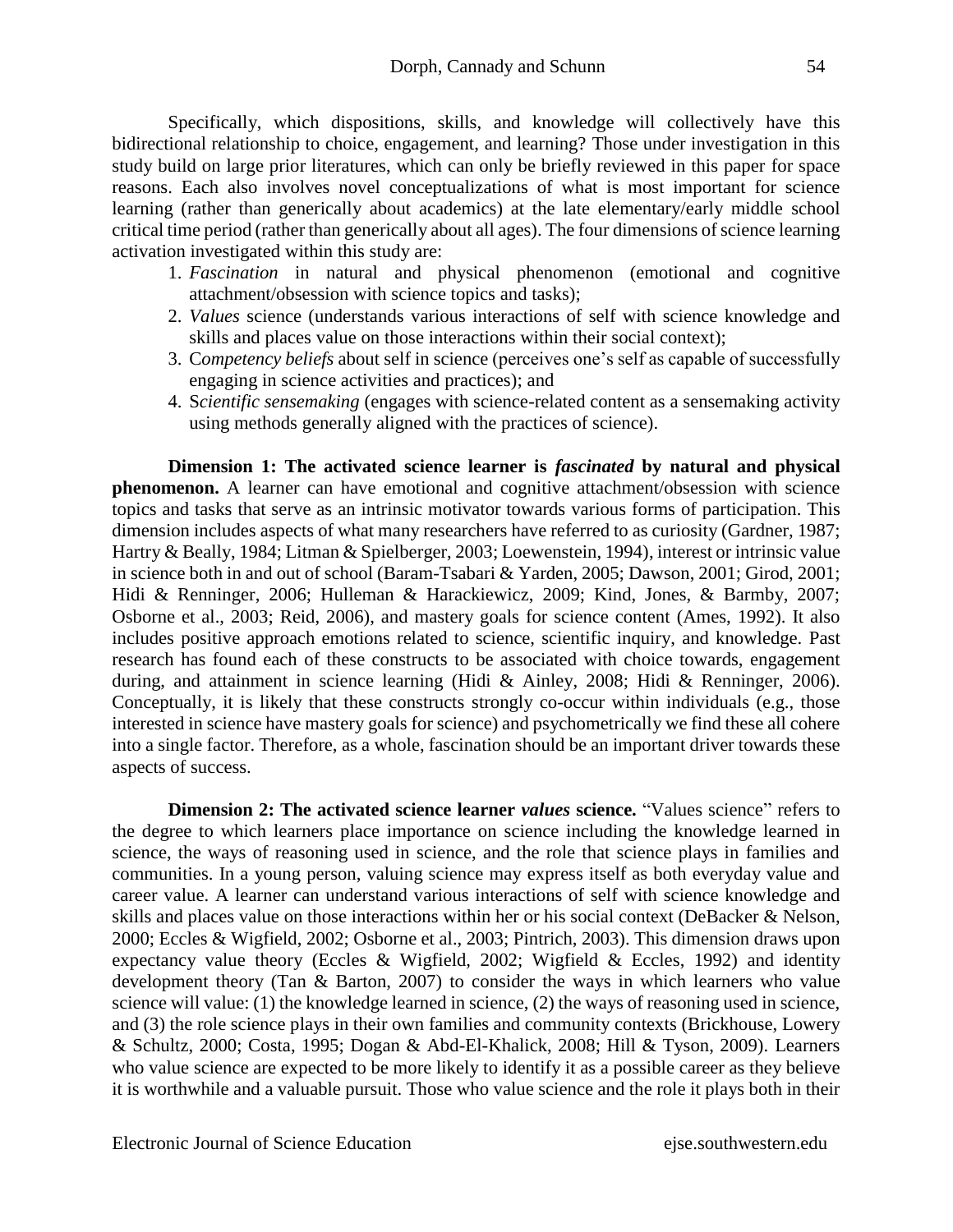own lives and in society are more likely to engage in learning science in and out of school whether or not they find it fascinating (Eccles, 2005; Lyons, 2006). Hence, like fascination, valuing science is also an important motivator towards success in science learning.

**Dimension 3: The activated science learner has high** *competency beliefs* **about self in science.** Competency beliefs in science refers to the extent to which a person believes that s/he is good at science functions and science tasks in science settings. Competency beliefs are a core construct in social cognitive theory, defined as "people's judgments of their capabilities to organize and execute courses of action required to attain designated types of performances" (Bandura, 1986, p. 391). In general, educational and psychological research has revealed that competency beliefs (or self-efficacy beliefs) are an important predictor of many types of achievement behavior (i.e., choice of task, engagement, effort, and persistence; (Pintrich, 1999, 2002; Schunk, Meece, & Pintrich, 2012). Educational and psychological research makes a clear distinction between people's actual competence and knowledge, and their subjective judgment and perceptions of them. Further, this body of research distinguishes between the role of actual and perceived competence in predicting their achievement tests and achievement behaviors. For example, research has found that college students' reasoning ability plays a more significant role than self-efficacy in predicting their achievement in science learning (Lau & Roeser, 2002; Lawson, Banks, & Logvin, 2007). By contrast, learners with high self-efficacy beliefs are more likely to be behaviorally and cognitively engaged in a learning process in the forms of choice, effort, persistence, and so on (Linnebrink & Pintrich, 2003). Durik, Vida, and Eccles (2006) found that individuals' subject-specific competency belief (e.g., reading) predicted their career aspiration (i.e., future choices). Thus, competency beliefs are relevant to both near-term and long-term choices.

**Dimension 4: The activated science learner engages in** *scientific sensemaking***.** Scientific sensemaking refers to the degree to which the individual engages with science learning as a way to make science content clear to him or her, through an activity using methods generally aligned with the practices of science. The hypothesized behaviors associated with such practices around pre- and early-adolescent age levels include asking investigable questions, seeking mechanistic explanations for natural and physical phenomenon, engaging in evidence-based argumentation about scientific ideas, interpreting common data representations, designing relevant investigations, and understanding the changing nature of science (Apedoe & Ford, 2010; Lehrer, Schauble, & Petrosino, 2001). Although this list of behaviors is commonly labeled as scientific reasoning skills, we believe the label "sensemaking" is important and stands in contrast to simple rule following. The literature suggests that engagement in scientific sensemaking (both the ability to do so and the practice of doing so) will better position a child to engage in science learning (Lorch et al., 2010; Songer, Kelcey, & Gotwals, 2009; Zimmerman, 2007). More specifically, engaging with science-related content as a sensemaking activity propels engagement in science learning, the interest in choosing to spend time on further related activity, and the likelihood that learners will actually learn what is expected/desired of them in a deep way that is more likely to address scientific misconceptions (Chi, De Leeuw, Chiu, & LaVancher, 1994).

#### **How is Success in Proximal Science Learning Defined?**

In the *activation* framework, "success" refers to three elements: (1) choosing to participate in science learning opportunities; (2) experiencing positive engagement (affective, behavioral, and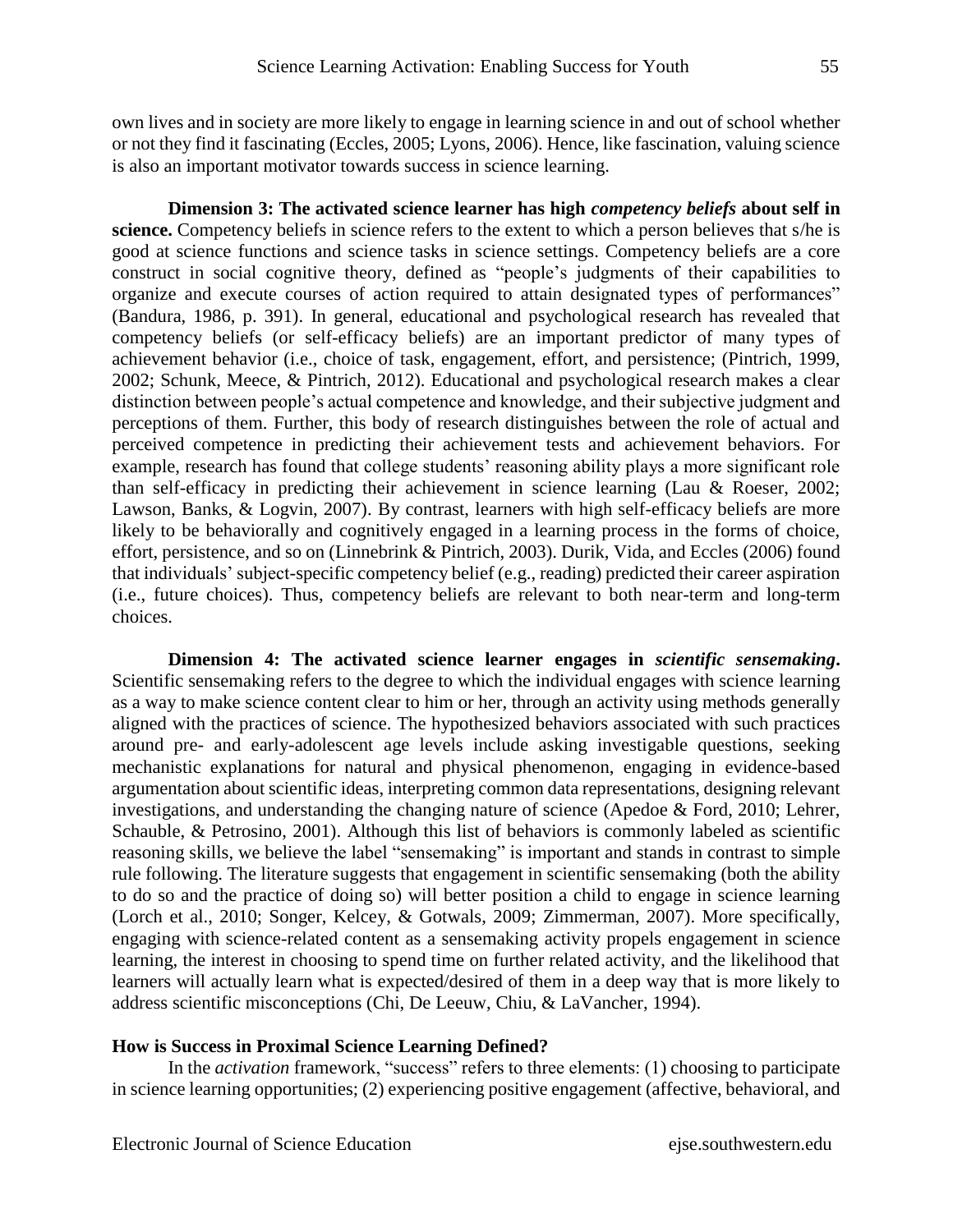cognitive) during science learning experiences; and (3) meeting science content learning goals during these experiences.

We conceptualize *choice* to participate in science learning opportunities in a broad fashion to best reflect the heterogeneous experiences of young learners: choosing to participate in the next opportunity for science learning (e.g. a camp, a visit to a museum, or watching a science museum on TV). We take into account both extended instructional experiences (e.g., optional classes, organized summer camps or Saturday enrichment programs that follow an instructional curriculum) and the wide variety of smaller and less organized informal science learning opportunities (e.g., a museum visit, watching a documentary, reading a non-fiction book or a science fiction book with considerable embedded content, visiting a scientist's blog (Simpkins, Davis-Kean, & Eccles, 2006)). Although each informal science learning experience might be relatively brief, a learner that consistently participates in such experiences might collectively have more learning hours from these informal experiences than from a full year class (Bevan et al., 2010; National Research Council, 2009). Further, we conceptualize that the learner demonstrates choice preferences as a tendency to elect to participate in whichever optional science learning experiences are available in their environment (Sha, Schunn, & Bathgate, 2015). Such preferences, combined with availability and adult support, lead to actual choices (e.g., taking additional science classes, attending summer science camps, watching science-related TV shows, reading science fiction, attending science museums). In this study, we only measure choice preferences because we have found it easier to measure choice preferences consistently and reliably than to capture and interpret the wide variety of small scale "actual" choices a learner might make that are also highly variable in accessibility to different learners (Sha et al., 2015). Measuring what choices learners actually make (Fortus & Vedder-Weiss, 2014) could be heavily biased by the particular options made available to a learner (i.e., be a measures of their socio-economic status, rather than their choice tendencies).

*Engagement* as a construct is used in many very different ways in the literature, ranging from dispositional to situational. We conceptualize engagement as the situational to avoid circularity in theorizing (i.e., dispositions producing dispositions). We define engagement as one's focus, participation, and persistence within a task, and therefore related to adaptive or selfregulated learning (Carini, Kuh, & Klein, 2006; Finn, Pannozzo, & Voelkl, 1995; Fredericks, Blumenfeld, & Paris, 2004; Fredericks et al., 2011). In other words, activation dimensions are what learners bring into a particular task/setting and takes out of those specific task/setting experiences; engagement is what happens during the task, a result of the interaction between the learner's activation dimensions and the characteristics of both the task itself and the supporting environment.

In terms of the important contents of engagement, we include three dimensions of engagement: (1) behavioral engagement focuses on what a student involved in a learning activity would look like or be doing (e.g., actively participating in the science learning tasks or doing offtask behaviors); (2) cognitive engagement focuses on thought processes or attention directed at processing and understanding the science content in a learning task; and (3) affective engagement is conceptualized as those emotions that occur during and support or hinder a science learning activity. Research suggests that a combination of these three aspects of engagement supports students to learn (Fredericks et al., 2004). Thus, we focus on the aggregated engagement across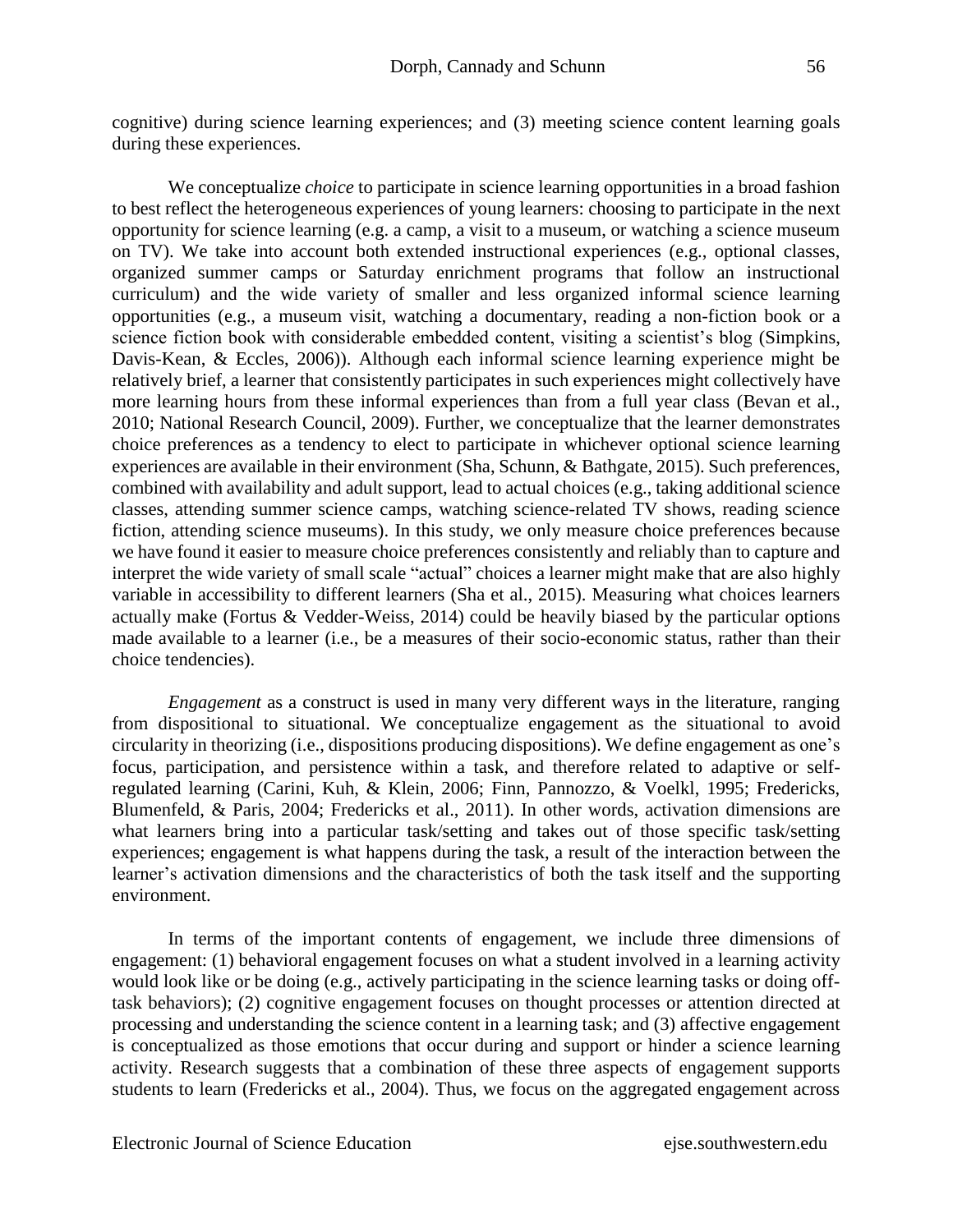the three engagement dimensions, although it is possible to focus on each dimension of engagement in isolation.

Science learning goals are highly contextual; the desired learning outcomes are particular to the curriculum, lesson, and teacher. Therefore, we define science *content learning* as the desired learning goals of the designed science learning environment. In this sense, activation dimensions work with the learning environment, like a catalyst in a chemical reaction, to enhance the relationship between the learner and the environment and thereby increase (or decrease in low activation cases) the content learning that results from the particular learning environment.

We hypothesize that the same factors that enable these three successes (choice, engagement, and content learning) will also themselves increase as a result of these successes, thus producing the desired positive-reinforcing situation. (Similarly, low levels on the activation dimensions would decrease success, which would further reduce levels on the activation dimensions.) We also hypothesize that a theory that includes only factors that enable a subset of these successes will not suffice (e.g., choice to participate with negative engagement will not produce good outcomes, and positive engagement without learning will also not produce the outcomes sought). Accordingly*,* this study tests the hypothesis that the proposed four dimensions of science learning activation will enable the three types of success in proximal science learning experiences, and that those three types of successes will, in turn, produce higher levels of these dimensions. To make the hierarchical linear models tractable, we treat the three success variables as independent outcomes, although they are likely mutually reinforcing (e.g., choice preferences and engagement contribute to learning). However, similar results are found using path analyses that take into account cross-success variable connections.

There are two different ways in which the activation theory could be falsified: 1) the three successes are not predicted by prior activation levels; or 2) changes in the dimensions of activation are not predicted by three successes (i.e., there is not a reciprocal relationship between activation and successes in proximal science learning experiences). Thus, in order to test the activation theory, we designed a study with two sub-studies, each set in a unique context to investigate the two main research questions listed below.

- 1. Are there relationships between input levels of each of the four dimensions of activation and choice to participate in science, engagement in science learning activities, and science content learning (i.e., are these four dimensions sufficient to predict large amounts of variance in each success variable)?
- 2. Do higher levels of choice, engagement, and content learning within specific science learning experiences coincide with increased levels of each of the dimensions of activation (i.e., do these four dimensions have reciprocal relationships with success)?

By looking at this new combination of constructs together in regression analyses, we can also provide new tests of the direct relationships between each construct and successful variable, as opposed to indirect/mediated relationships. For example, interest has been associated with learning outcomes in school (Chambers & Andre, 1997) and museum visits (Falk & Adelman, 2003), but it may be that this effect is mediated through differences in scientific sensemaking (i.e., interest *per se* might have no learning benefits). Teasing apart direct from indirect effects deepens understanding of the mechanisms of effects and better supports the design of more effective interventions.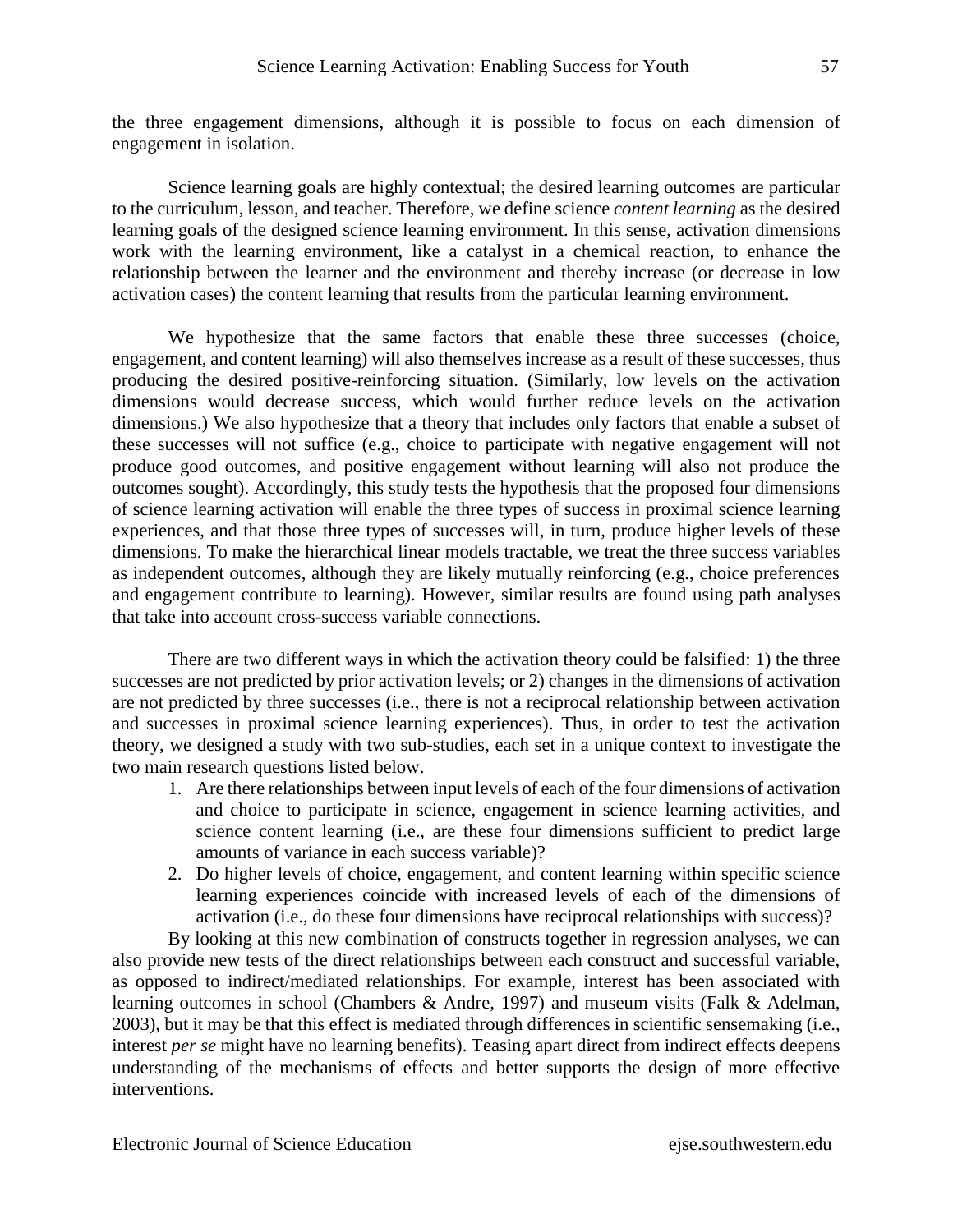The study involves two different science learning contexts (a science classroom and a science and technology center visit), and multiple instances of each (i.e., different classroom situations and different exhibits) to establish the productive nature of activation across heterogeneous learning environments, the very challenge that prompted this line of inquiry. It is rare for research to examine both contexts together, but children will likely need to be productive learners in both kinds of contexts. Hence, we looked for the same relationships among *science learning activation* dimensions and measures of success within both contexts. However, the nature of the context necessitates differences in the research design. A curriculum is extended over time and is expected to produce significant content learning, whereas a visit to an exhibit is quite brief and is not expected to produce large changes in content knowledge. Thus, we measure engagement across multiple time points in the curriculum, but only once per exhibit, and we only measure content learning for the curriculum case. Further note that we are not seeking to compare outcomes across contexts, but rather simply trying to establish the sufficiency of the activation account for predicting meaningful outcomes across contexts.

#### **Materials and Methods**

#### **Participants**

**Sub-study 1: School***.* Participants were enrolled in one of thirty-eight sixth grade science classes from ten urban public schools in a mid-size city in the American Midwest. The sample represented a broad range of school types found in urban centers: mixed affluence schools and lower affluence schools, mixed-ethnicity schools and homogeneous minority schools, traditional middle-schools (only grades 6–8) and K-8 or 6-12 schools, general topic schools, and special focus schools. Students were primarily Caucasian (37%) and African American (35%), and 53% came from families in which at least one parent had a college education. A total of 592 consented students completed the measure of activation; of these, 461 (78%) completed each of the outcome measures (choice preferences, engagement, and learning). Incentives included the opportunity to win \$200 (one winner per class), and a self-chosen small gift.

**Sub-study 2: Science Center***.* Participants were enrolled in one of eleven fifth grade classrooms, or member of a boys and girls club, in one of several middle-class suburban cities in the greater San Francisco Bay area. The sample participants were primarily Caucasian (26%), Latino (40%) or African American (9%) and 46% came from families in which at least one parent had a college education. A total of 234 consented students completed the measure of activation; of these, 220 (94%) completed measures of choice preferences and engagement in a science-learning context. A self-chosen gift was provided as an incentive.

#### **Procedures**

**Sub-study 1: School**. During the first week of the school year, an assessment of content knowledge pertaining to the first unit of instruction was administered along with the measure of activation. On a separate day, demographic information was obtained including age, race, gender, and family background. On six separate occasions during the semester, students reported their level of engagement in the day's science lesson. Particular activities in the curriculum were targeted, such that there was a range of activity type (to increase generality) and every student was sampled on the same set of activities (to remove confounds between student characteristics and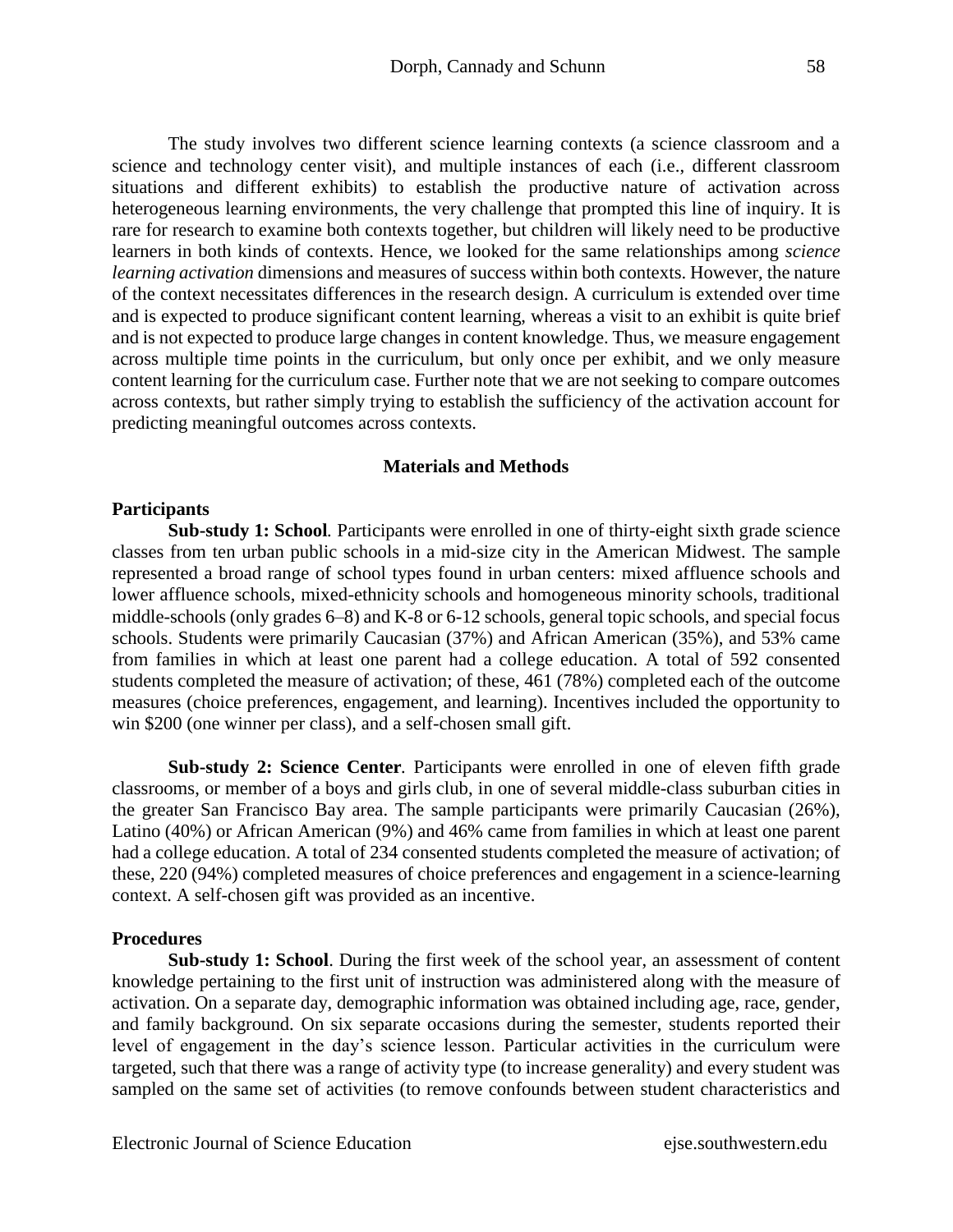activity characteristics as the source of engagement differences). At the end of the semester, content knowledge was assessed again to measure gains in student content knowledge from the beginning of the semester. At the same time, students' choice preferences to participate in science learning opportunities were also measured.

All students in *Sub-study 1* experienced a common curriculum over this time period: a slightly adapted version of an earth sciences unit (on the topics of weather and climate) from the widely used Full Option Science System (FOSS) Science curriculum. For the purposes of this study, a critical adaption was a detailed script for teacher implementation (i.e., which activities to include or script) that produced greater uniformity across teachers than is typically observed for any given curriculum (see adaptation description at http://cogscied.org). Classroom observations and self-report surveys by the teachers suggest that the key elements of the curriculum were implemented across teachers as specified, with only some variation in the rate at which the materials were covered. Researchers coordinated with teachers to make sure engagement surveys were distributed on the exact days of the selected activities.

**Sub-study 2: Science Center***.* During the fall semester of the school year, students visited a local science center on a field trip from their school or afterschool program. While on the field trip, students visited two exhibitions and completed a self-report engagement survey after each exhibition. Prior to coming to the science center, students completed the activation survey and reported their demographic information (e.g. age, gender, race and family background). After visiting the science center, students again completed the activation survey and reported their science choice preferences on a survey. The duration from the first to final survey was approximately one month; this short duration is unlikely to involve large changes in activation, but there may be significant shifts nonetheless during this transitional time in science learning because of a recent onset of relatively more time on science in classrooms and greater ability to independently explore science content.

**Ethics statement***.* Data collection protocols and procedures for this study were approved by the Institutional Review Boards at both institutions involved in this research study. More specifically, The University of Pittsburgh's Institutional Review Board approved the research as #PRO11080012 and The University of California, Berkeley's Committee for the Protection of Human Subjects (CPHS) approved the research as #2011-06-3288. Only data from those individuals who submitted appropriate and IRB-approved assent, consent, and permission documentation were utilized in the study described herein. In particular, we obtained written informed consent from the next of kin, caretakers, or guardians on behalf of the minors/children enrolled in this study. None of the individuals working on the study had a related conflict of interest.

#### **Measures**

#### **Science Learning Activation**

Given that *science learning activation* is a new construct, there were no existing instruments that measured it as conceived. Accordingly, this study utilized a new assessment of *science learning activation*. While we did generally adapt strategies and item types found in prior assessments of related subconstructs, there were three reasons that existing assessments were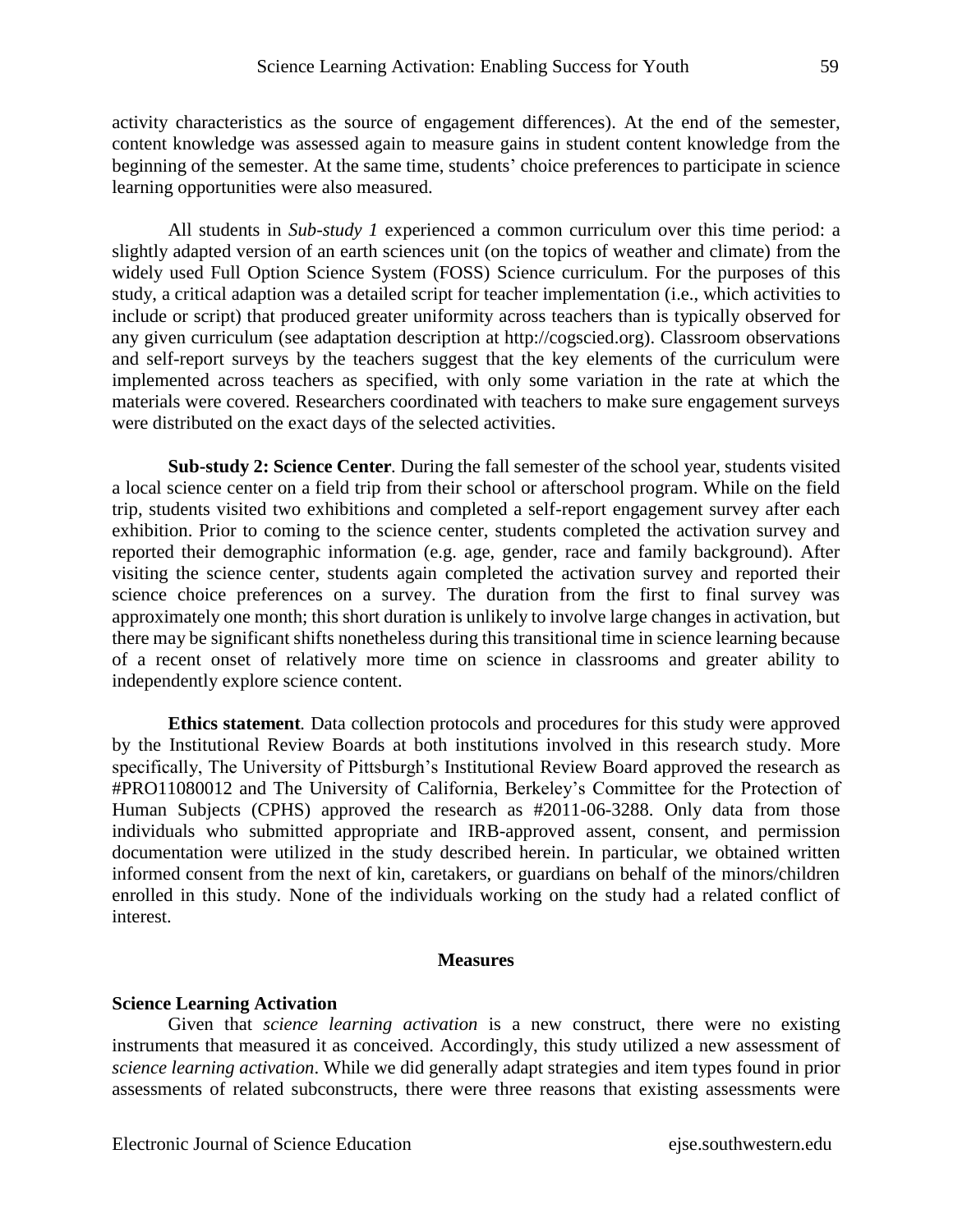inadequate. First, many instruments offer a superficial treatment of science, that is, they modify existing instruments developed in other fields and swap in the word science for the content domain (Simpkins et al., 2006). While this practice is appropriate for some purposes, we found that students often associate this type of use as pertaining to science class, rather than their experiences of doing science in or out of class. Instead, instruments making specific references to aspects or practices of science that exist both in or out of school intentionally draw the distinction between the domain of science and science class.

Second, few instruments are appropriate for 11-13 year olds. Several existing instruments include abstract words like "goal" or "endeavor" that are difficult for youth that age to put in context. Further, 11-13 year olds have different adult supports and activity structures than older students, who have greater autonomy in their decision-making. Thus the contexts of assessments need to be different. For example, middle schoolers do not select optional coursework, whereas they may have control over what to do after work is completed.

Third, we needed a different approach to assessing sensemaking relative to prior scientific reasoning measures. Assessments that make no use of scientific content at all do not measure the extent to which students use skills about actual content; students often rely heavily on prior beliefs, ignoring reasoning skills, when confronted with rich content. Yet, when embedding science reasoning tasks within science content there is a tension between selecting a particular science domain and sampling across a range of domains. Instruments that worked across content were too long to be feasibly administered, and those within a particular content area were often too specific to work across settings (i.e., depended upon students having been exposed to particular content knowledge).

We constructed a new instrument to measure the activation dimensions in a way that addresses each of these concerns. In this paper, we describe the measurement development process as a part of our overall evidentiary argument for valid uses of this instrument. This processincluded defining the constructs, vetting of cognitive processes used by subjects to respond to the items, analyzing the psychometric characteristics of the instrument, and examining the relationships among the *activation* dimensions and between each dimension and each measure of success. Taken together, the results of these efforts support our validity argument for the use of this instrument for the inferences made in this study. Ongoing work is aimed at continuously improving the assessment, as well as the larger theory that drives it. The measure reported here was sufficiently reliable to support the current study, but it is worth noting that improved assessments, based on this study, can be found at [http://activationlab.org.](http://activationlab.org/)

**Construct definition.** We first defined each dimension by delineating the ways in which individuals who are high, medium, or low within the dimension would differ from one another. We used findings from prior research as well as our own observation and interview data to support the development of these "construct maps." We then created items by borrowing and modifying items from a wide variety of prior survey instruments, but adapting them based on the concerns above and fit them to the construct maps.

**Cognitive labs.** Subsequently, items were pilot tested and iteratively improved using cognitive labs with children both generally connected and disconnected with science, asking them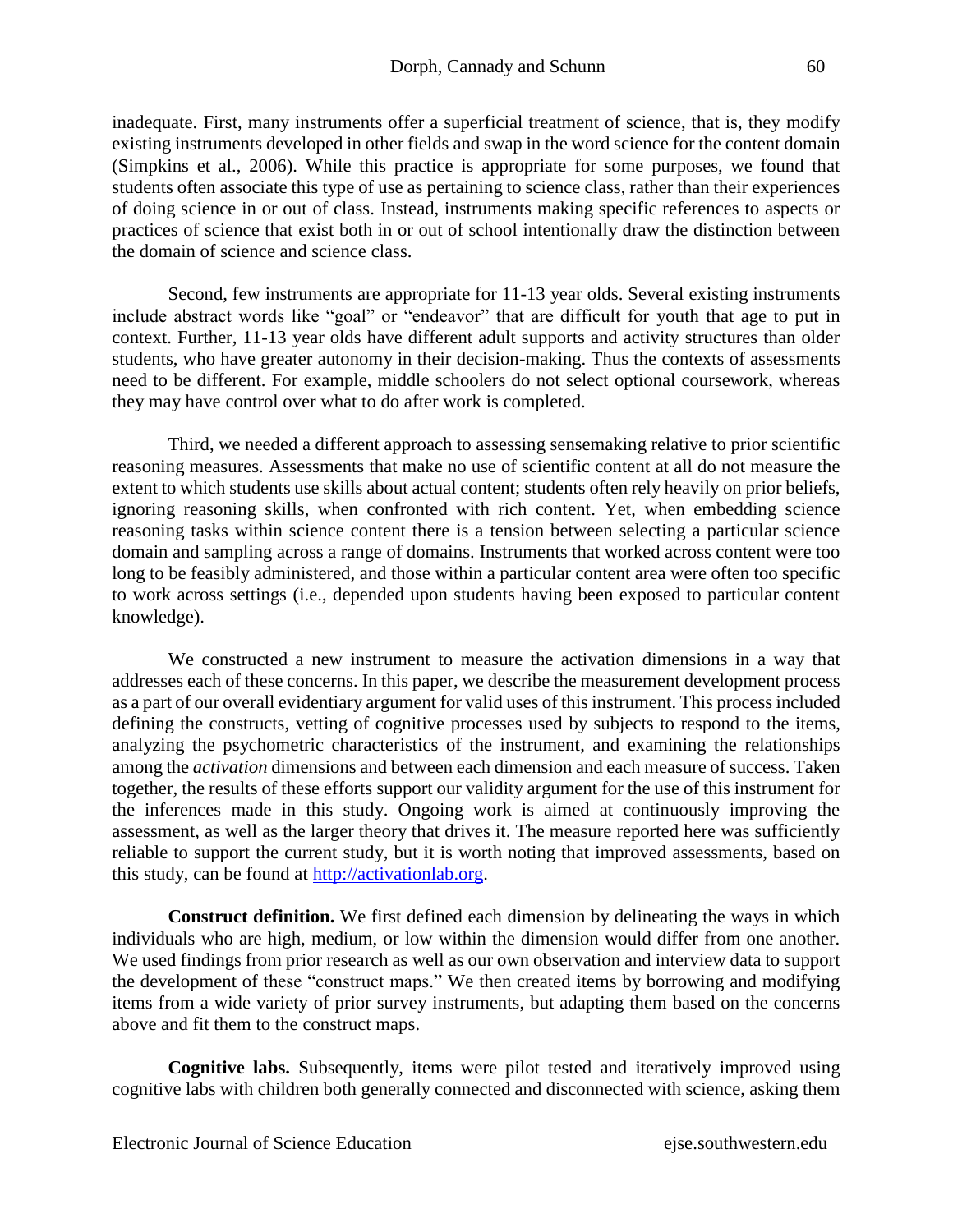to explain each question and their choices in their own words to make sure the new items were generally interpreted and elicited ways of thinking as intended.

**Psychometric characteristics.** Looking into the psychometric characteristics of the instruments, Factor Analyses and Multidimensional Item Response Theory (MIRT) analyses were conducted on the larger study dataset to insure reliability, coherence, and separation of the measures of each dimension. Analyses reported below involve the resulting selected set of items that emerged from these psychometric analyses. Complete scales can be found in Appendix A. The fascination scale had 8 items involving general and context-specific cognitive and affective reactions to science content ( $\alpha$ =0.89). The values science scale had 4 items reflecting a range of reasons students could value science content in their current and future lives ( $\alpha$  = 0.70). The competency beliefs scale has 9 items that map onto each of the components of sensemaking ( $\alpha$ =.90). The scientific sensemaking scale had 12 items ( $\alpha$ =0.75). Constructed responses were scored and inter-rater reliabilities (Cohen's Kappa=.87) for each of these coding tasks indicate substantial rater agreement (Moore, Bathgate, Chung, & Cannady, (2013). Two parameter IRT models were used to calculate ability estimates (i.e., theta estimates) for each of these constructs.

**Analyzing relationships.** If the relationships predicted by the activation theory are found, then the study both supports the theory of activation and offers strong evidence that the instruments have predictive utility across contexts. In other words, the predictive utility of each instrument, described in the results section of this paper, offers strong validity evidence for the use of these instruments to measure these constructs.

The *Science Learning Activation Assessment* utilized for this study was administered individually to students and took less than 45 minutes to complete (via paper, computer, or iPad). The most time-intensive aspects are the sensemaking items because they require extended reading, student reasoning, and constructed responses.

#### **Science Content Knowledge (Sub-study 1 Only)**

Learning of content knowledge was assessed using a *science content knowledge test* administered as pre-test and post-test. Many students have some prior knowledge about weather and climate, and this prior knowledge is likely to be correlated with students' dispositions toward science in general. Therefore, if we want to assess the amount of "learning" that occurred during the study duration, it is critical to look at growth in knowledge, rather than just final knowledge levels (as is more typically done).

This test was built from released TIMSS, NAEP, and state science test items that matched the overall content of the FOSS Weather and Water unit. Only those items that matched the parts of the unit covered by all teachers were included in the final analysis (21 items;  $\alpha = .78$ ). Two example items include: (1) "What is the primary energy source that drives all weather events, including precipitation, hurricanes, and tornadoes? a) The Sun b) The Moon c) Earth's gravity d) Earth's rotation" and (2) "Locations in the Southern Hemisphere typically experience \_\_\_\_\_\_\_\_\_\_\_\_. a) Longer days in June than January b) Equal amounts of daylight and darkness c) Longer days in January than June." Because post–pre change scores suffer from regression-to-themean phenomena that are especially problematic in regression analyses, instead we used post-test scores as the dependent variable with pre-test as a covariate in the regression.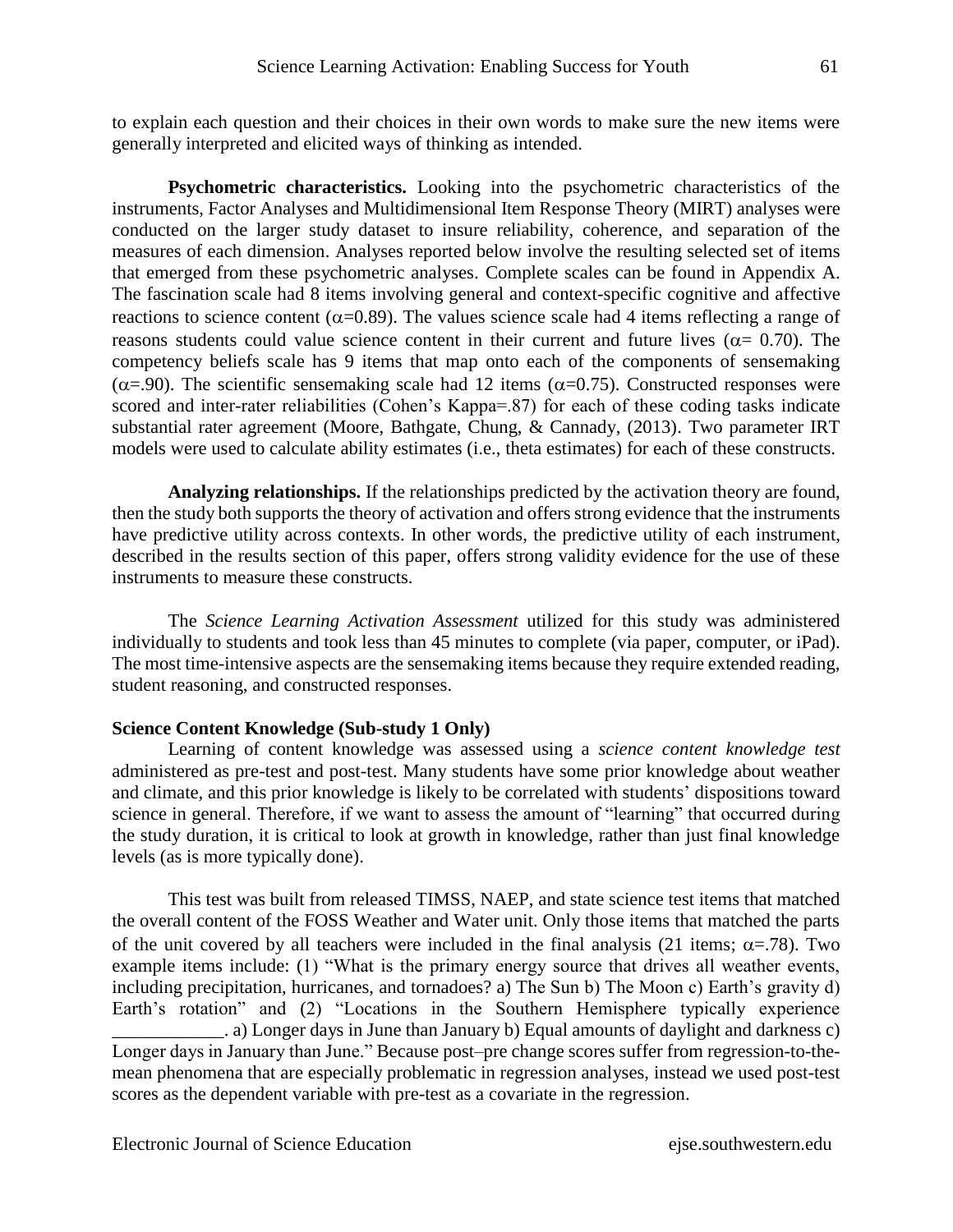#### **Choice Preference**

Student's general preference to chose to participate in diverse science learning opportunities when given options was measured using the *Choice Preference Survey* (Sha et al., 2015). We avoid measuring actual choices made because children vary greatly in their access to particular choices (e.g., distance to a particular museum, existence of a program at a local summer camp or afterschool setting, access to particular book types, free access to science websites), even though all children have access to at least some science learning opportunities. Five items were used to compute the choice preference variable  $(\alpha = .82)$ , with each item presenting choices between science and non-science options of a given type. The items included both immediate and future choices regarding experiences involving science and those involving other topics (e.g., math, history, art) both in and out of school. Two future-oriented items ask about making a choice of classes (i.e., next year) or being a scientist in the future. The remaining three items invite respondents to make a more immediate choice of an activity either in school (e.g., science experiment) or out of school (e.g., science museum visit, doing science at home).

#### **Engagement in Science Learning Activity**

The self-report *Engagement Survey* asks subjects about their level of affective, behavioral, and cognitive engagement in a particular science learning experience or lesson. The survey (see Appendix B) consists of 17 Likert items measuring students' affective-behavioral-cognitive engagement in a recently performed task  $(\alpha = .87)$ . A four-point Likert scale (YES!-yes-no-NO!) was used and all reversed coded items were recoded prior to analyses. Sample items include: During today's activity: "I felt happy or excited" (affective engagement), "I worked hard during the activity" (behavioral engagement), "I tried out my ideas to see what would happen" (cognitive engagement). It takes subjects about five minutes to complete, and it was completed immediately at the end of a lesson (Sub-study 1) or immediately after leaving an exhibit (Sub-study 2). Factor analyses were used to investigate the instrument structure and consistently found a best fit across data collections from a bi-factor model which produces an overall engagement score and separate affective engagement and behavioral-cognitive engagement sub-scores. For simplicity, here we use the overall engagement score in the analyses, although similar conclusions about the activation theory can be drawn when the sub-scores are used in analyses.

#### **Data Analysis**

To determine if there is a relationship between input levels of each of the four dimensions of activation and each of the success variables (choice to participate in science, engagement in science learning activities, and learning), we computed a series of multiple regressions. Using each success variable as a dependent variable, we used initial scores from each dimension of activation in a regression to determine which of the dimensions were statistically related to each outcome. To test the robustness of our models, we also conducted parallel analyses using hierarchical linear modeling (HLM; (Raudenbush & Bryk, 2002)), with students nested in their classrooms, with demographic covariates for gender, ethnicity, and parental education (whether any parent/guardian completed a 4-year college degree), and for prior achievement in mathematics and reading as measured by the Pennsylvania System of School Assessment (PSSA).

Next, analyses examined whether higher levels of the success variables (choice, engagement, and learning) within specific science learning experiences coincided with increased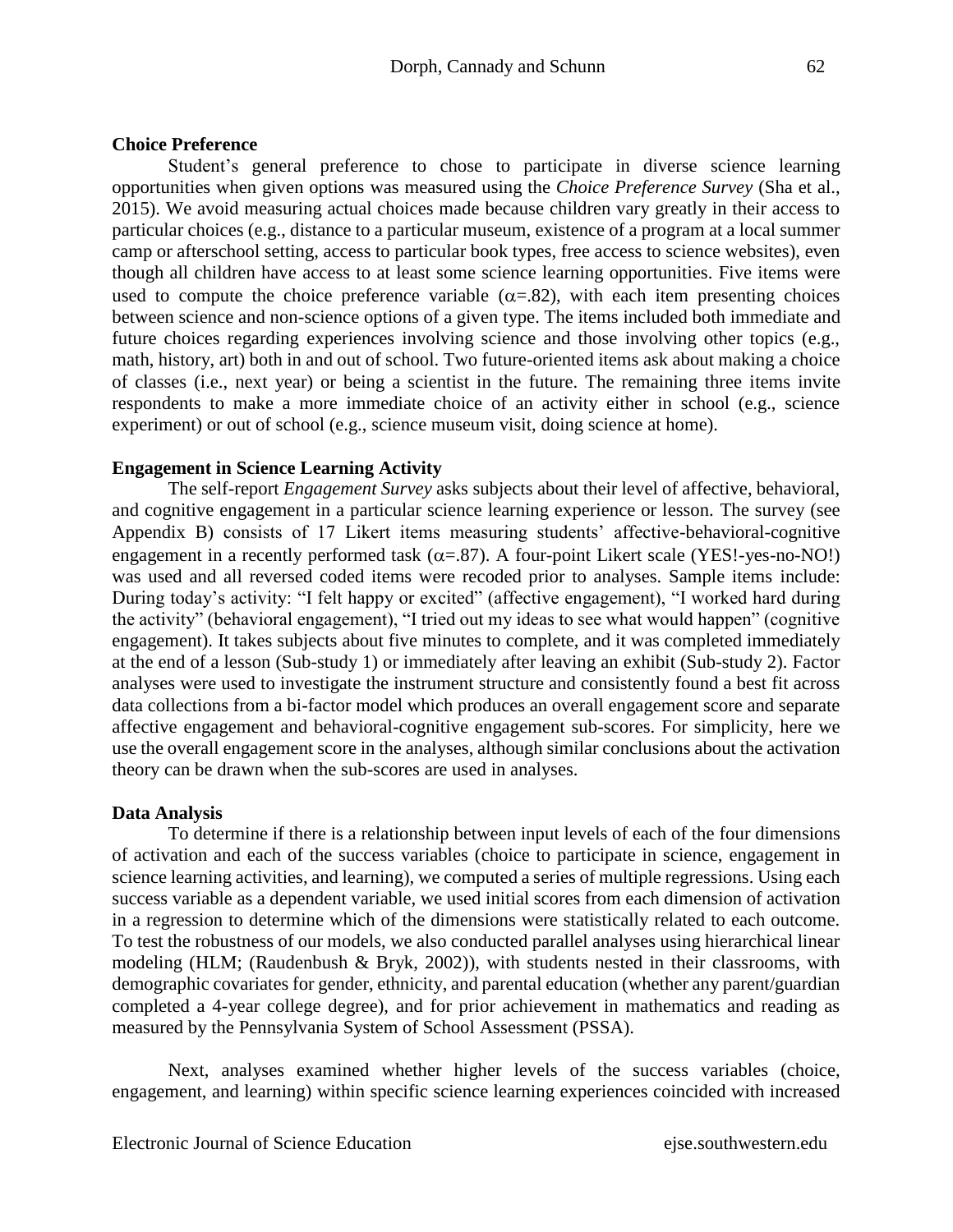levels of each of the dimensions of activation. To do this, post-activation dimension scores were used as dependent variables, pre-activation dimension scores were entered as independent variables, and a regression was employed to determine if any of the success variables predicted the final scores in each dimension. This approach allows for investigating the relationship between the end of study activation dimension levels and the success variables while accounting for participants initial level of activation. Again, to test the robustness of our models, we conducted parallel analyses using HLM with covariates for gender, ethnicity, parental education, and prior achievement in mathematics and reading (using PSSA).

#### **Results**

Our presentation of the results begins with the presentation of means, standard deviations, and correlations for the variables in our multi-level regression in Table 1. For analyses, we centered the measures of the dimensions and success variables at their grand mean to reduce the covariance between the intercepts and the slopes, thereby reducing the potential for problems with mulitcollinearity in the model (Kreft, De Leeuw, & Aiken, 1995). We chose to center the variables at the student level using z-scores to also allow the regression coefficients to be standardized, allowing for interpretation of their relative strength. Each dimension of activation measured at preintervention is correlated with the measure of the same dimension at post-intervention; no correlations across constructs are so high as to cause collinearity problems for the multiple regression.

**Table 1: Means, standard deviations, and zero-order correlations for variables in the study**

|      |                |           | $\overline{c}$  | 3               | 4                      | 5        | 6                   |          | 8        | 9                | 10           | 11                | 12   | 13               | 14                       | 15   | 16     | 17                       |
|------|----------------|-----------|-----------------|-----------------|------------------------|----------|---------------------|----------|----------|------------------|--------------|-------------------|------|------------------|--------------------------|------|--------|--------------------------|
|      | Mean           | 0         | $\theta$        | $\Omega$        | $\Omega$               | $\Omega$ | $\Omega$            | $\theta$ | $\theta$ | $\boldsymbol{0}$ | $\mathbf{0}$ | $\bf{0}$          |      | 1450, 1334, 0.49 |                          | 0.27 | 0.15   | 0.54                     |
|      | SD             |           |                 |                 |                        |          |                     |          | 1        | 1                | $\mathbf{1}$ | 1                 |      | 221.4 196.5 0.5  |                          | 0.44 | 0.35   | 0.5                      |
|      | N              | 932       | 935             | 935             | 937                    | 838      | 881                 | 643      | 932      | 935              | 935          | 937               | 512  | 501              | 829                      | 800  | 800    | 625                      |
|      | 1. CB Pre      |           |                 |                 |                        |          |                     |          |          |                  |              |                   |      |                  |                          |      |        |                          |
|      | 2. $F$ Pre     | $.594**-$ |                 |                 |                        |          |                     |          |          |                  |              |                   |      |                  |                          |      |        |                          |
|      | 3. V Pre       | $.548**$  |                 |                 |                        |          |                     |          |          |                  |              |                   |      |                  |                          |      |        |                          |
| 4.   | <b>SSM</b> Pre | .059      | .049            | .017            | -                      |          |                     |          |          |                  |              |                   |      |                  |                          |      |        |                          |
|      | $5.$ Eng       | $.391**$  |                 |                 | .051                   |          |                     |          |          |                  |              |                   |      |                  |                          |      |        |                          |
|      | 6. Choice      | $.275**$  |                 | $.391*$         |                        |          |                     |          |          |                  |              |                   |      |                  |                          |      |        |                          |
| 7. L |                | $.137**$  |                 | $.079*$         |                        | $.111*$  |                     |          |          |                  |              |                   |      |                  |                          |      |        |                          |
|      | 8. CB Post     | $.687**$  |                 |                 |                        |          |                     |          |          |                  |              |                   |      |                  |                          |      |        |                          |
|      | 9. F Post      | $.557**$  |                 |                 | $.076*$                |          |                     |          |          |                  |              |                   |      |                  |                          |      |        |                          |
|      | 10. V Post     | $.529**$  |                 |                 | .023                   |          |                     | .089*    |          |                  |              |                   |      |                  |                          |      |        |                          |
|      | 11. SSM Post   | $.068*$   | .061            | .041            |                        | .064     |                     |          |          |                  | $.095*$ .052 | $\qquad \qquad -$ |      |                  |                          |      |        |                          |
|      | 12. Math       | .053      | .026            | $-.023$         |                        |          | $.094*$ .113*       |          | $.103*$  | .034             |              | $-0.021$ .537**   |      |                  |                          |      |        |                          |
|      | 13. Reading    | .049      | .012            | $-.072$         |                        | .085     | .063                |          | $.118*$  | .005             |              | $-071$ .592**.    |      |                  |                          |      |        |                          |
|      | 14. Female     | .005      | $-0.04 - 0.022$ |                 |                        | .030     | $-0.092$ * $-0.032$ |          | $-0.012$ | $-0.062*-0.26$   |              | $.166***.016$     |      | .088             | $\overline{\phantom{a}}$ |      |        |                          |
|      | 15. AA.        | .057      |                 | $-.070*$ .014 - |                        |          | $.004 - .093* -$    |          | .051     | $-.032$          | .018         |                   |      |                  | .059                     |      |        |                          |
|      | 16. H/L        | .038      |                 |                 | $.113* - .115* - .018$ |          | $.094*-.007$        |          | $-.013$  | $.115*$          |              |                   | .014 | $-.037$          | $-.02$                   |      |        |                          |
|      | 17. Coll       | .074      | .044            | .005            | $.095*$ .009           |          | .010                | .054     | .042     | .012             | .011         | $.100*$           | .084 | .051             | $-.02$                   | .073 | $-065$ | $\overline{\phantom{m}}$ |

CB=Competency Beliefs, F=Fascination, V=Values, SSM=Scientific Sensemaking, Eng=Engagement, Choice = Choice Preferences, L= Science Content Learning, Math=PSSA Math Gr 5, Reading = PSSA Reading Grade 5, AA=African American, H/L=Hispanic/Latino, Coll=Guardian College Graduate. (\* *p* < 0.05, \*\*\* *p* < 0.001)

#### **Predicting Success (RQ 1)**

We now describe the results related to the first research question: Are there relationships between input levels of each of the four dimensions of activation and choice to participate in science, engagement in science learning activities, and learning (i.e., are these four dimensions sufficient to predict large amounts of variance in each success variable)? Using each success

Electronic Journal of Science Education ejse.southwestern.edu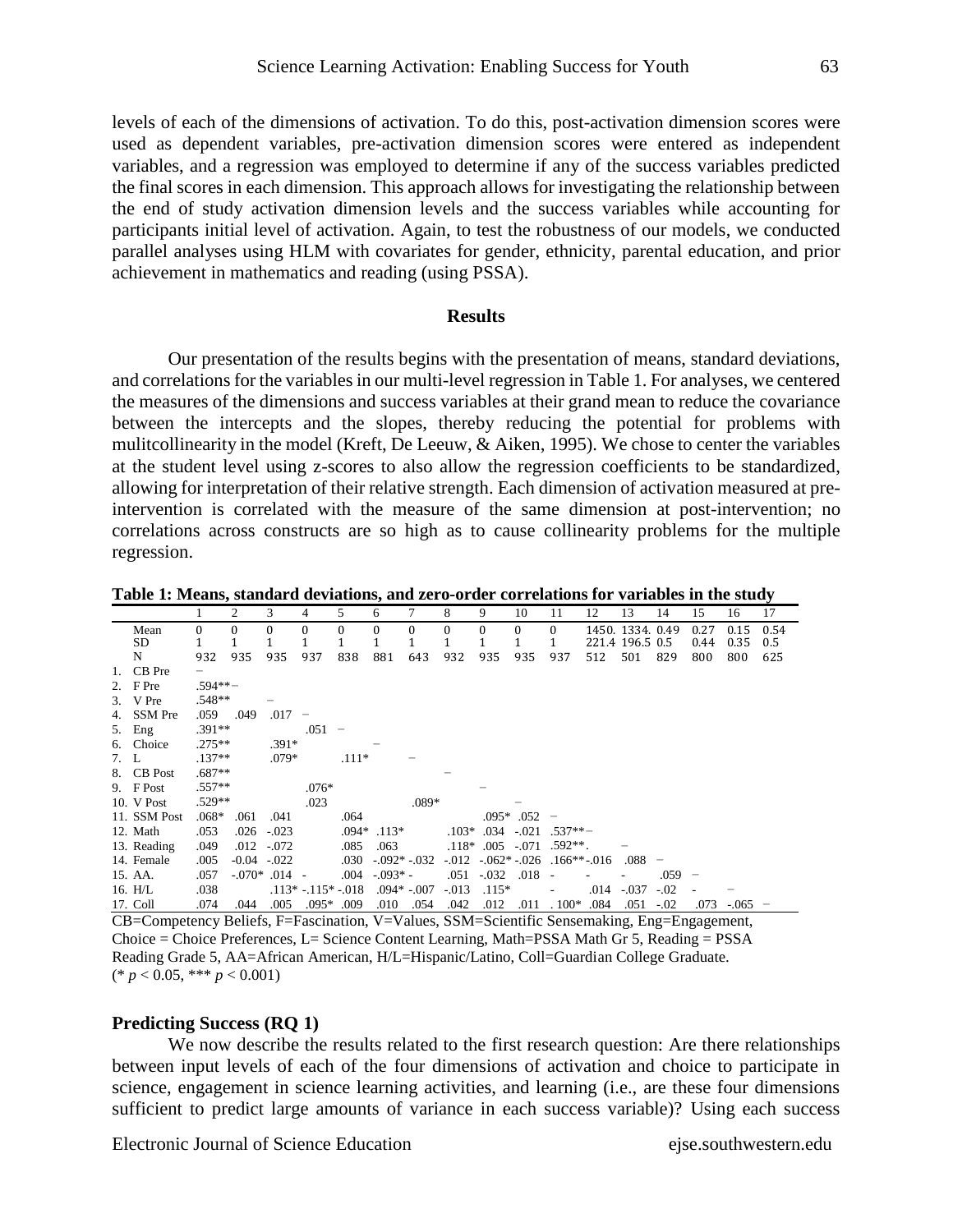variable as a dependent variable, analysis utilized initial scores from each dimension of activation in a stepwise regression to determine which of the dimensions were statistically related to each outcome. Table 2 presents the results from ten separate regression models, one for each measure of success, split across context for two different model specifications.

The variation in model specification is to show stability across analytic assumptions: ordinary least squares (OLS) regression (model I) vs. HLM (model II) that also includes covariates for gender, ethnicity, and parental education but not prior math and reading achievement as these data were not available for the science center context participants.

Table 2 reveals that *choice* is predicted by fascination and scientific sensemaking in both contexts (model I only for the school context) and by values in the school context. *Engagement* is predicted by 1) competency beliefs in the science center context (both model specifications) and school context (model I only); 2) *fascination* in both models in the school context, but not the science center context; and 3) by *values* for model I only in both contexts. Finally, learning is predicted by *scientific sensemaking* in both models (learning was not measured in the science center context).

|                 |            |            | <b>Standardized Coefficients</b> |            |                   |            |  |
|-----------------|------------|------------|----------------------------------|------------|-------------------|------------|--|
|                 |            | Choice     |                                  | Engagement |                   | Learning   |  |
| Context         |            | School     | Science Center                   | School     | Science<br>Center | School     |  |
| Model           |            |            |                                  |            |                   |            |  |
|                 |            | П          | П                                | П          | П                 | П          |  |
| Pre             | Competency | 0.013      | 0.115                            | $0.148*$   | $0.289***$        | 0.073      |  |
| <b>Beliefs</b>  |            | 0.007      | $-0.205$                         | 0.056      | $0.388***$        | 0.052      |  |
| Pre Fascination |            | $0.262***$ | $0.410***$                       | $0.225***$ | $-0.009$          | 0.026      |  |
|                 |            | $0.327***$ | $0.447*$                         | $0.323***$ | 0.050             | 0.086      |  |
| Pre Values      |            | $0.256***$ | 0.222                            | $0.175***$ | $0.260*$          | $-0.011$   |  |
|                 |            | $0.201*$   | 0.031                            | 0.083      | 0.161             | $-0.038$   |  |
| Pre             | Scientific | $0.148***$ | $0.284***$                       | 0.054      | $-0.083$          | $0.565***$ |  |
| Sensemaking     |            | 0.134      | $0.291*$                         | $-0.072$   | $-0.111$          | $0.341***$ |  |

| Table 2. Pre Activation Dimension Scores Predicting Choice, Engagement, and Learning in |
|-----------------------------------------------------------------------------------------|
| School and Science Center contexts, across simple and complex models                    |

 $(* p < 0.05, ** p < 0.001)$ 

With a few exceptions, the findings are robust to model specification and the introduction of demographic covariates, and the model differences do not show large changes in coefficient strengths (including cases where coefficients are no longer statistically significant) across model specification. The largest differences across contexts appear to occur in the relationship between fascination and engagement and the relationship between values and choice, with the Science Center indicating no relationship, but the school context demonstrating a relationship. This may be, in part, due to the sample size difference between the two contexts. In summary, as presented on the left half of Figure 1, each element of success was predicted by different dimensions of activation.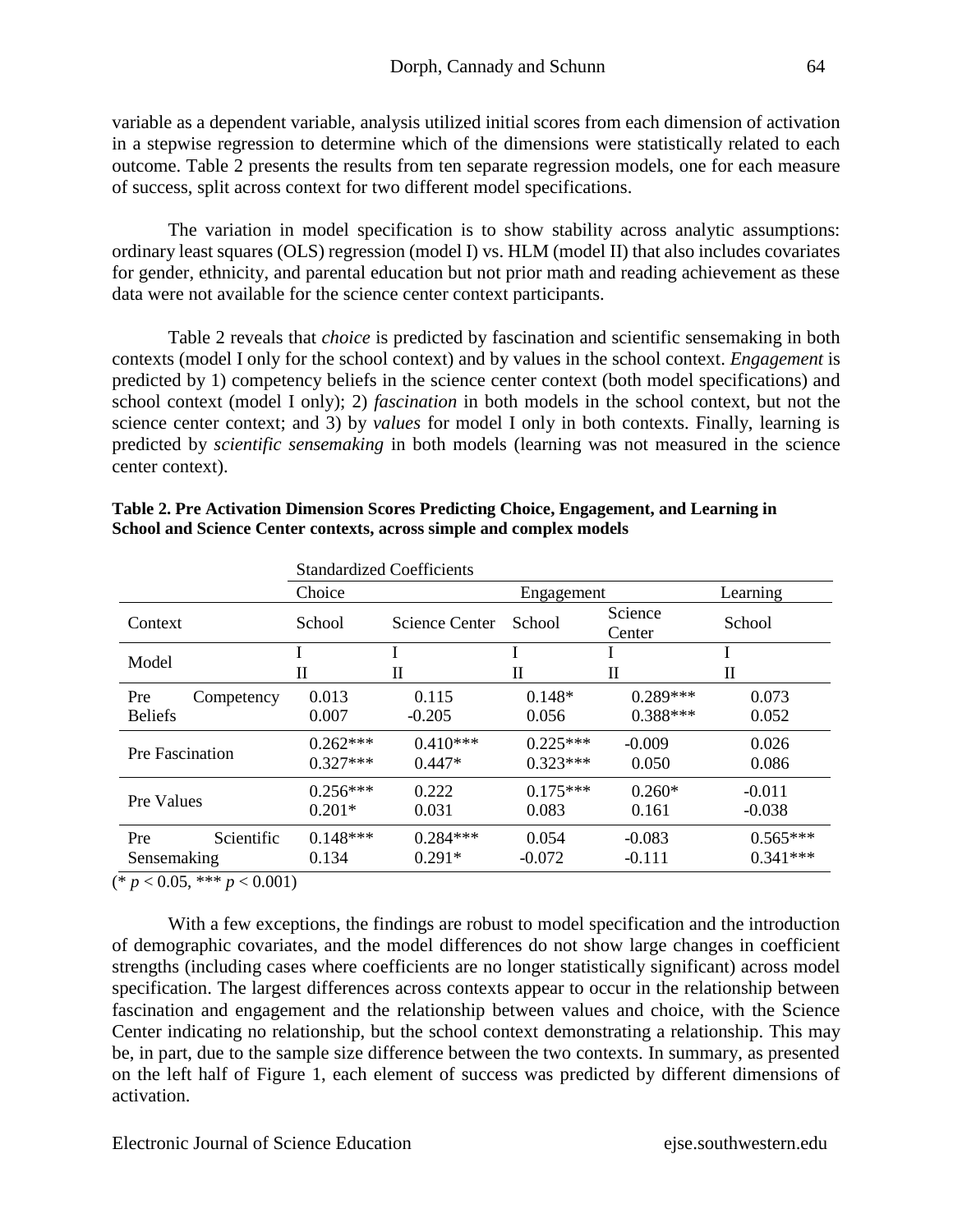#### **Figure 1. Graphic depiction of relationships among science learning activation dimensions and success variables in Sub-Study 1—School**



Further, all dimensions were independent predictors for at least one success indicator, providing evidence for the inclusion and non-redundancy among the included dimensions in activation.

#### **Predicting Increases in Science Learning Activation (RQ2)**

We now address our second research question: Do higher levels of choice, engagement, and learning within specific science learning experiences coincide with increased levels of each of the dimensions of activation (i.e., do these four dimensions have reciprocal relationships with success)? Analyses examined which success variables were associated with increases in levels of the dimensions of activation (see Table 3). Table 3 displays the results of sixteen separate regression analyses, one for each dimension of *science learning activation* for each context with two different model specifications. The two model specifications presented are: OLS regression (model I) and HLM (model II), which includes covariates for gender, ethnicity, and parental education.

Increases in competency beliefs were associated with students who reported higher levels of science choice preference in both contexts and with engagement and learning in the school context. Increases in fascination were associated with higher science choice preferences in both contexts and with engagement in the school context. Increases in value were only associated with greater reported engagement in the school context. Finally, increases in scientific sensemaking were associated with greater science choice (model I only) and higher end-of-unit exam scores (learning) in the school context.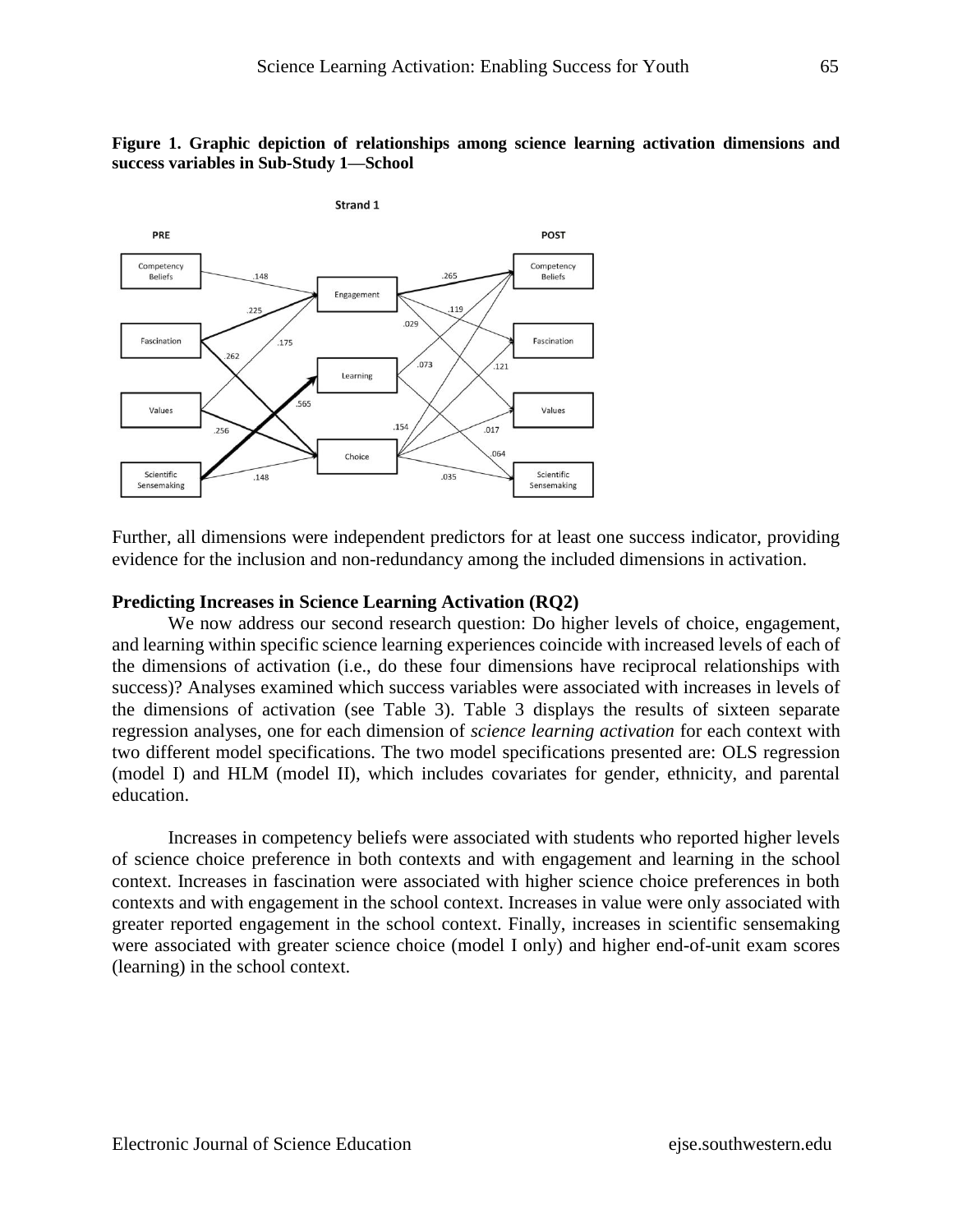|                 | Post Competency Beliefs |                   | Post Fascination |                   | Post Values |                   |                          | Post Scientific Sensemaking |
|-----------------|-------------------------|-------------------|------------------|-------------------|-------------|-------------------|--------------------------|-----------------------------|
| Context         | School                  | Science<br>Center | School           | Science<br>Center | School      | Science<br>Center | School                   | Science<br>Center           |
|                 | I                       | I                 | I                | I                 | I           | I                 | I                        | I                           |
| Model           | $\mathbf{I}$            | $\rm II$          | $\rm II$         | $\rm II$          | $\rm II$    | $\rm II$          | $\mathbf{I}$             | $\mathbf{I}$                |
| Pre Competency  | $0.523***$              | $0.641***$        | $\sim$           |                   |             |                   |                          | $\overline{\phantom{a}}$    |
| <b>Beliefs</b>  | $0.450***$              | $0.517***$        | $\sim$           |                   |             |                   |                          | $\overline{a}$              |
|                 |                         |                   | $0.760***$       | $0.823***$        | L,          |                   |                          | $\overline{a}$              |
| Pre Fascination |                         |                   | $0.721***$       | $0.828***$        |             |                   |                          | $\overline{a}$              |
|                 | ٠                       |                   |                  | ٠                 | $0.964***$  | $0.995***$        | $\overline{\phantom{a}}$ | $\overline{\phantom{a}}$    |
| Pre Values      |                         |                   |                  |                   | $0.967***$  | $0.942***$        | $\sim$                   |                             |
| Pre Scientific  |                         |                   |                  |                   | ٠           |                   | $0.896***$               | $0.956***$                  |
| Sensemaking     |                         |                   |                  |                   |             |                   | $0.845***$               | $1.006***$                  |
|                 | $0.149***$              | $0.127*$          | $0.114***$       | $0.110*$          | 0.014       | 0.006             | $0.031*$                 | $-0.007$                    |
| Choice          | $0.189***$              | $0.170*$          | $0.088*$         | $0.124*$          | 0.010       | 0.006             | $-0.005$                 | 0.018                       |
|                 | $0.264***$              | 0.092             | $0.122***$       | 0.017             | $0.030***$  | $-0.022$          | 0.007                    | 0.018                       |

#### **Table 3: Choice, Engagement, and Learning Predicting Post-Activation Dimension Scores, controlling for Pre-Activation Dimension scores in School and Science Center contexts, across simple and complex models**

 $(*) p < 0.05$ , \*\*\*  $p < 0.001$ 

Engagement

Learning

These relationships are depicted in a summary format in Figure 2. Again, the findings are largely robust to model specification and demographic controls with the only difference in significance coming in the relationship between choice preference and an increase in the sensemaking dimension within the school context.

0.339\*\*\* 0.066 0.121\*\*\* 0.024 0.034\* -0.026 0.013 0.027

 $0.073^*$  -  $0.033$  -  $0.009$  -  $0.064^{***}$  -

 $0.047$  -  $0.071$  -  $0.009$  -  $0.085^*$  -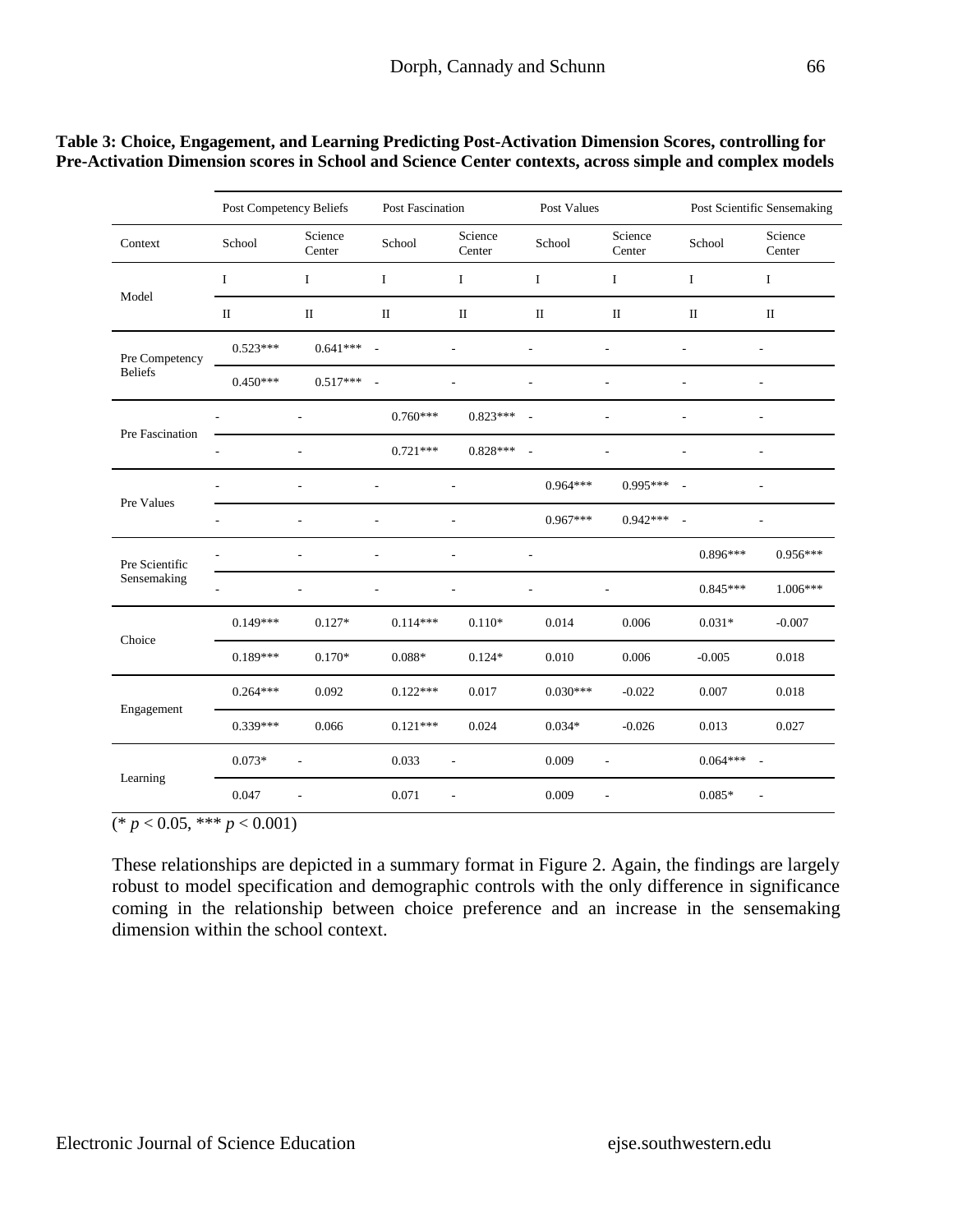



# **Discussion**

The theory of *science learning activation* makes predictions about how dimensions of activation and successes in science learning are reciprocally related to one another to enable longterm effects from early interventions. This study investigated the relationship between four specific dimensions of *science learning activation* and three indicators of success in science learning experiences, testing the hypotheses embedded within the theory of *activation*. The findings provide empirical evidence regarding the correlation between each of these dimensions and one or more of the measures of success. Our study extends past research on science learning and engagement to identify, measure, and correlate those dispositions, practices, and knowledge that enable success in proximal learning experiences.

First, we identified gaps in the current measurement of dispositions, skills, and knowledge related to science learning and constructed new instruments to fill these gaps. In the process of instrument construction, we gathered validity evidence to support appropriateness of inferences drawn from these instruments. Second, using these instruments, we sought to determine if there were relationships between input levels of each of the four dimensions of activation and choice to participate in science, engagement in science learning activities, and content learning. Analyses found each dimension was statistically related to at least one of the three success variables, and typically more than one success variable. Further, the four dimensions accounted for a large amount of variation in success, even when controlling for various critical participant characteristics (i.e., prior achievement, gender, ethnicity, and parental education). This lends support for the first half of the theory of activation, that individuals' initial level of activation can influence their experiences in science learning opportunities. Note that the activation theory is not about particular relationships from a specific dimension of activation to a specific success. Rather, the theory is that different environments may require different activation dimensions to enable success, and the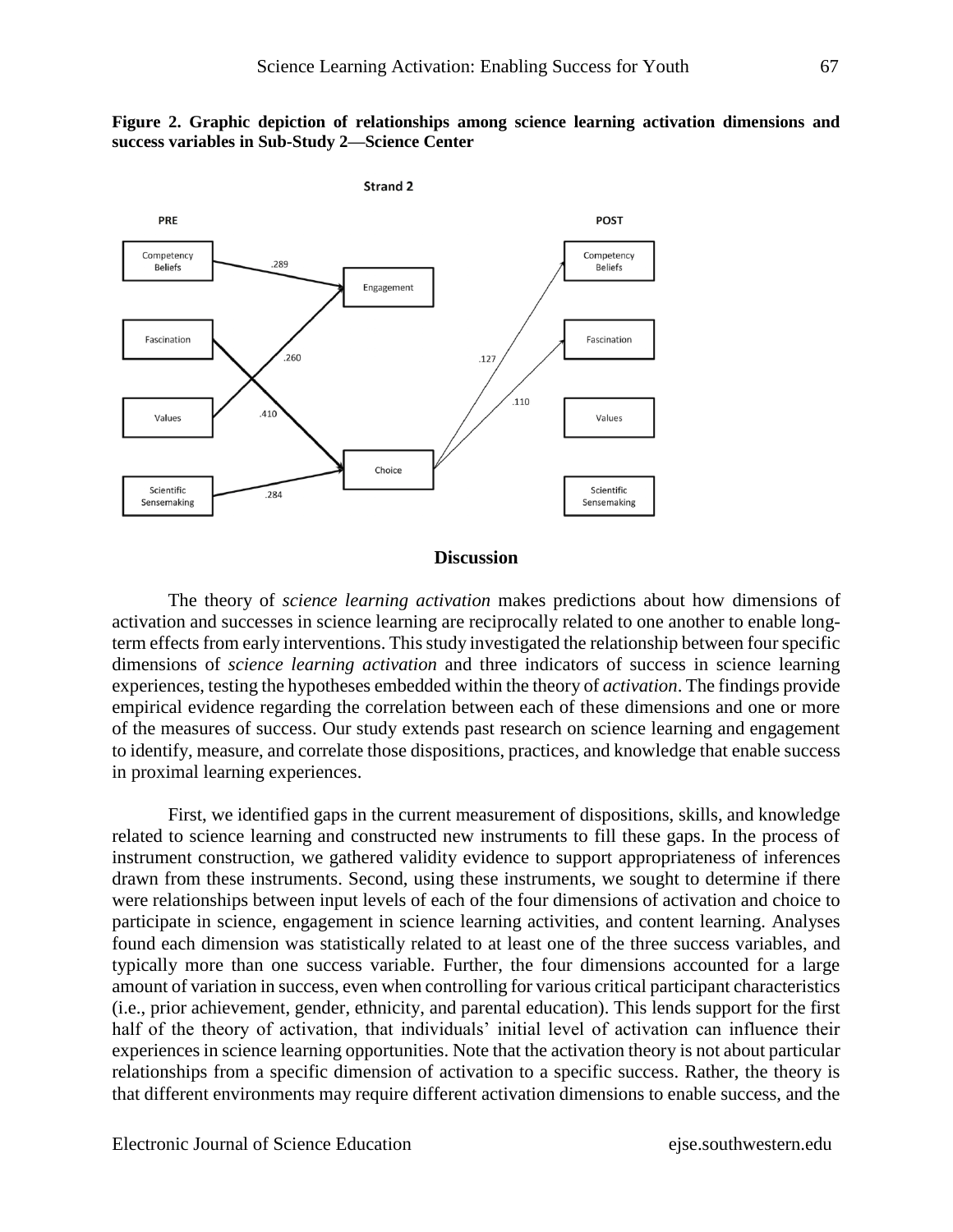Next, our statistical analyses found that each of the success variables was also associated with increases in levels of the one or more of the dimensions of activation. While there was variation in the number of relationships found between success variables and increases in activation across the two sub-studies, both sub-studies studies found that variation in the success variables predicted at least some variation in gain scores in activation dimensions. Given that the science center experience was quite brief large changes in activation were not expected from this single experience. The general existence of significant predictive relationships from success to changes in activations lends support for the second half of the theory of activation, namely that success in a learning experience leads to increased levels of activation. Future studies will further investigate the features of learning environments and experiences that support activation.

The existence of bidirectional relationships between successes in science learning and science activation provides support for the overall theory of activation, which in turn provides a resolution to the conceptual conundrum: how can early interventions produce long-term effects for science learning outcomes given the wide heterogeneity of possible intermediate learning experiences? The mechanistic explanation offered by the theory of activation suggests there can be iterative processes of changes in activation that influence later successes which then influence activation again. Of course, future research will need to examine activation and successes at more time points to document the iterative processes unfolding more directly.

Future research is also needed to directly examine the causality of the correlational relationships found in the current study. The analyses presented here controlled for likely confounds, but more rigorous studies are needed to test strongly the hypothesized causal relationships. At the same time, given the complexity of the interrelationships of variables and the likely difficulty of uniquely intervening on one variable at a time, we suspect much future research will continue to use regression techniques.

We also acknowledge that the data used to measure these constructs are entirely self-report data and we recognize the concern of stereotype threat and tendencies toward socially desired responses in self-report data. However, in the current context we do not see this as particularly problematic as we are not asking for sensitive information (e.g., negative behaviors), thereby reducing the risk of providing socially desired answers. Further, all demographic information is gathered after completion of the initial survey and several days passed before additional surveys were collected, even in the science center sub-study. Finally, in several instances (e.g., competency belief, value of science) we are interested in the perceptions of the respondents, and therefore selfreport data are most direct way to capture those data.

The theory of activation describes a particular set of successes (choice, engagement, and content learning) and a particular set of activation dimensions that are thought to support those successes as well as be impacted by those successes. Future refinements to the theory may refine the set of successes (e.g., adding perceived success) or improve the set of dimensions of activation (e.g., add another dimension or improve the formulation of an existing one), but the overarching theoretical framework will remain the same and provides guidance of theory refinements. That is,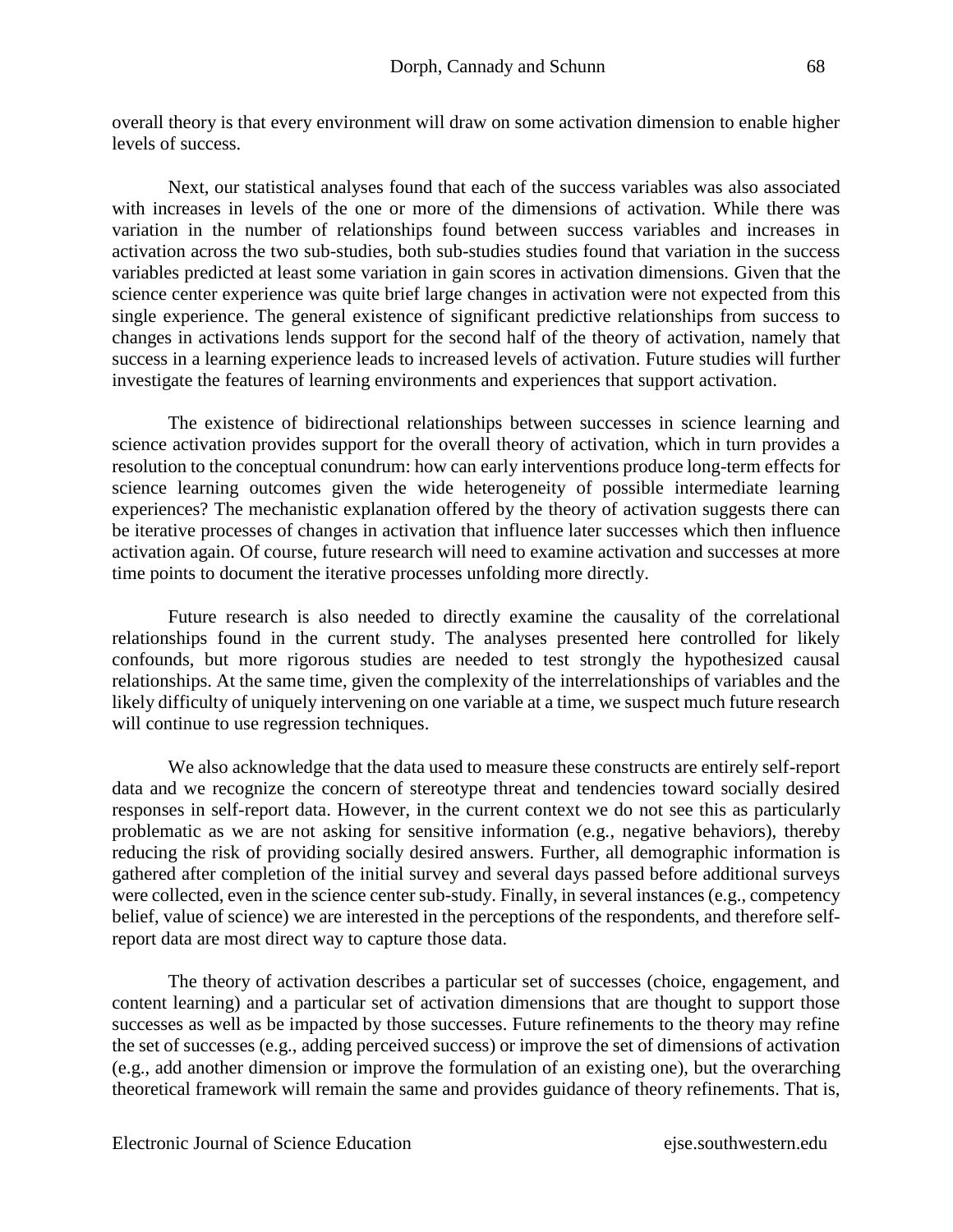activation should include dimensions and successes that participate in an iterative process that moves towards long-term outcomes.

It is also worth noting that the general theory of activation is structurally agnostic to content area (e.g., science vs. art) but must involve successes and dimensions that are deeply connected to content area. That is, there could be an analogous theory of art activation involving an iterative process between dimensions of activation and successes, but the constructs (and measures) of choice, engagement, learning, and activation dimensions would be specific to art. Similar dimensions of activation might be relevant (e.g., fascination in art, valuing art), but the details of those dimensions would have to be deeply connected to the nature of art and art learning situations.

#### **Implications**

#### **General Theories of the Effects of Motivation on Learning**

Many of the particular connections from activation dimensions to successes are replications of previous findings with closely related constructs. For example, we find that choice preferences are predicted by *fascination* and *values,* and that *engagement* is predicted by *fascination*, *values*, and *competency beliefs*. These findings replicate the general findings from the literature on the *Expectancy Value* theory. Similarly, that content learning is predicted by reasoning abilities has also been found before (Cavallo, 1996; Johnson & Lawson, 1998; Lawson et al., 2007). However, even for these replications, our study adds an important extension to the evidence in that we controlled more carefully for important covariates that could have been unmeasured confounds in prior studies (e.g., measuring reasoning ability in studies of the effects of motivational variables and vice versa).

The current study also reveals the extent to which skills and dispositions appear to have overlapping contributions to science learning. Much of the research literatures in learning have sharply divided into research on motivation (with little examination of reasoning skills) and the research on reasoning skills (with little examination of motivation). Although we also find that engagement is only driven by dispositions (not abilities) and learning is primarily driven by abilities (not dispositions), crossovers did occur. Specifically, scientific sensemaking abilities were independently predictive of choice preferences in a way that was not mediated by competency beliefs. This particular relationship should be the focus of future research to further unpack the basis of this connection (e.g., whether it is mediated success experiences).

The current studies also tested the contextual nature of the predictors of success in science. Rather than viewing these theories as monolithic factors that always should have similar effects across learning contexts, the activation theory frames the activation dimensions as resources that can do work for learning depending on the needs of the context. The study's results showed some similarities in effects across two very different contexts (e.g., fascination and sensemaking to choice). But there were also differences across contexts. For example, competency beliefs, but not fascination, predicted engagement at the science center whereas the reverse pattern held in the school context. Because this study was conducted with a particular curriculum, and other differences hold across the two samples, it is too soon to draw conclusions about whether this pattern generally holds for science and technology center visits vs. school science. However, the data suggested that there are contextual variations in which activation dimensions are important resources for achieving proximal successes. Following additional replications, this contextual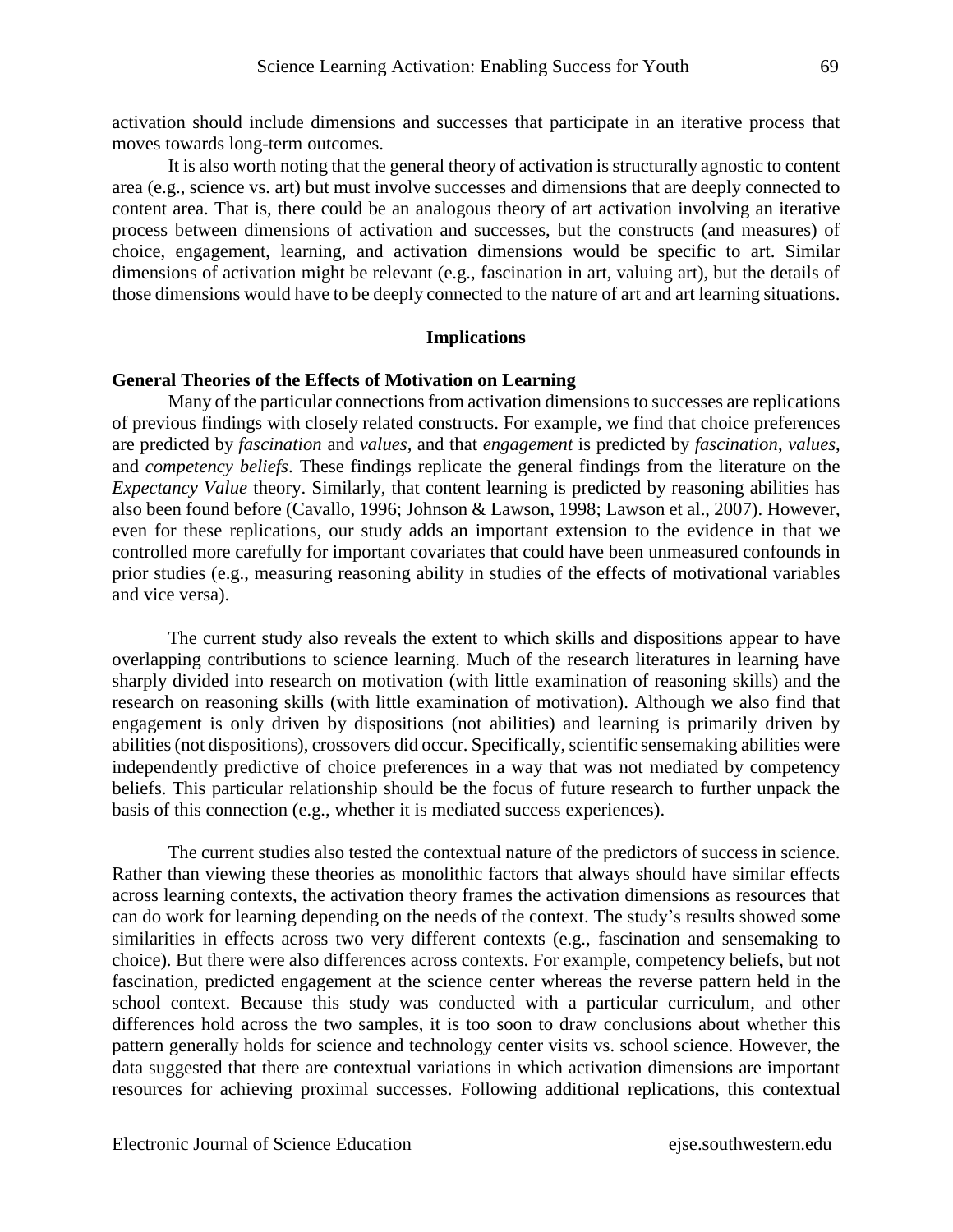variation, which might also be called features of the learning environment, should be included more generally in theories of science learning.

### **General Theories of the Development of Motivations and Abilities**

The connections from experienced successes to changes in activation dimensions also contain conceptual replication. For example, research on engagement and the development of interest have found that positive experiences are important for growth in competency beliefs and the development of personal interest (Hidi & Renniger, 2006; Hidi & Ainley, 2008). The current results add to this literature by suggesting that choice preferences also contribute to their growth, even when engagement effects are controlled. These effects of choice preferences contribute to a broader sense of a self-regulated learner who controls not only how learning takes place but also what the focus of learning should be (at the broad topical level) during optional learning time. Note also that the effects of choice preferences appeared to be on more dispositional aspects of activation rather than on the more reasoning-based aspects of activation, contrary to the typical focus of self-regulated learning theories on content learning.

### **Design of Science Learning Experiences**

Transformative outcomes from early science learning inventions will take place when we discover which early interventions have effects that maintain or grow rather than dissipating. In order to do that, we need to both know what immediate effects are predictive of growing longterm effects and be able to measure them rigorously. The theory suggests that those designing learning experiences could intentionally target *science learning activation* as an outcome while understanding it as an input as well. For example, designing science learning experiences during the middle school years could focus on strategic interventions designed to produce immediate effects on the dimensions of activation, with the idea that such immediate effects could launch the iterative process that produces long term outcomes. Future design efforts could then focus on understanding the specific features of learning experience interventions that support the development of activation.

This work may also have practical implications for program evaluation for several reasons. First, *science learning activation* is hypothesized to present convenient short-term evaluation targets with meaningful long-term predictiveness. Second, it offers a framework that is meaningful across learning environments and settings and thus affords the potential for engaging in comparative studies that are impossible with current measurement systems and technologies. Thus, after appropriate replications of the current study, an instrument that measures *science learning activation* is potentially transformative for the field of evaluation because it provides a simple common benchmark for programs to compare themselves against that has demonstrated importance in successful science learning.

#### **Future Research**

To address the limitations of correlation research, a series of future intervention studies could target each of the activation dimensions and track effects on the success variables to provide important validation of the theory of activation. Further, the studies here focused on a limited range of learning contexts and a particular set of ages. Replications in other contexts would also be useful to explore more fully the notion of activation dimensions as resources rather than always the same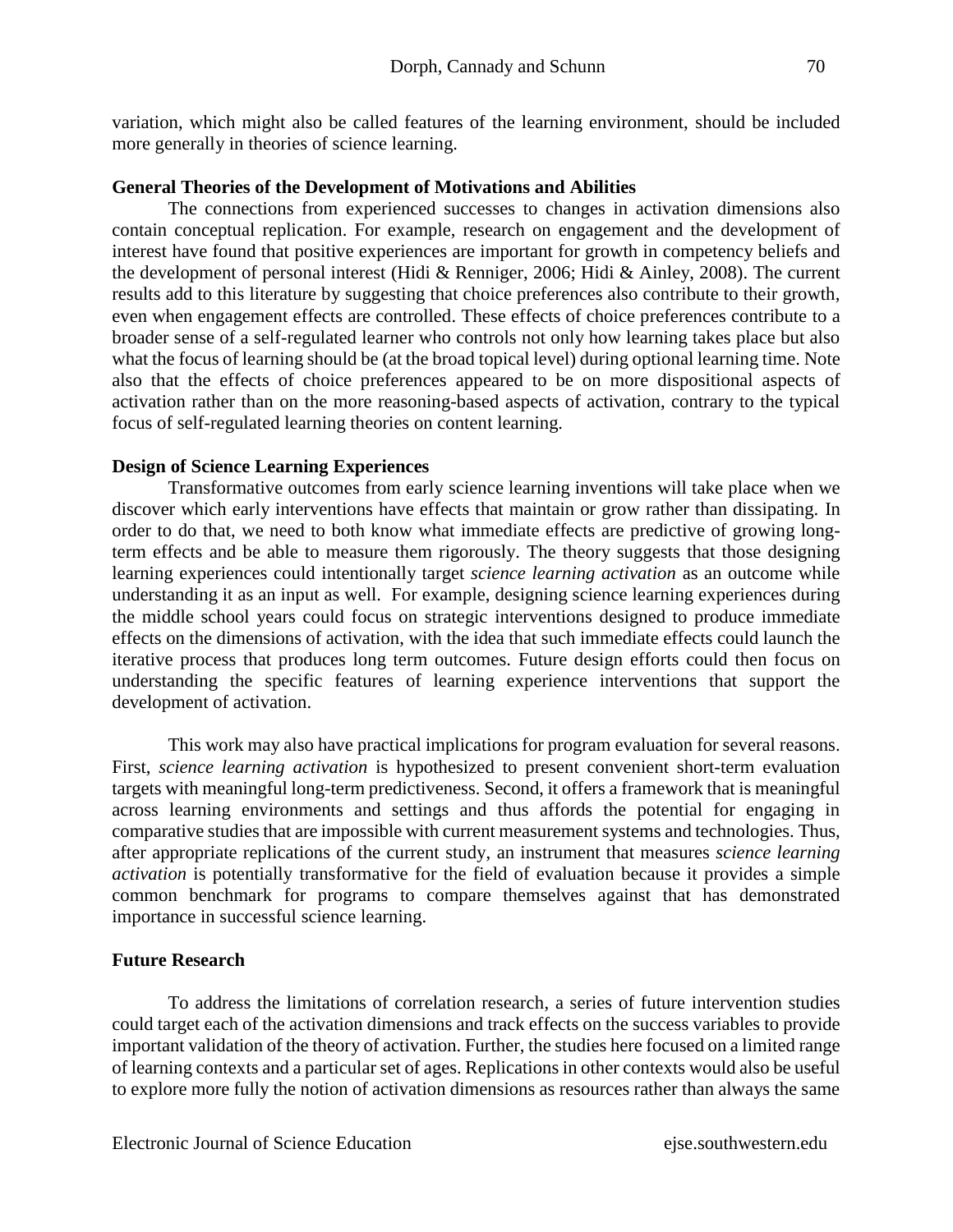set of necessary elements. Replications at other ages would be useful to test the generality of the particular identified activation dimensions. As children grow older, science learning environments become more difficult and children have a stronger sense of career (Watson & McMahon, 2005); in younger children, adults play a stronger role in determining which experiences take place or are even offered (Vedder-Weiss & Fortus, 2012). These differences could influence the nature and importance of different activation dimensions.

The study of science learning activation as a multidimensional construct enabled us to give individuals scores on each dimension. One interesting finding not examined in this paper is that there were relatively few children who actually score high on all of the dimensions concurrently. More specifically, in our sample of almost many hundreds of ten to twelve year-olds, we found only five children were in the top third on all the dimensions. This finding provides important information and warrants future exploration of why such uniformly high activation levels are so rare. In a similar vein, future research should examine various patterns of scores on these dimensions using person-centered analyses (Jurik, Gröschner, & Seidel, 2013; Linnenbrink-Garcia, Pugh, Koskey, & Stewart, (2012).

#### **References**

- Ames, C. (1992). Classrooms: Goals, structures, and student motivation. *Journal of Educational Psychology*, *84*(3), 261-271. doi:10.1037/0022-0663.84.3.261
- Anderson, J.R. (2009). *Cognitive psychology and its implications*. New York, NY: Worth Publishers.
- Anderson, J. R. (1990). *Cognitive psychology and its implications*. New York, NY: Freeman.
- Apedoe, X., & Ford, M. (2010). The empirical attitude, material practice and design activities. *Science & Education*, *19*(2), 165-186.
- Areepattamannil, S., Freeman, J. G., & Klinger, D. A. (2011). Influence of motivation, self-beliefs, and instructional practices on science achievement of adolescents in Canada. *Social Psychology of Education*, *14*(2), 233-259.
- Bandura, A. (1986). *Social foundations of thoughts and action: A social cognitive theory.* Prentice Hall, Inc.
- Bandura, A. (1989). Self-regulation of motivation and action through internal standards and goal systems. In L.A. Pervin (Ed.), *Goal concepts in personality and social psychology*. 19-85. Hillsdale, NJ; Erlbaum.
- Banilower, E.R., Smith, P. S., Weiss, I. R., Malzahn, K. A., Campbell, K. M., & Weis, A. M. (2013). Report of the 2012 National Survey of Science and Mathematics Education. Horizon Research, Inc.
- Baram-Tsabari, A., & Yarden, A. (2005). Characterizing children's spontaneous interests in science and technology. *International Journal of Science Education*, *27*(7), 803-826.
- Bevan, B., Michalchik, V., Bhanot, R., Rauch, N., Remold, J., Semper, R., & Shields, P. (2010). Out-of-school time STEM: Building experience, building bridges. San Francisco, CA: Exploratorium. Retrieved April, 29, 2013.
- Bransford, J.D., & Johnson, M. K. (1972). Contextual prerequisites for understanding: Some investigations of comprehension and recall. *Journal of Verbal Learning and Verbal Behavior*, *11*(6), 717-726.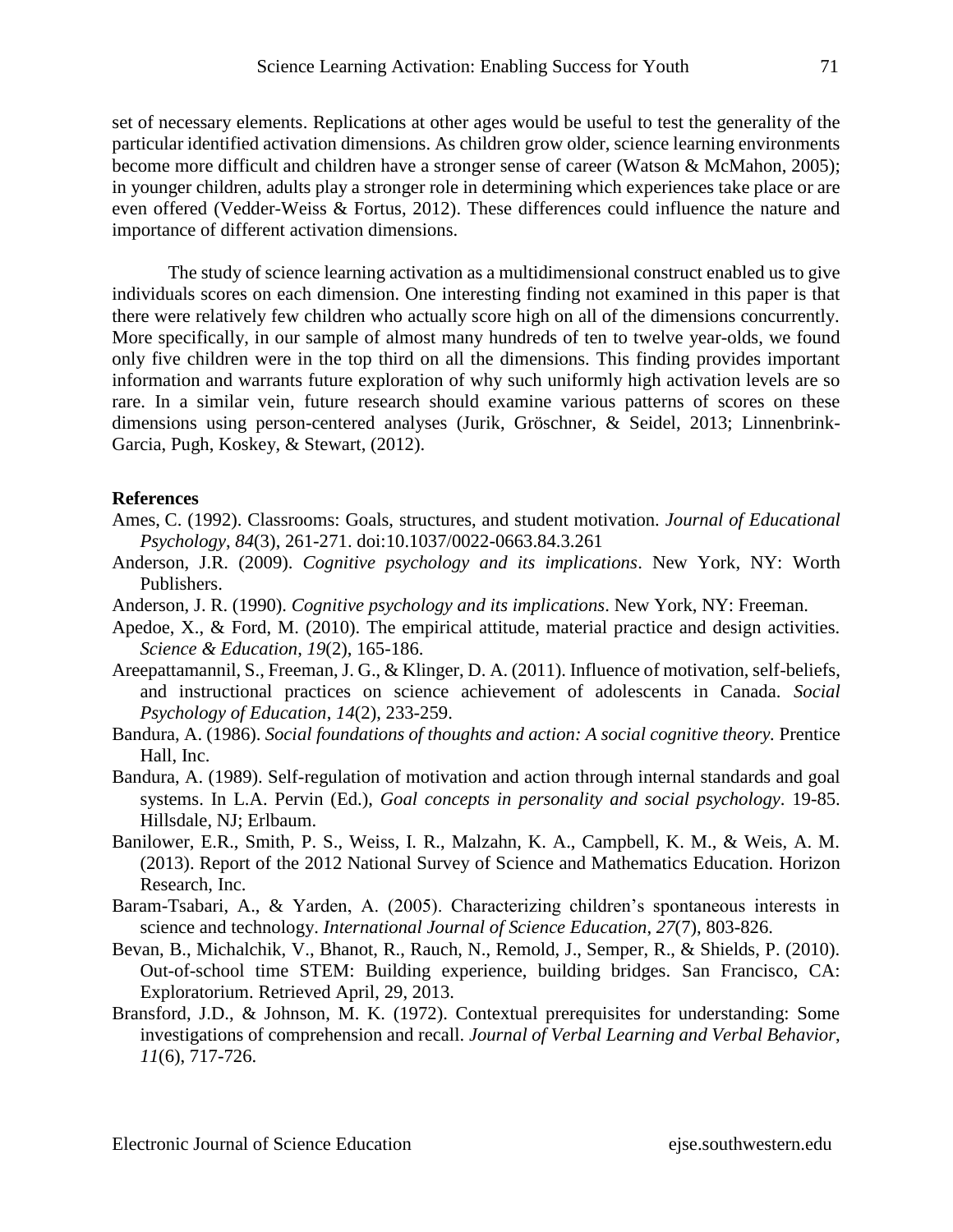- Brickhouse, N.W., Lowery, P., & Schultz, K. (2000). What kind of a girl does science? The construction of school science identities. *Journal of Research in Science Teaching*, *37*(5), 441- 458.
- Bybee, R., & McCrae, B. (2011). Scientific literacy and student attitudes: Perspectives from PISA 2006 science. *International Journal of Science Education*, *33*(1), 7-26.
- Cacioppo, J.T., & Petty, R. E. (1982). The need for cognition. *Journal of Personality and Social Psychology*, *42*(1), 116.
- Cannady, M.A., Greenwald, E., & Harris, K. N. (2014). Problematizing the STEM Pipeline Metaphor: Is the STEM Pipeline Metaphor Serving Our Students and the STEM Workforce?. *Science Education*, *98*(3), 443-460.
- Carini, R.M., Kuh, G. D., & Klein, S. P. (2006). Student engagement and student learning: Testing the linkages. *Research in Higher Education*, *47*(1), 1-32.
- Cavallo, A.M. (1996). Meaningful learning, reasoning ability, and students' understanding and problem solving of topics in genetics. *Journal of Research in Science Teaching*, *33*(6), 625- 56.
- Chambers, S.K., & Andre, T. (1997). Gender, prior knowledge, interest, and experience in electricity and conceptual change text manipulations in learning about direct current. *Journal of Research in Science Teaching*, *34*(2), 107-123.
- Chi, M.T., De Leeuw, N., Chiu, M. H., & LaVancher, C. (1994). Eliciting self-explanations improves understanding. *Cognitive Science*, *18*(3), 439-477.
- Clement, J. (1993). Using bridging analogies and anchoring intuitions to deal with students' preconceptions in physics. *Journal of Research in Science Teaching*, *30*(10), 1241-1257.
- Costa, V.B. (1995). When science is "another world": Relationships between worlds of family, friends, school, and science. *Science Education*, *79*(3), 313-333.
- Dawson, V. (2001). Addressing controversial issues in secondary school science. *Australian Science Teachers Journal*, *47*(4), 38.
- DeBacker, T.K., & Nelson, R. M. (2000). Motivation to learn science: Differences related to gender, class type, and ability. *The Journal of Educational Research*, *93*(4), 245-254.
- Dogan, N., & Abd-El-Khalick, F. (2008). Turkish grade 10 students' and science teachers' conceptions of nature of science: A national study. *Journal of Research in Science Teaching*, *45*(10), 1083-1112.
- Dorph, R., Shields, P., Tiffany-Morales, J., Hartry, A., & McCaffrey, T. (2011). High Hopes Few Opportunities: The Status of Elementar*y* Science Education in California. San Francisco, CA: Center for the Future of Teaching and Learning at WestEd.
- Duckworth, A.L., Peterson, C., Matthews, M. D., & Kelly, D. R. (2007). Grit: perseverance and passion for long-term goals. *Journal of Personality and Social Psychology*, *92*(6), 1087-1101.
- Durik, A.M., Vida, M., & Eccles, J. S. (2006). Task values and ability beliefs as predictors of high school literacy choices: A developmental analysis. *Journal of Educational Psychology*, *98*(2), 382-393.
- Eberbach, C. & Crowley, K. (2009). From everyday to scientific observation: How children learn to observe the biologist's world. *Review of Educational Research*, *79*(1), 39-68.
- Eccles, J.S., (2005). Subjective task value and the Eccles et al. model of achievement-related choices. *Handbook of Competence and Motivation*, 105-121.
- Eccles, J.S., & Wigfield, A. (2002). Motivational beliefs, values, and goals. *Annual Review of Psychology*, *53*(1), 109-132.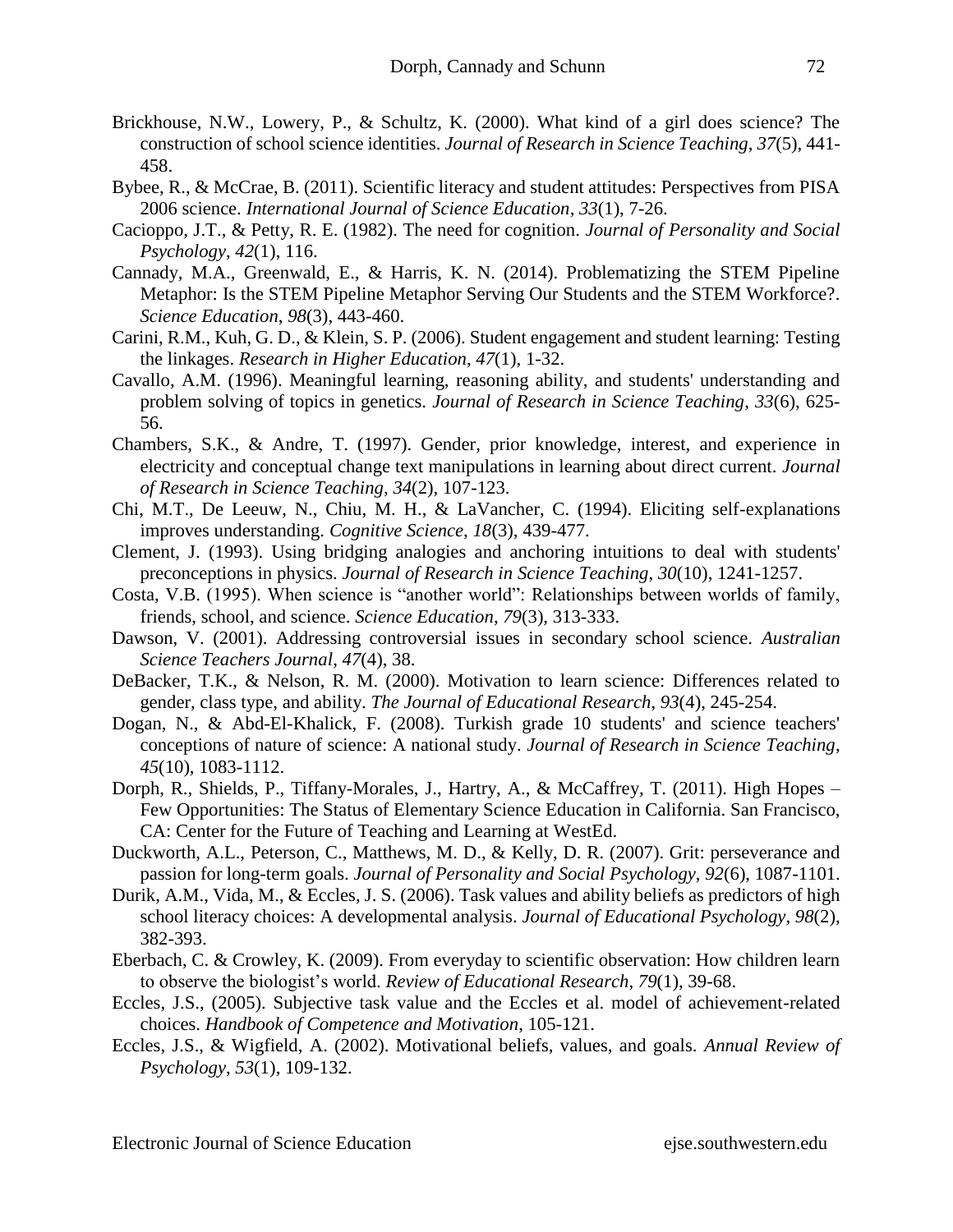- Efklides, A. (2011). Interactions of metacognition with motivation and affect in self-regulated learning: The MASRL model. *Educational Psychologist*, *46*(1), 6-25.
- Engle, R.A. (2006). Framing interactions to foster generative learning: A situative explanation of transfer in a community of learners classroom. *The Journal of the Learning Sciences*, *15*(4), 451-498.
- Falk, J.H., & Adelman, L. M. (2003). Investigating the impact of prior knowledge and interest on aquarium visitor learning. *Journal of Research in Science Teaching*, *40*(2), 163-176.
- Finn, J.D., Pannozzo, G. M., & Voelkl, K. E. (1995). Disruptive and inattentive-withdrawn behavior and achievement among fourth graders. *The Elementary School Journal*, 421-434.
- Ford, M. (2008a). 'Grasp of practice' as a reasoning resource for inquiry and nature of science understanding. *Science & Education*, *17*(2-3), 147-177.
- Ford, M. (2008b). Disciplinary authority and accountability in scientific practice and learning. *Science Education*, *92*(3), 404-423.
- Fortus, D. & Vedder-Weiss, D. (2014). Measuring students' continuing motivation for science learning. *Journal of Research in Science Teaching*, *51*(4), 497-522.
- Fredricks, J.A., Blumenfeld, P. C., & Paris, A. H. (2004). School engagement: Potential of the concept, state of the evidence. *Review of Educational Research*, *74*(1), 59-109.
- Fredrickcs, J., McColskey, W., Meli, J., Mordica, J., Montrosse, B., & Mooney, K. (2011). Measuring student engagement in upper elementary through high school: A description of 21 instruments. Issues & Answers. REL 2011-No. 098. *Regional Educational Laboratory Southeast*.
- Gardner, P.L. (1987). Comments on "Toward the development of a children's science curiosity scale". *Journal of Research in Science Teaching*, *24*(2), 175-176.
- Girod, M.A. (2001). *Teaching 5th grade science for aesthetic understanding*. (Unpublished doctoral dissertation). Michigan State University, Ann Arbor, MI.
- Gollwitzer, P.M., & Bargh, J. A. (Eds.). (1996). *The psychology of action: Linking cognition and motivation to behavior*. New York, NY: Guilford Press.
- Hanushek, E.A. & Wöessman, L. (2006). Does Educational Tracking Affect Performance and Inequality? Differences-in-Differences Evidence Across Countries. *The Economic Journal*, *116*(510), C63-C76.
- Harackiewicz, J.M., Durik, A. M., Barron, K. E., Linnenbrink-Garcia, L., & Tauer, J. M. (2008). The role of achievement goals in the development of interest: Reciprocal relations between achievement goals, interest, and performance. *Journal of Educational Psychology*, *100*(1), 105-122.
- Hartry, A., Dorph, R., Shields, P., Tiffany-Morales, J., & Romero, V. (2012). Untapped Potential: The Status of Middle School Science Education in California. Strengthening Science Education in California. San Francisco, CA: Center for the Future of Teaching and Learning at WestEd.
- Harty, H., & Beall, D. (1984). Toward the development of a children's science curiosity measure. *Journal of Research in Science Teaching*, *21*(4), 425-436.
- Hidi, S., & Renninger, K. A. (2006). The four-phase model of interest development. *Educational Psychologist*, *41*(2), 111-127.
- Hidi, S., & Ainley, M. (2008). Interest and self-regulation: Relationships between two variables that influence learning. In D. Schunk & B. Zimmerman (Eds.), *Motivation and self-regulated learning: Theory, research, and applications* (pp. 77-109). Mahwah, NJ: Erlbaum Associates.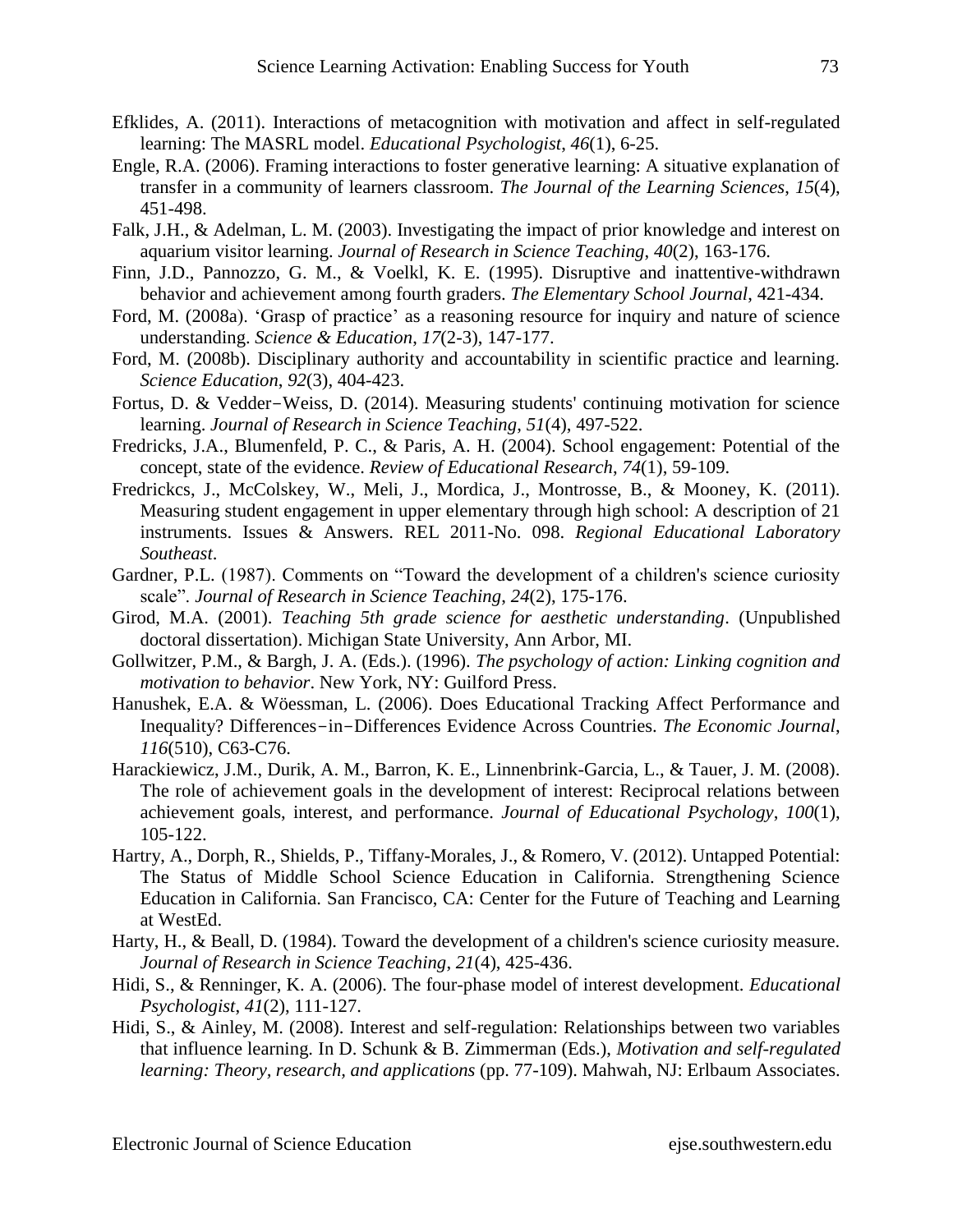- Hill, N. E., & Tyson, D. F. (2009). Parental involvement in middle school: a meta-analytic assessment of the strategies that promote achievement. *Developmental Psychology*, *45*(3), 740- 763.
- Hulleman, C. S., & Harackiewicz, J. M. (2009). Promoting interest and performance in high school science classes. *Science*, *326*(5958), 1410-1412.
- Hutchison, P., & Hammer, D. (2010). Attending to student epistemological framing in a science classroom. *Science Education*, *94*(3), 506-524.
- Johnson, M.A., & Lawson, A. E. (1998). What are the relative effects of reasoning ability and prior knowledge on biology achievement in expository and inquiry classes? *Journal of Research in Science Teaching*, *35*(1), 89-103.
- Jurik, V., Gröschner, A., & Seidel, T. (2013). How student characteristics affect girls' and boys' verbal engagement in physics instruction. *Learning and Instruction*, *23*, 33-42.
- Kind, P., Jones, K., & Barmby, P. (2007). Developing attitudes towards science measures. *International Journal of Science Education*, *29*(7), 871-893.
- Kreft, I. G., De Leeuw, J., & Aiken, L. S. (1995). The effect of different forms of centering in hierarchical linear models. *Multivariate Behavioral Research*, *30*(1), 1-21.
- Lau, S., & Roeser, R. W. (2002). Cognitive abilities and motivational processes in high school students' situational engagement and achievement in science. *Educational Assessment*, *8*(2), 139-161.
- Lawson, A.E., Banks, D. L., & Logvin, M. (2007). Self-efficacy, reasoning ability, and achievement in college biology. *Journal of Research in Science Teaching*, *44*(5), 706-724.
- Lehrer, R., Schauble, L., & Petrosino, A. J. (2001). Reconsidering the role of experiment in science education. In K. Crowley, C. Schunn, and T. Okada (Eds.). *Designing for science: Implications from everyday, classroom, and professional settings* (pp. 251-278). Mahwah, NJ: Erlbaum Associates.
- Linnenbrink, E.A., & Pintrich, P. R. (2003). The role of self-efficacy beliefs in student engagement and learning in the classroom. *Reading &Writing Quarterly*, *19*(2), 119-137.
- Linnenbrink-Garcia, L., Pugh, K. J., Koskey, K. L., & Stewart, V. C. (2012). Developing conceptual understanding of natural selection: The role of interest, efficacy, and basic prior knowledge. *The Journal of Experimental Education*, *80*(1), 45-68.
- Litman, J.A., & Spielberger, C. D. (2003). Measuring epistemic curiosity and its diversive and specific components. *Journal of Personality Assessment*, *80*(1), 75-86.
- Loewenstein, G. (1994). The psychology of curiosity: A review and reinterpretation. *Psychological Bulletin*, *116*(1), 75-98.
- Lorch Jr, R.F., Lorch, E. P., Calderhead, W. J., Dunlap, E. E., Hodell, E. C., & Freer, B. D. (2010). Learning the control of variables strategy in higher and lower achieving classrooms: Contributions of explicit instruction and experimentation. *Journal of Educational Psychology*, *102*(1), 90-101.
- Lyons, T. (2006). Different countries, same science classes: Students' experiences of school science in their own words. *International Journal of Science Education*, *28*(6), 591-613.
- McNamara, D.S. (2004). SERT: Self-explanation reading training. *Discourse Processes*, *38*(1), 1- 30.
- Maltese, A.V., & Tai, R. H. (2010). Eyeballs in the fridge: Sources of early interest in science. *International Journal of Science Education*, *32*(5), 669-685.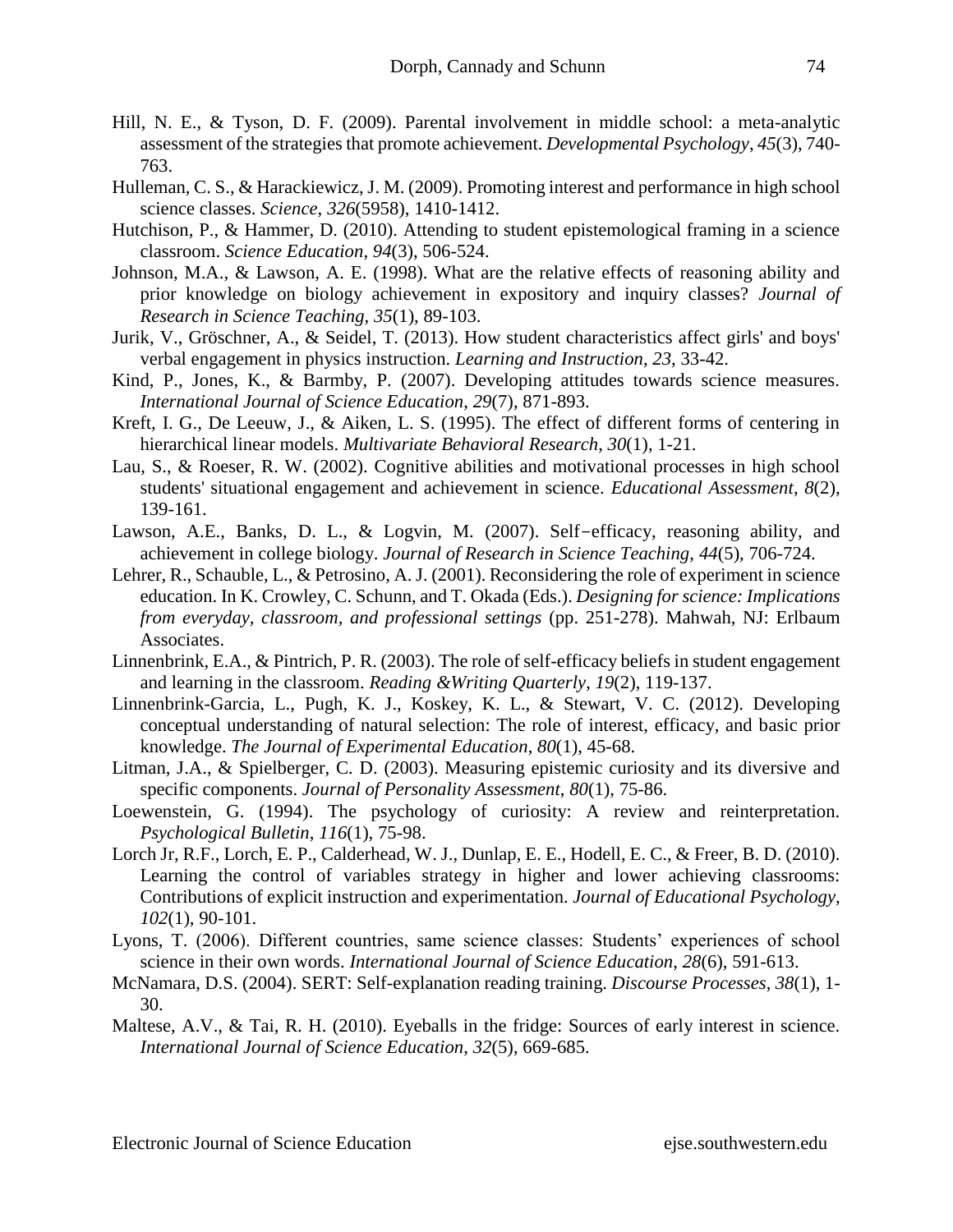- Moore, D. W., Bathgate, M., Chung, J., & Cannady, M.A. (2013). Technical Report: Measuring Activation and Engagement—Activation Lab, Enables Success Study 2011. Pittsburgh (PA): *University of Pittsburgh Department of Psychology in Education*.
- National Research Council. (2006). America's lab report: investigations in high school science. Washington, DC: *The National Academies Press*.
- National Research Council. (2007). Taking science to school: learning and teaching science in grades K-8*.* Washington, DC: *The National Academies Press*.
- National Research Council. (2009). Learning science in informal environments: people, places, and pursuits*.* Washington, DC: *The National Academies Press*.
- National Research Council. (2011). A framework for K–12 science education; practices, crosscutting concepts, and core ideas*.* Washington, DC: *The National Academies Press*.
- Osborne, J.F., Simon, S., & Collins, S. (2003). Attitudes towards science: A review of the literature and its implications. *International Journal of Science Education*, *25*(9), 1049-1079.
- Pintrich, P.R. (1999). The role of motivation in promoting and sustaining self-regulated learning. *International Journal of Educational Research*, *31*(6), 459-470.
- Pintrich, P.R. (2002). The role of metacognitive knowledge in learning, teaching, and assessing. *Theory into Practice*, *41*(4), 219-225.
- Pintrich, P.R. (2003). A motivational science perspective on the role of student motivation in learning and teaching contexts. *Journal of Educational Psychology*, *95*(4), 667-686.
- Raudenbush, S.W., & Bryk, A. S. (2002). *Hierarchical linear models: Applications and data analysis methods* (Vol. 1). Thousand Oaks, CA: Sage Publications.
- Reid, N. (2006). Thoughts on attitude measurement. *Research in Science & Technological Education*, *24*(1), 3-27.
- Schunk, D.H., Meece, J. R., & Pintrich, P. R. (2012). *Motivation in education: Theory, research, and applications* (4<sup>th</sup> ed.). New York, NY: Pearson.
- Sha, L., Schunn, C., & Bathgate, M. (2015). Measuring choice to participate in optional science learning experiences during early adolescence. *Journal of Research in Science Teaching*, *52*(5), 686-709.
- Shen, C., & Tam, H. P. (2008). The paradoxical relationship between student achievement and self-perception: A cross-national analysis based on three waves of TIMSS data. *Educational Research and Evaluation*, *14*(1), 87-100.
- Simpkins, S.D., Davis-Kean, P. E., & Eccles, J. S. (2006). Math and science motivation: A longitudinal examination of the links between choices and beliefs. *Developmental Psychology*, *42*(1), 70-83.
- Smith III, J. P., Disessa, A. A., & Roschelle, J. (1993). Misconceptions reconceived: A constructivist analysis of knowledge in transition. *The Journal of the Learning Sciences*, *3*(2), 115-163.
- Songer, N.B., Kelcey, B., & Gotwals, A. W. (2009). How and when does complex reasoning occur? Empirically driven development of a learning progression focused on complex reasoning about biodiversity. *Journal of Research in Science Teaching*, *46*(6), 610-631.
- Tai, R.H., Liu, C. Q., Maltese, A. V., & Fan, X. (2006). Planning early for careers in science. *Science*, *26*, 1143-4.
- Tan, E., & Barton, A. C. (2007). From peripheral to central, the story of Melanie's metamorphosis in an urban middle school science class. *Science Education*, *92*(4), 567-590.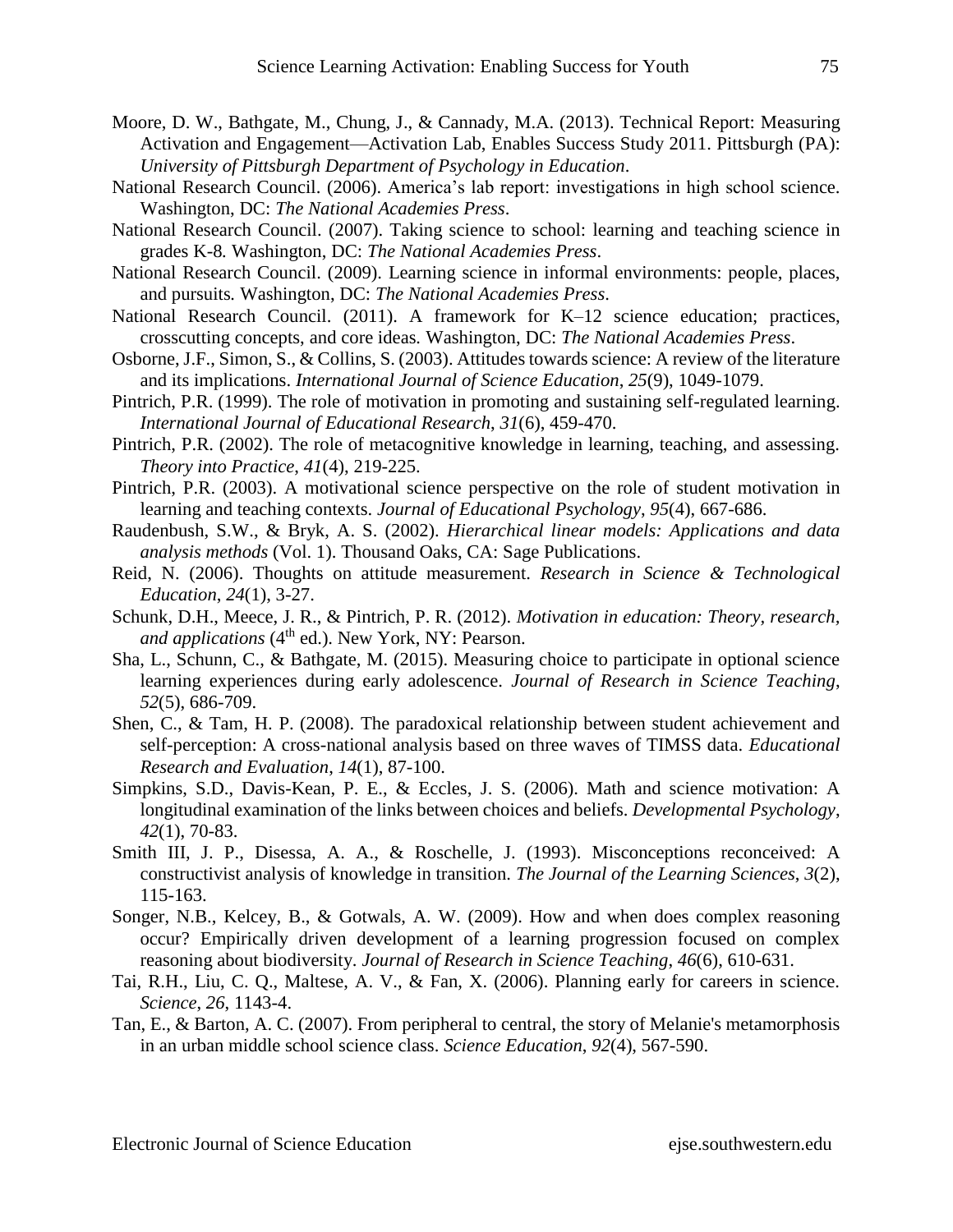- Tucker-Drob, E.M., Cheung, A. K., & Briley, D. A. (2014). Gross domestic product, science interest, and science achievement: A person x nation interaction. *Psychological Science*, 0956797614548726.
- Vallerand, R.J., Fortier, M. S., & Guay, F. (1997). Self-determination and persistence in a real-life setting: toward a motivational model of high school dropout. *Journal of Personality and Social psychology*, *72*(5), 1161-1176.
- Vygotsky, L.S., (1978). Mind in society. Cambridge, MA: Harvard University Press.
- Vedder-Weiss, D., & Fortus, D. (2012). Adolescents' declining motivation to learn science: A follow-up study. *Journal of Research in Science Teaching*, *49*(9), 1057-1095.
- Watson, M., & McMahon, M. (2005). Children's career development: A research review from a learning perspective. *Journal of Vocational Behavior*, *67*(2), 119-132.
- Wigfield, A., & Eccles, J. S. (1992). The development of achievement task values: A theoretical analysis. *Developmental Review*, *12*(3), 265-310.
- Zimmerman, C. (2007). The development of scientific thinking skills in elementary and middle school. *Developmental Review*, *27*(2), 172-223.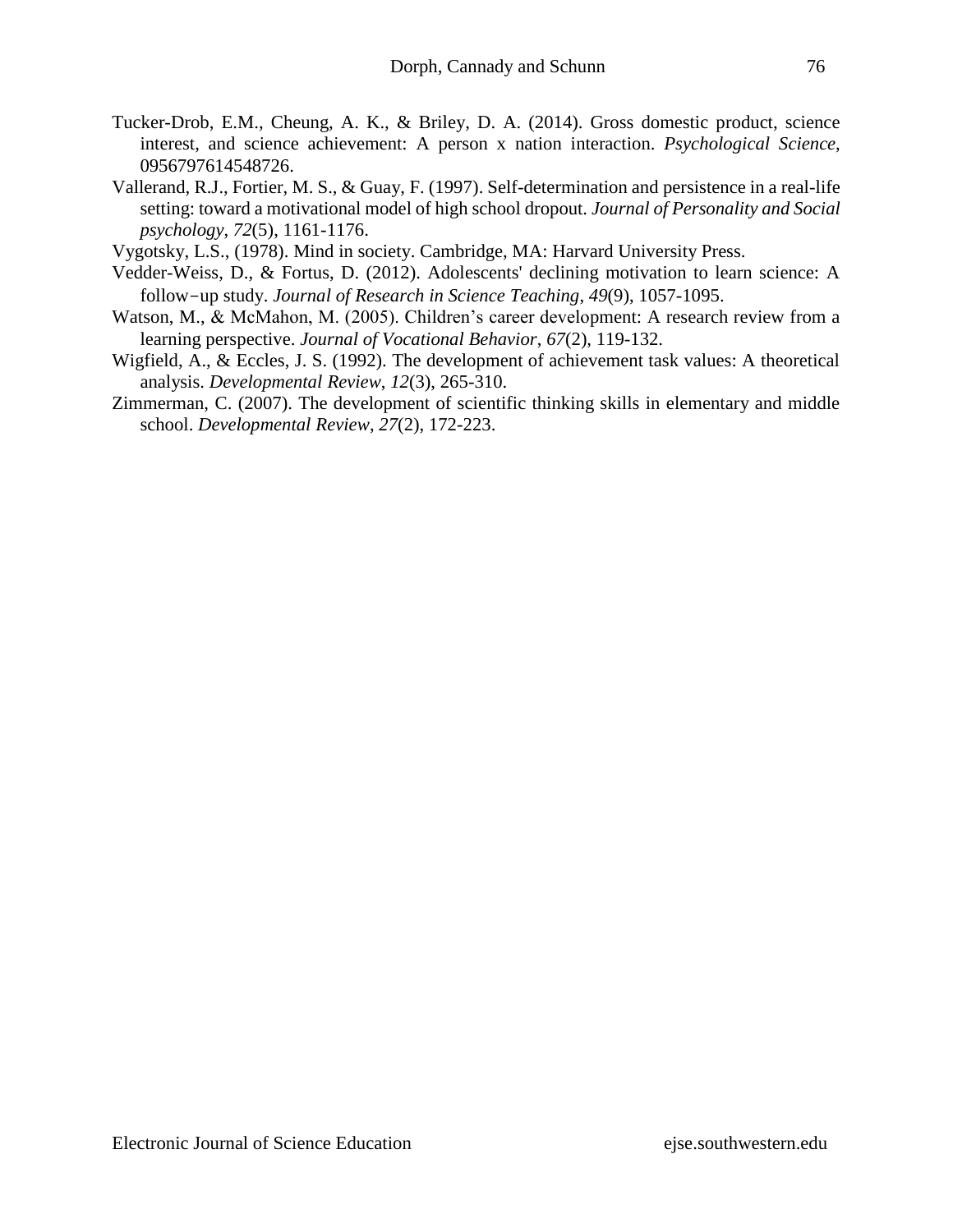## **Appendix A: Science Learning Activation Assessment**

|  |  | Item Set 1: Fascination with Natural and Physical Phenomena |  |  |  |  |  |
|--|--|-------------------------------------------------------------|--|--|--|--|--|
|--|--|-------------------------------------------------------------|--|--|--|--|--|

| Text                                                   | Scaling/Scoring               |
|--------------------------------------------------------|-------------------------------|
|                                                        | $4 = \text{Very interesting}$ |
|                                                        | $3 =$ Interesting             |
| In general, I find science:                            | $2 = Boring$                  |
|                                                        | $1 = \text{Very boring}$      |
|                                                        | $4 = YES!$                    |
|                                                        | $3 = yes$                     |
| I want to learn as much as possible about science.     | $2 = no$                      |
|                                                        | $1 = NO!$                     |
|                                                        |                               |
| After a really interesting science activity is over: I | $1 =$ Checked                 |
| can't stop thinking about it.                          | $0 =$ Un-checked              |
|                                                        |                               |
| After a really interesting science activity is over: I | $1 =$ Checked                 |
| look for information about it.                         | $0 =$ Un-checked              |
|                                                        |                               |
|                                                        | $4 =$ Like                    |
|                                                        | 3                             |
| In general, when I work on science:                    | $\overline{2}$                |
|                                                        | $1 = Distike$                 |
|                                                        | $4 = Cool$                    |
|                                                        | 3                             |
| In general, when I work on science:                    | $\mathfrak{D}$                |
|                                                        | $1 = Distike$                 |
|                                                        | $4 =$ Enjoy                   |
| In general, when I work on science:                    | 3                             |
|                                                        | $\mathfrak{D}$                |
|                                                        | $1 = Don't enjoy$             |
|                                                        | $4 =$ Love it                 |
|                                                        | 3                             |
| In general, when I work on science:                    | $\mathfrak{D}$                |
|                                                        | $1 =$ Hate it                 |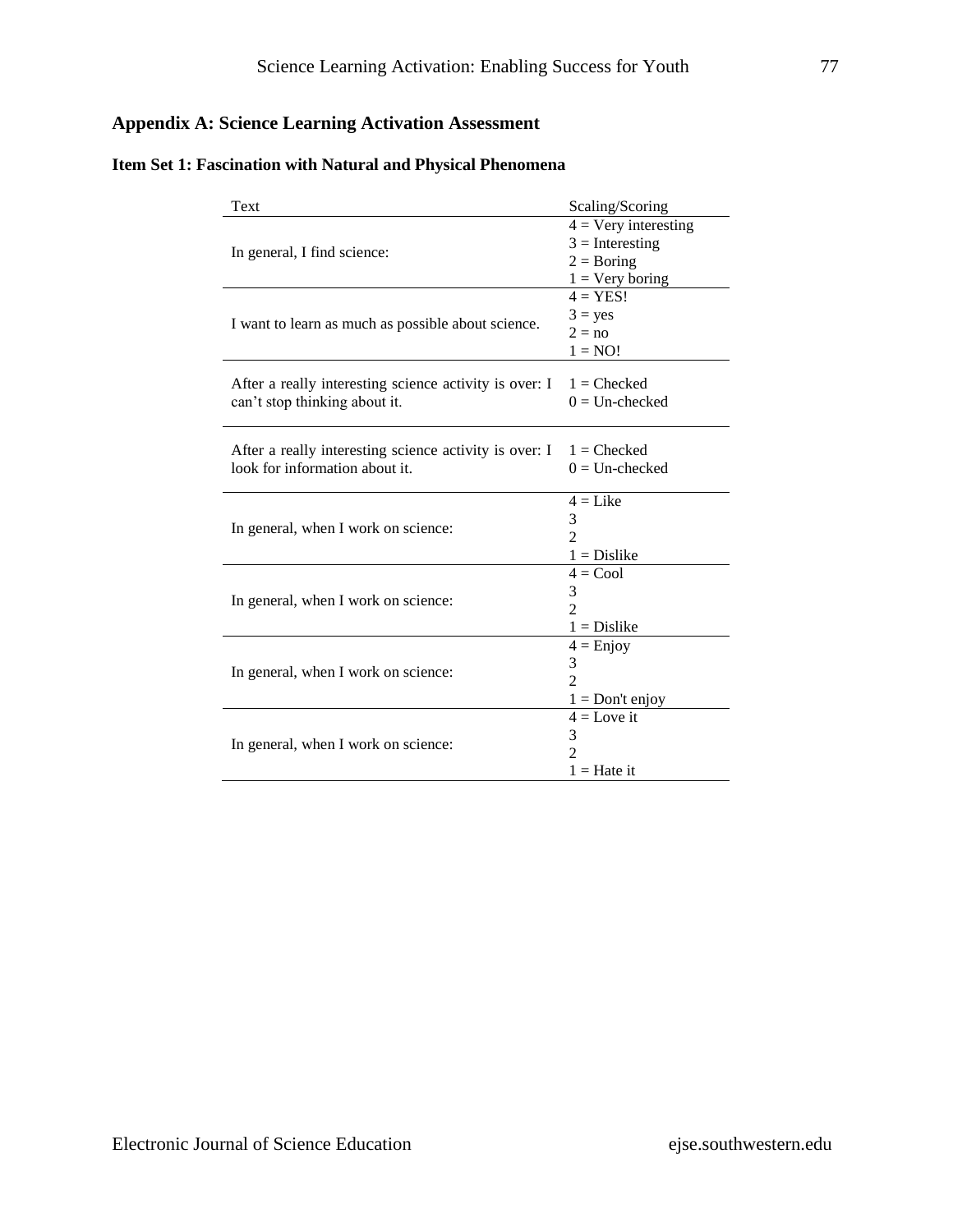#### **Item Set 2: Values Science**

| Text                                                  | Scaling/Scoring             |
|-------------------------------------------------------|-----------------------------|
|                                                       | $4 = \text{Very important}$ |
| How important is it for you to learn about science?   | $3 =$ Important             |
|                                                       | $2 = A$ little important    |
|                                                       | $1 = Not$ at all important  |
|                                                       | $4 = YES!$                  |
| Do you think you could become a scientist             | $3 = yes$                   |
| someday?                                              | $2 = no$                    |
|                                                       | $1 = NO!$                   |
| In this activity you looked at some evidence about    | $4 = \text{Very important}$ |
| dolphins and you thought about what the evidence      | $3 =$ Important             |
|                                                       | $2 = A$ little important    |
| shows. How important is it to you to think like this? | $1 = Not$ at all important  |
|                                                       | $4 = YES$                   |
| I talk about science or science ideas with people or  | $3 = yes$                   |
| someone in my family outside of school.               | $2 = no$                    |
|                                                       | $1 = NO!$                   |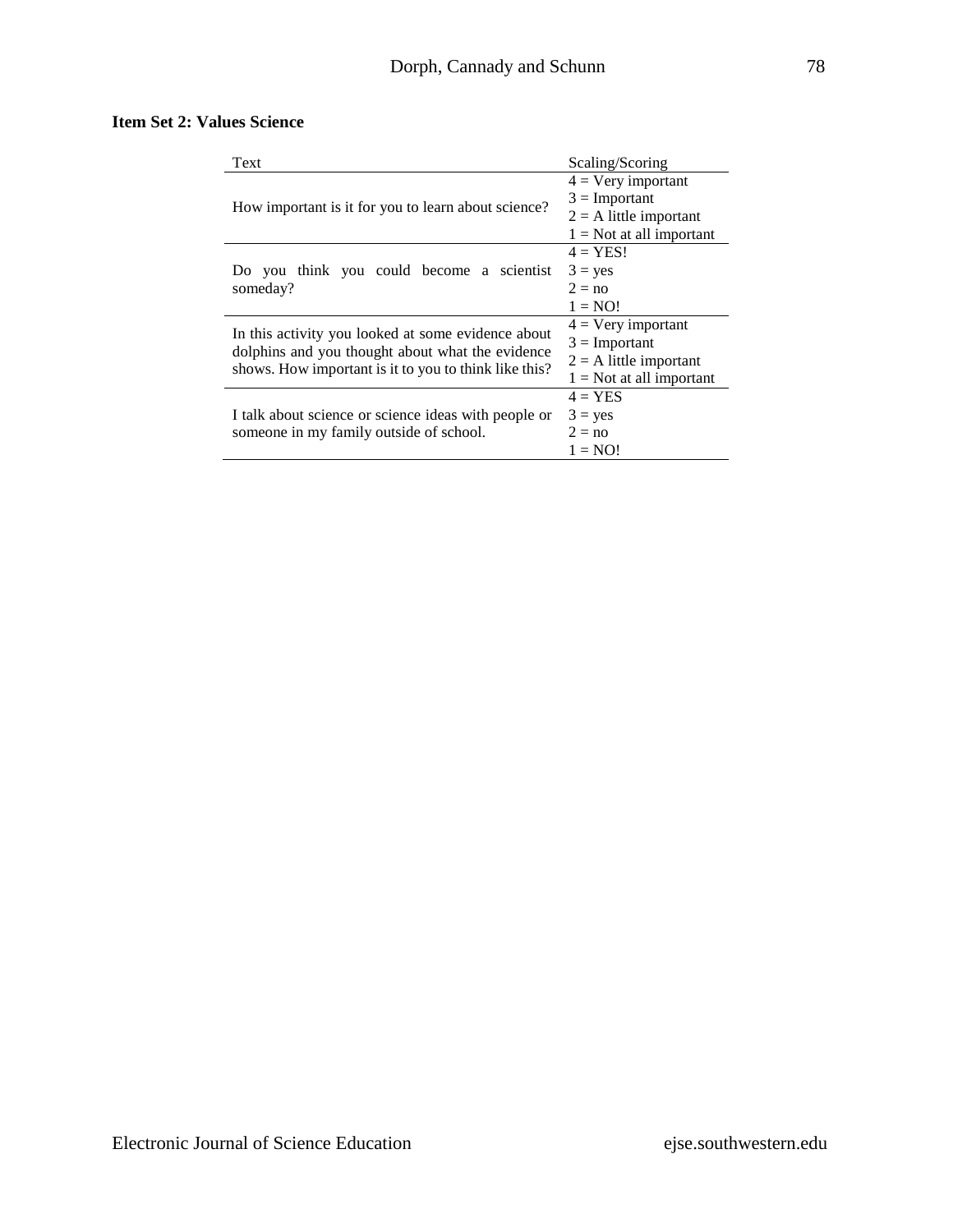## **Item Set 3: Competency Beliefs in Science**

| Text                                                 | Scaling/Scoring |
|------------------------------------------------------|-----------------|
|                                                      | $4 = YES!$      |
|                                                      | $3 = yes$       |
| I think I am pretty good at: Science                 | $2 = no$        |
|                                                      | $1 = NO!$       |
|                                                      | $4 = YES!$      |
| I think I am pretty good at: Coming up with          | $3 = yes$       |
| questions about science                              | $2 = no$        |
|                                                      | $1 = NO!$       |
|                                                      | $4 = YES!$      |
|                                                      | $3 = yes$       |
| I think I am pretty good at: Designing experiments   | $2 = no$        |
|                                                      | $1 = NO!$       |
|                                                      | $4 = YES!$      |
| I think I am pretty good at: Finding evidence for my | $3 = yes$       |
| ideas                                                | $2 = no$        |
|                                                      | $1 = NO!$       |
|                                                      | $4 = YES!$      |
| I think I am pretty good at: Figuring out why things | $3 = yes$       |
| happen                                               | $2 = no$        |
|                                                      | $1 = NO!$       |
|                                                      | $4 = YES!$      |
|                                                      | $3 = yes$       |
| I think I am pretty good at: Doing experiments       | $2 = no$        |
|                                                      | $1 = NO!$       |
|                                                      | $4 = YES!$      |
| I think I am pretty good at: Giving evidence when I  | $3 = yes$       |
| tell my opinion                                      | $2 = no$        |
|                                                      | $1 = NO!$       |
|                                                      | $4 = YES!$      |
| I think I am pretty good at: Defending my opinion    | $3 = yes$       |
| when others disagree with me                         | $2 = no$        |
|                                                      | $1 = NO!$       |
|                                                      | $4 = YES!$      |
| I think I am pretty good at: Figuring out how to fix | $3 = yes$       |
| a science activity that didn't work                  | $2 = no$        |
|                                                      | $1 = NO!$       |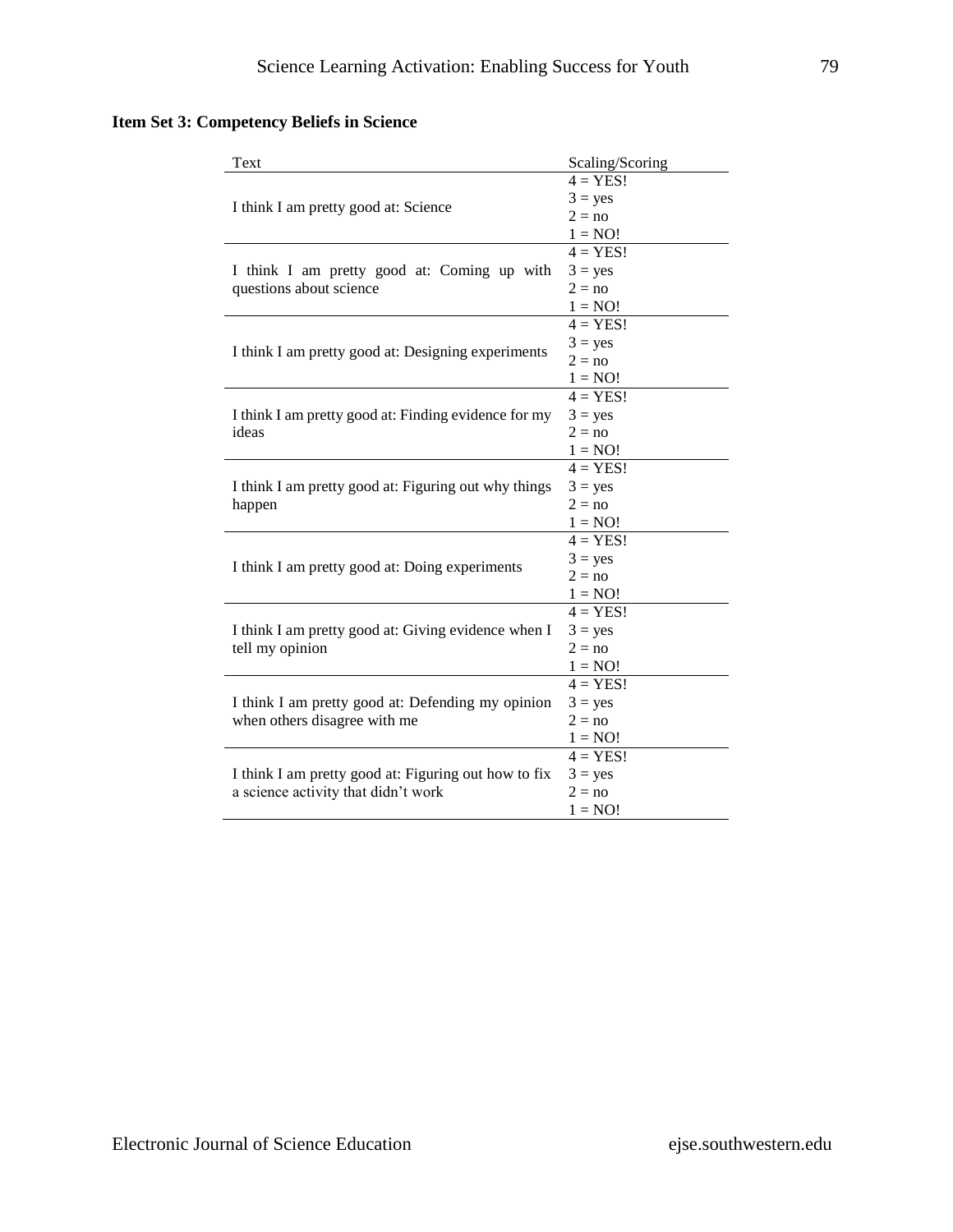| Text                                                       |                                                                                                                                                     | Scaling/Scoring                                                                                                                                                                                                                                                                                                                                                                                                                    |  |  |  |  |
|------------------------------------------------------------|-----------------------------------------------------------------------------------------------------------------------------------------------------|------------------------------------------------------------------------------------------------------------------------------------------------------------------------------------------------------------------------------------------------------------------------------------------------------------------------------------------------------------------------------------------------------------------------------------|--|--|--|--|
|                                                            | Elijah wonders if the temperature outside makes a<br>difference in how much monkeys play. Which<br>question is the best to ask to investigate this? | $1 = Do$ monkeys play in hot weather?<br>$0 =$ Which other animals live in the same part of the<br>jungle as monkeys?<br>$0 = Do$ monkeys like hot or warm weather?<br>$2 = Do$ monkeys okay more when the weather is hot or<br>warm?                                                                                                                                                                                              |  |  |  |  |
| her question?                                              | Maria is wondering which monkey eats the most.<br>What is the best evidence she could get to answer                                                 | $0 =$ She could guess which monkey eats the most.<br>$0 =$ She could choose a monkey and count the number<br>of pieces of fruit he eats and compare it to the<br>number of leaves he eats.<br>$0 =$ She could ask her friends which monkey looks like<br>it eats the most.<br>$1 =$ She could count the number of things all of the<br>monkeys eat.                                                                                |  |  |  |  |
|                                                            | Seth says that monkeys are full after they eat 7                                                                                                    |                                                                                                                                                                                                                                                                                                                                                                                                                                    |  |  |  |  |
| pounds of food.                                            |                                                                                                                                                     |                                                                                                                                                                                                                                                                                                                                                                                                                                    |  |  |  |  |
| Monkey<br>Monkey #1<br>Monkey #2<br>Monkey #3<br>Monkey #4 | Amount of food given<br>3 pounds<br>5 pounds<br>5 pounds<br>7 pounds<br>7 pounds<br>9 pounds<br>7 pounds                                            | $0 =$ Monkey #4 got 9 pounds of food which is the most.<br>$\frac{\frac{1}{2} \text{amount of food eaten}}{\frac{1}{2} \text{ months}}$ $\frac{0}{0}$ = Monkey #1 got the least amount of food and ate it<br>all1.<br>$\frac{1}{1}$ Monkey #4 got 9 pounds and only ate 7 pounds of                                                                                                                                                |  |  |  |  |
| Seth think this is true?                                   | Which piece of evidence in the table above makes                                                                                                    | Tood.<br>$0 =$ Monkey #3 got 7 pounds and ate 7 pounds of food.                                                                                                                                                                                                                                                                                                                                                                    |  |  |  |  |
| question?                                                  | Yasmine wonders if monkeys like to sit in tall or<br>short trees. What should she do to answer her                                                  | $0 =$ Put all of the monkeys in tall trees then move them<br>to short trees and see where they sit the most.<br>$0 =$ Put one group of monkeys in tall trees and another<br>group of monkeys in short trees and see who sits<br>the most.<br>$0 =$ Put all of the monkeys in short trees and see if they<br>seem happy.<br>$1 =$ Put the monkeys in a place with tall and short trees<br>and allow them to sit wherever they want. |  |  |  |  |

# **Item Set 4: Scientific Sensemaking Post (Monkey Scenario)**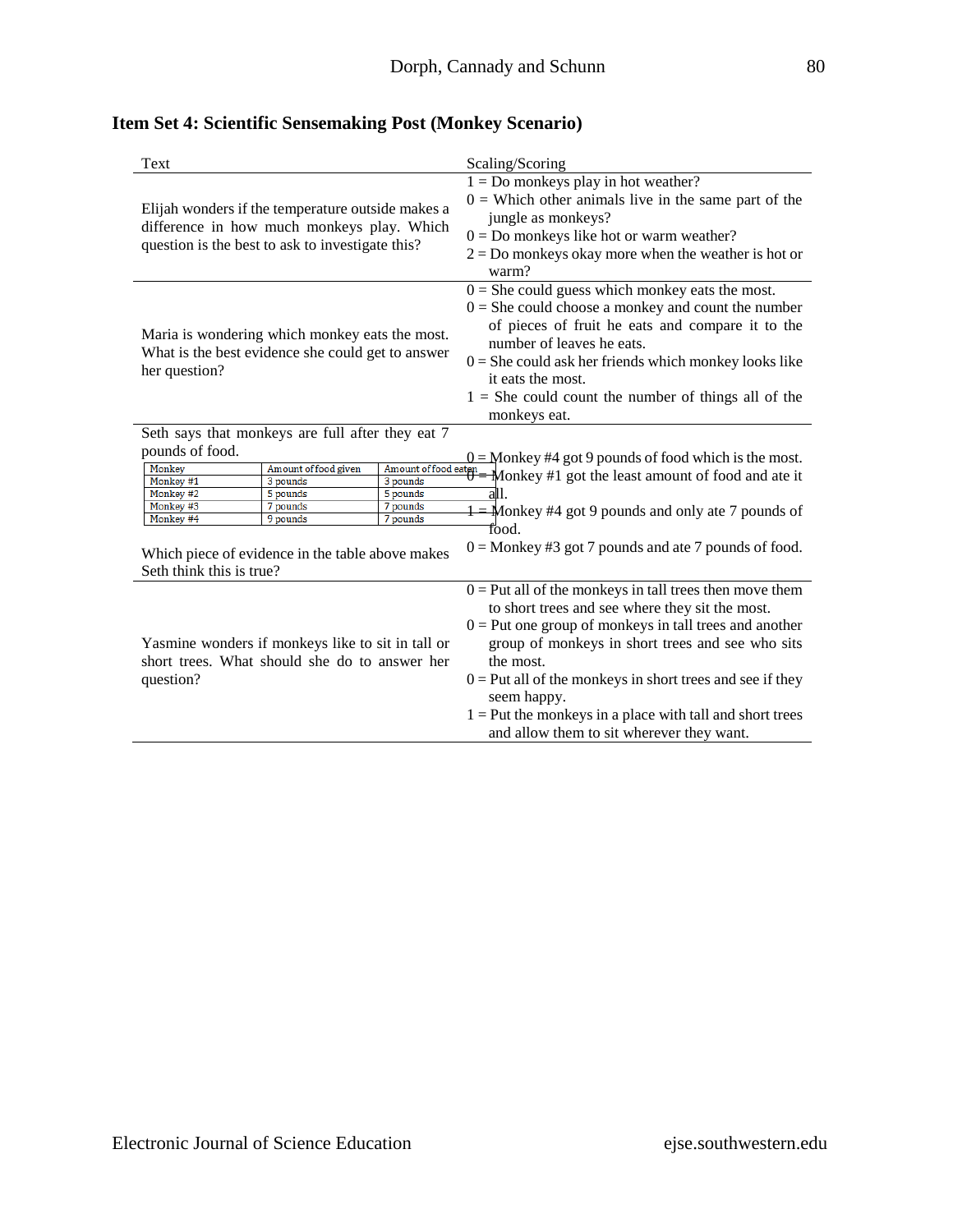|                      |                                |                                                              |                                                      |                                | Scaling/Scoring                                    |  |  |  |
|----------------------|--------------------------------|--------------------------------------------------------------|------------------------------------------------------|--------------------------------|----------------------------------------------------|--|--|--|
|                      |                                | A group of students have decided to observe two forests that |                                                      | $1 =$ Construction             |                                                    |  |  |  |
|                      |                                | are exactly alike. Usually there are the same number of Grey |                                                      | $0 =$ Trash                    |                                                    |  |  |  |
|                      |                                | Shanked Douc Monkeys in each of these forests. The number    |                                                      | $0 =$ Different types of trees |                                                    |  |  |  |
|                      |                                | of monkeys in a forest could be influenced by the amount of  |                                                      |                                |                                                    |  |  |  |
|                      |                                | construction, trash, and the different types of trees. The   |                                                      |                                |                                                    |  |  |  |
|                      |                                | students observed the monkeys in these two forests and       |                                                      |                                |                                                    |  |  |  |
|                      |                                | counted the number of monkeys in each forest. Their results  |                                                      |                                |                                                    |  |  |  |
| are shown below.     |                                |                                                              |                                                      |                                |                                                    |  |  |  |
| Test A:              |                                |                                                              |                                                      |                                |                                                    |  |  |  |
| Forest               | Amount of                      | Amount of trash                                              | Different types<br>of trees                          | # Monkeys in                   |                                                    |  |  |  |
| Forest#1             | construction<br>Lots           | A little                                                     | A few                                                | the forest<br>8                |                                                    |  |  |  |
| Forest#2             | A little                       | A little                                                     | A few                                                | 20                             |                                                    |  |  |  |
| Test B:<br>Forest    | Amount of                      | Amount of trash                                              | Different types                                      | # Monkeys in                   |                                                    |  |  |  |
|                      | construction                   |                                                              | of trees                                             | the forest                     |                                                    |  |  |  |
| Forest#1<br>Forest#2 | A little<br>A little           | Lots<br>A little                                             | A few<br>A few                                       | 14<br>14                       |                                                    |  |  |  |
| Test C:              |                                |                                                              |                                                      |                                |                                                    |  |  |  |
| Forest               | Amount of<br>construction      | Amount of trash                                              | Different types<br>of trees                          | # Monkeys in<br>the forest     |                                                    |  |  |  |
| Forest#1             | A little                       | A little                                                     | A few                                                | 8                              |                                                    |  |  |  |
| Forest#2             | A little                       | A little                                                     | Lots                                                 | 14                             |                                                    |  |  |  |
|                      |                                | What would make one scientific explanation better than       |                                                      |                                |                                                    |  |  |  |
| another?             |                                |                                                              |                                                      |                                | $0 =$ It is new and different.                     |  |  |  |
|                      |                                |                                                              |                                                      |                                | $0 =$ It is closer to what people think now.       |  |  |  |
|                      |                                |                                                              |                                                      |                                | $0 =$ It is in more books.                         |  |  |  |
|                      |                                |                                                              |                                                      |                                | $1 =$ It is based on more and better               |  |  |  |
|                      |                                |                                                              |                                                      |                                | evidence.                                          |  |  |  |
|                      |                                |                                                              |                                                      |                                |                                                    |  |  |  |
|                      |                                |                                                              | Scientists sometimes change their explanations. Why? |                                | $0 =$ Scientists change their explanations as      |  |  |  |
|                      |                                |                                                              |                                                      |                                | they get older.                                    |  |  |  |
|                      |                                |                                                              |                                                      |                                |                                                    |  |  |  |
|                      |                                |                                                              |                                                      |                                | $0 =$ So other scientists will agree with<br>them. |  |  |  |
|                      |                                |                                                              |                                                      |                                |                                                    |  |  |  |
|                      |                                |                                                              |                                                      |                                | $0 =$ Scientists don't need to change their        |  |  |  |
|                      |                                |                                                              |                                                      |                                | explanations once they have evidence.              |  |  |  |
|                      |                                |                                                              |                                                      |                                | $1 =$ New evidence causes scientists to            |  |  |  |
|                      |                                |                                                              |                                                      |                                | change their explanations.                         |  |  |  |
|                      |                                | How might a scientist get evidence that there will be an     |                                                      |                                | $0 =$ She saw a report on the news that            |  |  |  |
|                      | earthquake near her home soon? |                                                              |                                                      |                                | there might be an earthquake.                      |  |  |  |
|                      |                                |                                                              |                                                      |                                | $=$ She read lots of facts about<br>0              |  |  |  |
|                      |                                |                                                              |                                                      |                                |                                                    |  |  |  |
|                      |                                |                                                              |                                                      |                                | earthquakes and thought about them.<br>0           |  |  |  |
|                      |                                |                                                              |                                                      |                                | $=$ She heard stories about other                  |  |  |  |
|                      |                                |                                                              |                                                      |                                | earthquakes near her home.                         |  |  |  |
|                      |                                |                                                              |                                                      |                                | $1 =$ She used tools and instruments to            |  |  |  |
|                      |                                |                                                              |                                                      |                                | gather evidence for the prediction.                |  |  |  |
|                      |                                | Dr. Powers is investigating how dolphins communicate         |                                                      |                                | $0 = Ask$ people if they have a favorite type      |  |  |  |
|                      |                                | with each other. Which of these would be an important part   |                                                      |                                | of dolphin.                                        |  |  |  |
|                      | of her work as a scientist?    |                                                              |                                                      |                                | = Talk to other scientists about<br>1              |  |  |  |
|                      |                                |                                                              |                                                      |                                |                                                    |  |  |  |
|                      |                                |                                                              |                                                      |                                | dolphins.                                          |  |  |  |
|                      |                                |                                                              |                                                      |                                | $0 =$ Decide if dolphins are more popular          |  |  |  |
|                      |                                |                                                              |                                                      |                                | then sharks.                                       |  |  |  |
|                      |                                |                                                              |                                                      |                                | $0 =$ Write imaginative stories about<br>dolphins. |  |  |  |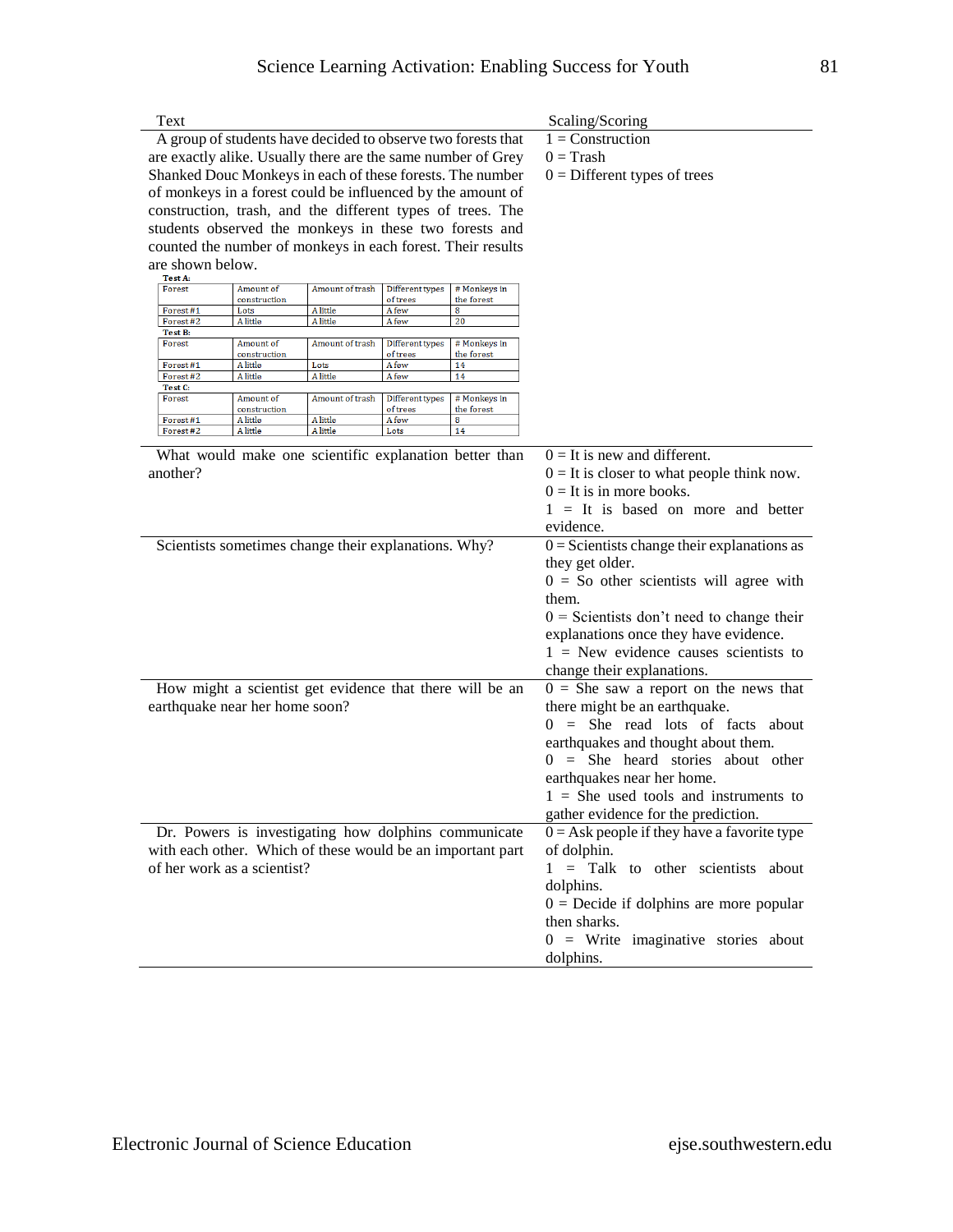*[Based on choice from M2010]*

Choice 1: You said that the amount of construction makes monkeys leave that part of the forest. How could construction make monkeys leave the forest? Please explain how construction can affect monkeys.

Choice 2: You said that the amount of trash makes monkeys leave that part of the forest. How could trash make monkeys leave the forest? Please explain how trash affects monkeys.

Choice 3: You said that the number of different types of trees make monkeys leave that part of the forest. How could the number of different types of trees make monkeys leave the forest? Please explain how the number of different types of trees can affect monkeys.

Choice 1: President Obama is going to a meeting about the Grey Shanked Douc Monkeys next month. At the end of the meeting they will decide what to do for the monkeys. You have been asked to make a recommendation about what should be done to help the monkeys. We know you aren't a monkey expert, so you probably have lots of questions! You can ask questions that would help you make your argument that the best way to help the monkeys is to move them into a wildlife reserve. If you could ask a scientist who studies monkeys some questions, what would you ask?

Choice 2: President Obama is going to a meeting about the Grey Shanked Douc Monkeys next month. At the end of the meeting they will decide what to do for the monkeys. You have been asked to make a recommendation about what should be done to help the monkeys. We know you aren't a monkey expert, so you probably have lots of questions! You can ask questions that would help you make your argument that the best way to help the monkeys is to improve their natural habitat. If you could ask a scientist who studies monkeys some questions, what would you ask?

| Text | Scaling/Scoring |
|------|-----------------|
|      |                 |

| Scaling/Scoring                                                                               |                                                                                                                                                                                                                                                                                                                                                 |
|-----------------------------------------------------------------------------------------------|-------------------------------------------------------------------------------------------------------------------------------------------------------------------------------------------------------------------------------------------------------------------------------------------------------------------------------------------------|
| High(4):<br>Mechanistic and<br>Scientifically<br>Accurate cause<br>and effect<br>relationship | Student describes mechanisms or<br>specific descriptions of monkeys, AND<br>Describes the relationship between the<br>multiple factors that can affect<br>monkeys. Explaining the how process<br>of these different components.<br>ΟR<br>Student may discuss one of the factors<br>in depth.<br>Explaining the cause and effect<br>relationship |
| Mid High (3):<br>Scientifically<br>accurate cause<br>and effect<br>relationship               | Student makes a scientifically accurate<br>cause and effect relationship, which<br>includes the HOW.                                                                                                                                                                                                                                            |
| Mid Low (2):<br>Cause and effect<br>relationship<br>NOT<br>scientifically<br>accurate         | Uses evidence from the table in the<br>survey.<br>OR<br>Student is trying to make a cause and<br>effect relationship that is NOT<br>scientifically accurate.<br>- Student's explanation is not specific,<br>mentions what could happen (effect),<br>but lacks the HOW (cause), how<br>something happens.                                        |
| Low(1):<br>No Cause and<br>Effect<br>Relationship                                             | There is no link between cause and<br>effect.<br>0R<br>- General statement, just a feeling.<br>- Related to scenario.                                                                                                                                                                                                                           |
| Null (0):                                                                                     | Student writes statements that are<br>unable to be interpreted or are<br>otherwise unrelated to the question.<br>ΟR<br>Student restates the question.                                                                                                                                                                                           |
| High: (3)<br>Asks<br>informative and<br>investigable<br>questions                             | If answered, the questions would give<br>you more information to use to support<br>your choice about the scenario.<br>Uses specificity and detail in language.<br>Question(s) is directly related to<br>scenario.<br>Questions use good question words<br>like how or why                                                                       |
| Mid: (2)<br><b>Basic questions</b>                                                            | Writes questions that are relevant to the<br>scenario, but are general and do not<br>provide any additional information to<br>help inform the decision between the two<br>options.                                                                                                                                                              |
| Low: (1)<br>Repeated or<br>confused<br>questions                                              | Confuses parts from multiple questions,<br>including those previously mentioned.<br>OR<br>Explanations or statements that are not<br>phrased as questions but have relevant<br>information.<br>0 <sub>R</sub><br>Irrelevant questions                                                                                                           |
| Null: (0)<br>No question or<br>off topic                                                      | Student restates their position that they<br>have chosen.<br>OR<br>Student makes statements about the<br>$t = 1 - 6$ $t = 1 - 1$                                                                                                                                                                                                                |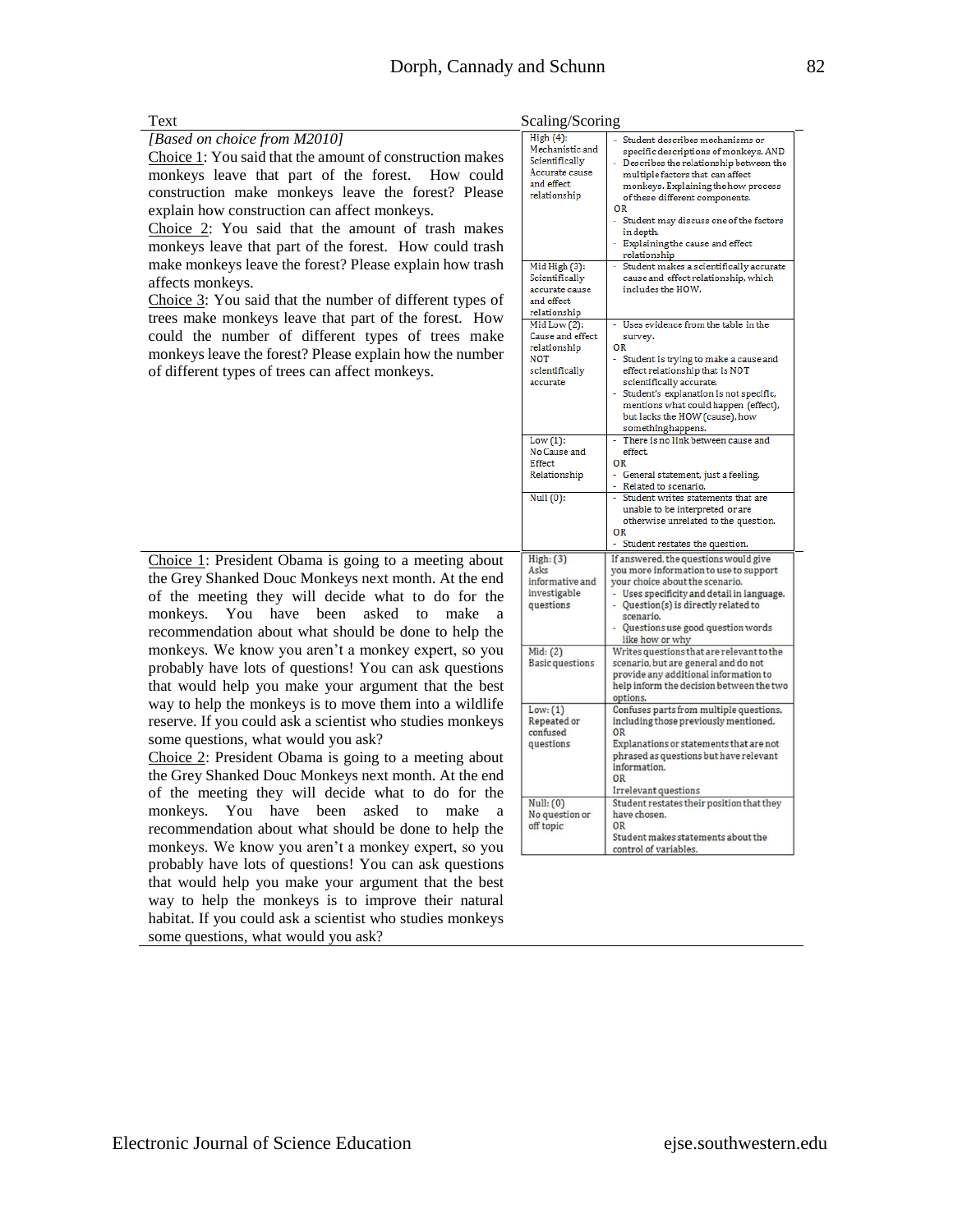Choice 1: Now, write a letter to President Obama explaining why you think that moving the monkeys to a wildlife reserve is the best way to help them. Here is some evidence that you can use in your essay to President Obama: 1. Monkeys that are caught and moved may have a hard time adjusting to their new environment, but resume normal behavior after some time. 2. Scientists have studied natural habitats and have found that when you take one animal it can affect all the others. They have also found that it can take a while for natural habitats to get better once you try to improve them. 3. Construction could be eliminated in the forest by not allowing companies to build in the reserve. Construction could be reduced in the natural habitat by reducing the number of construction companies allowed. Choice 2: Now, write a letter to President Obama explaining why you think that trying to improve the monkeys' natural habitat is the best way to help them. Here is some evidence that you can use in your essay to President Obama: 1. Monkeys that are caught and moved may have a hard time adjusting to their new environment, but resume normal behavior after some time. 2. Scientists have studied natural habitats and have found that when you take one animal it can affect all the others. They have also found that it can take a while for natural habitats to get better once you try to improve them. 3. Construction could be eliminated in the forest by not allowing companies to build in the reserve. Construction could be reduced in the natural habitat by reducing the number of construction companies allowed.

| Text | Scaling/Scoring |
|------|-----------------|
|      |                 |

| $w$ <i>values by villes</i> |                  |                              |  |
|-----------------------------|------------------|------------------------------|--|
|                             | High(3):         | Claim connected to reasoning |  |
|                             |                  | and evidence                 |  |
|                             | Mid High $(4)$ : | Both reasoning               |  |
|                             |                  | and evidence                 |  |
|                             | Mid $(3)$ :      | Unsubstantiated reasoning    |  |
|                             |                  | ΟR                           |  |
|                             |                  | Unwarranted evidence         |  |
|                             | Mid Low $(2)$ :  | Solutions only               |  |
|                             |                  | ΟR                           |  |
|                             |                  | Statement of mechanism       |  |
|                             | Low(1):          | Personal                     |  |
|                             |                  | ΟR                           |  |
|                             |                  | Severity only                |  |
|                             | Null $(0)$ :     | Claim only                   |  |
|                             |                  |                              |  |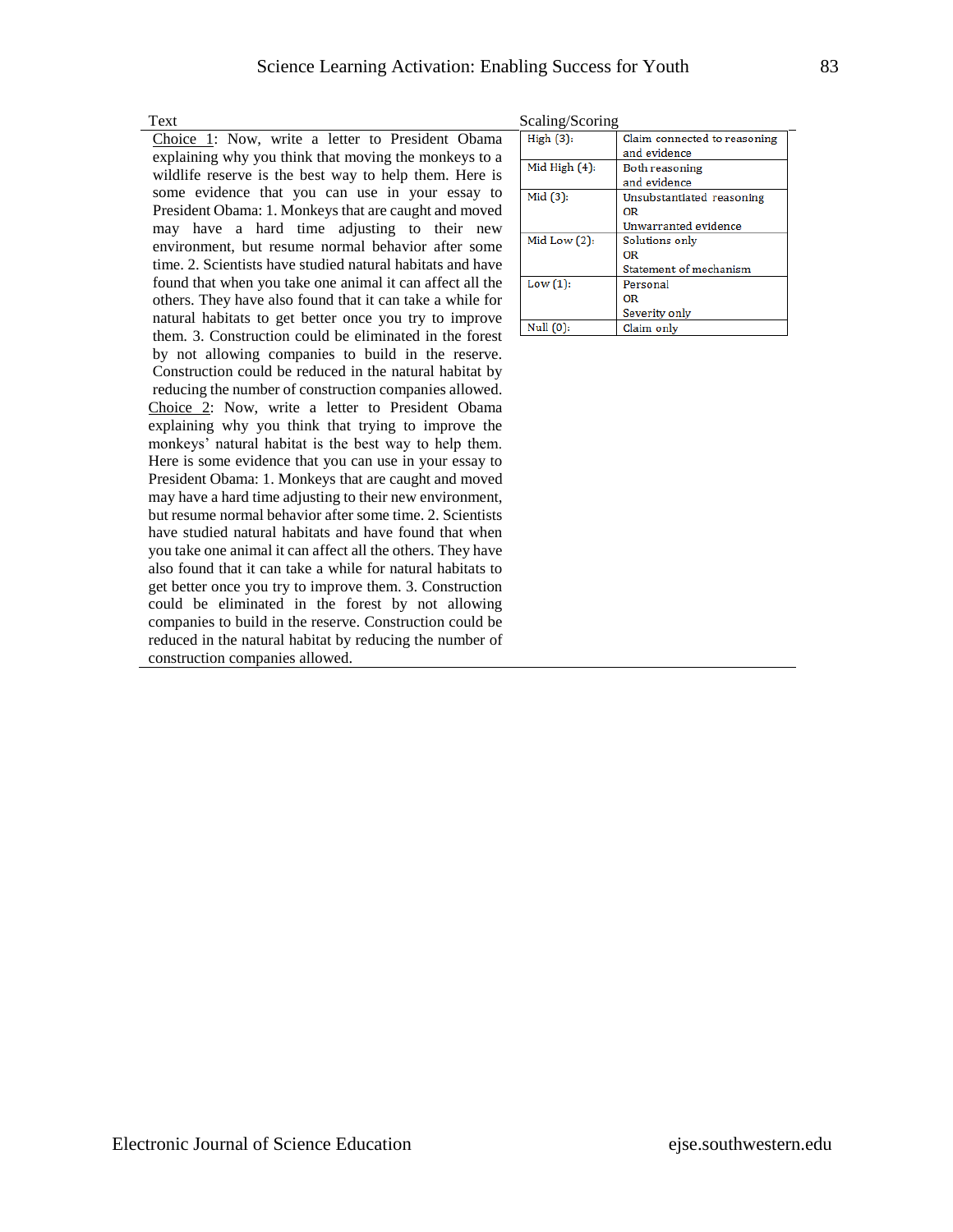| Text                                                                    | Scaling/Scoring       |
|-------------------------------------------------------------------------|-----------------------|
|                                                                         | $4 = YES!$            |
| During today's activity: I felt happy or excited.                       | $3 = yes$             |
|                                                                         | $2 = no$              |
|                                                                         | $1 = NO!$             |
|                                                                         | $4 = YES!$            |
|                                                                         | $3 = yes$             |
| During today's activity: I felt relaxed or calm.                        | $2 = no$              |
|                                                                         | $1 = NO!$             |
| During today's activity: I felt frustrated or annoyed.                  | $4 = YES!$            |
|                                                                         | $3 = yes$             |
|                                                                         | $2 = no$              |
|                                                                         | $1 = NO!$             |
|                                                                         | $4 = YES!$            |
|                                                                         | $3 = yes$             |
| During today's activity: I felt tired or sad.                           | $2 = no$              |
|                                                                         | $1 = NO!$             |
|                                                                         | $4 = \overline{YES!}$ |
|                                                                         | $3 = yes$             |
| During today's activity: I felt bored.                                  | $2 = no$              |
|                                                                         | $1 = NO!$             |
|                                                                         | $4 = YES!$            |
| During today's activity: I was thinking during the                      | $3 = yes$             |
| activity.                                                               | $2 = no$              |
|                                                                         | $1 = NO!$             |
|                                                                         | $4 = YES!$            |
|                                                                         | $3 = yes$             |
| During today's activity: I explained things to others.                  | $2 = no$              |
|                                                                         | $1 = NO!$             |
|                                                                         | $4 = YES!$            |
| During today's activity: I tried out my ideas to see                    | $3 = yes$             |
| what would happen.                                                      | $2 = no$              |
|                                                                         | $1 = NO!$             |
|                                                                         | $4 = YES!$            |
| During today's activity: I thought about how ideas                      | $3 = yes$             |
| in the activity related to other things.                                | $2 = no$              |
|                                                                         | $1 = NO!$             |
|                                                                         | $4 = YES!$            |
| During today's activity: I was paying attention<br>during the activity. | $3 = yes$             |
|                                                                         | $2 = no$              |
|                                                                         | $1 = NO!$             |
|                                                                         | $4 = YES!$            |
| During today's activity: I was doing what I was                         | $3 = yes$             |
| supposed to be doing.                                                   | $2 = no$              |
|                                                                         | $1 = NO!$             |

## **Appendix B: Engagement in Science Learning Activity**